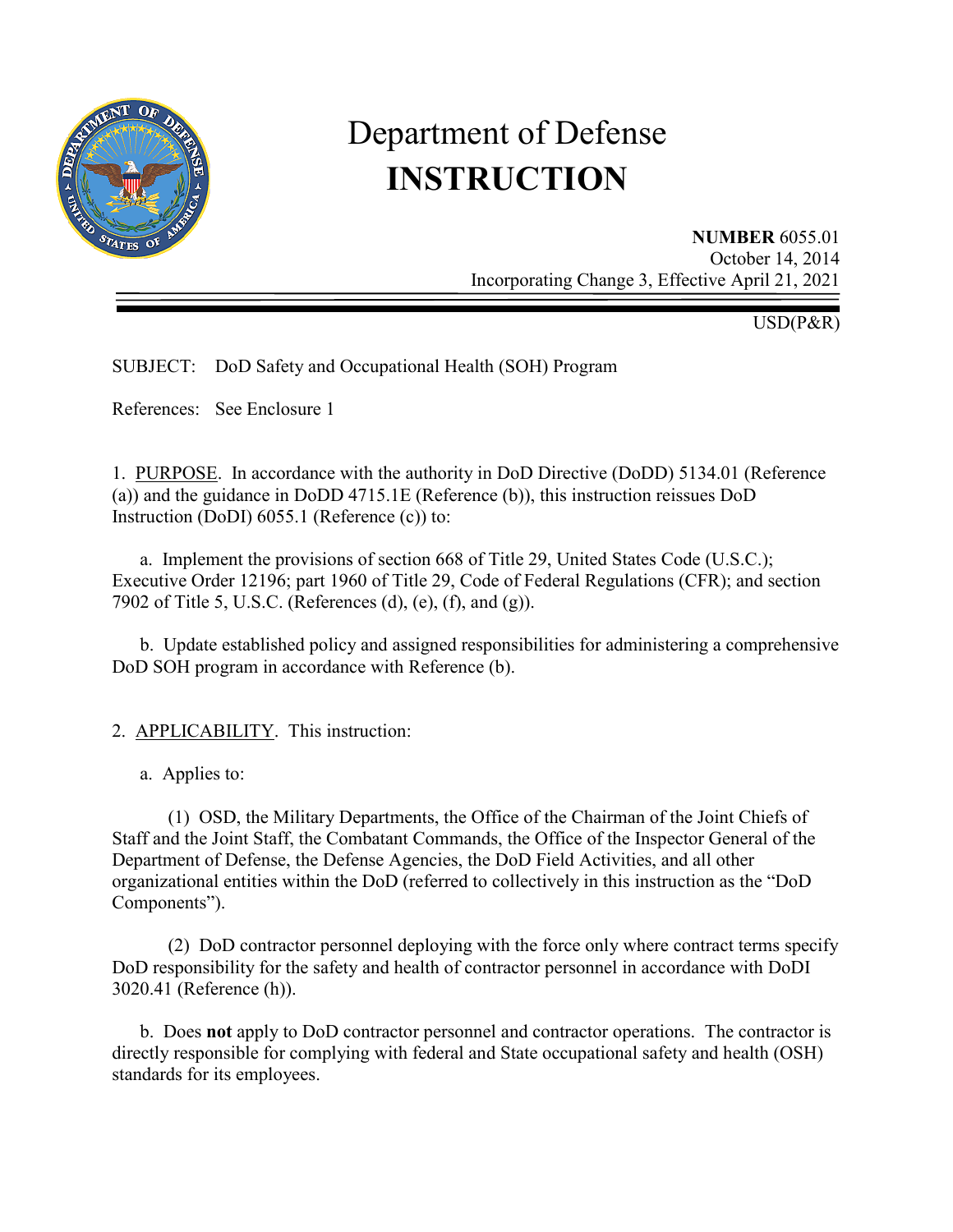3. POLICY. It is DoD policy to:

a. Protect DoD personnel from accidental death, injury, or occupational illness.

 b. Apply this instruction to all personnel at all operations worldwide, with certain limitations detailed in section 2 of Enclosure 3.

 c. Apply risk management strategies to eliminate occupational injury or illness and loss of mission capability and resources both on and off duty.

 d. Use SOH management systems across all military operations and activities, including acquisition, procurement, logistics, and facility management.

 e. Apply this instruction to off-duty military personnel, except for OSHA standards as described in Reference (f).

4. RESPONSIBILITIES. See Enclosure 2.

5. PROCEDURES. See Enclosures 3 through 5.

6. INFORMATION COLLECTION REQUIREMENTS. The DoD Annual Occupational Safety and Health Report to the Secretary of Labor, referred to in paragraphs 2i and 6i of Enclosure 2 of this instruction, has been assigned report control symbol DD-AT&L(A) 2557 in accordance with the procedures in Volume 1 of DoD Manual 8910.01 (Reference (i)).

7. RELEASABILITY. **Cleared for public release**. This instruction is available on the Directives Division Website at https://www.esd.whs.mil/DD/.

8. SUMMARY OF CHANGE 3. The change is administrative and documents the transfer of the issuance from the Under Secretary of Defense for Acquisition, Technology, and Logistics to the Under Secretary of Defense for Personnel and Readiness that was approved in 2018, correcting an administrative oversight.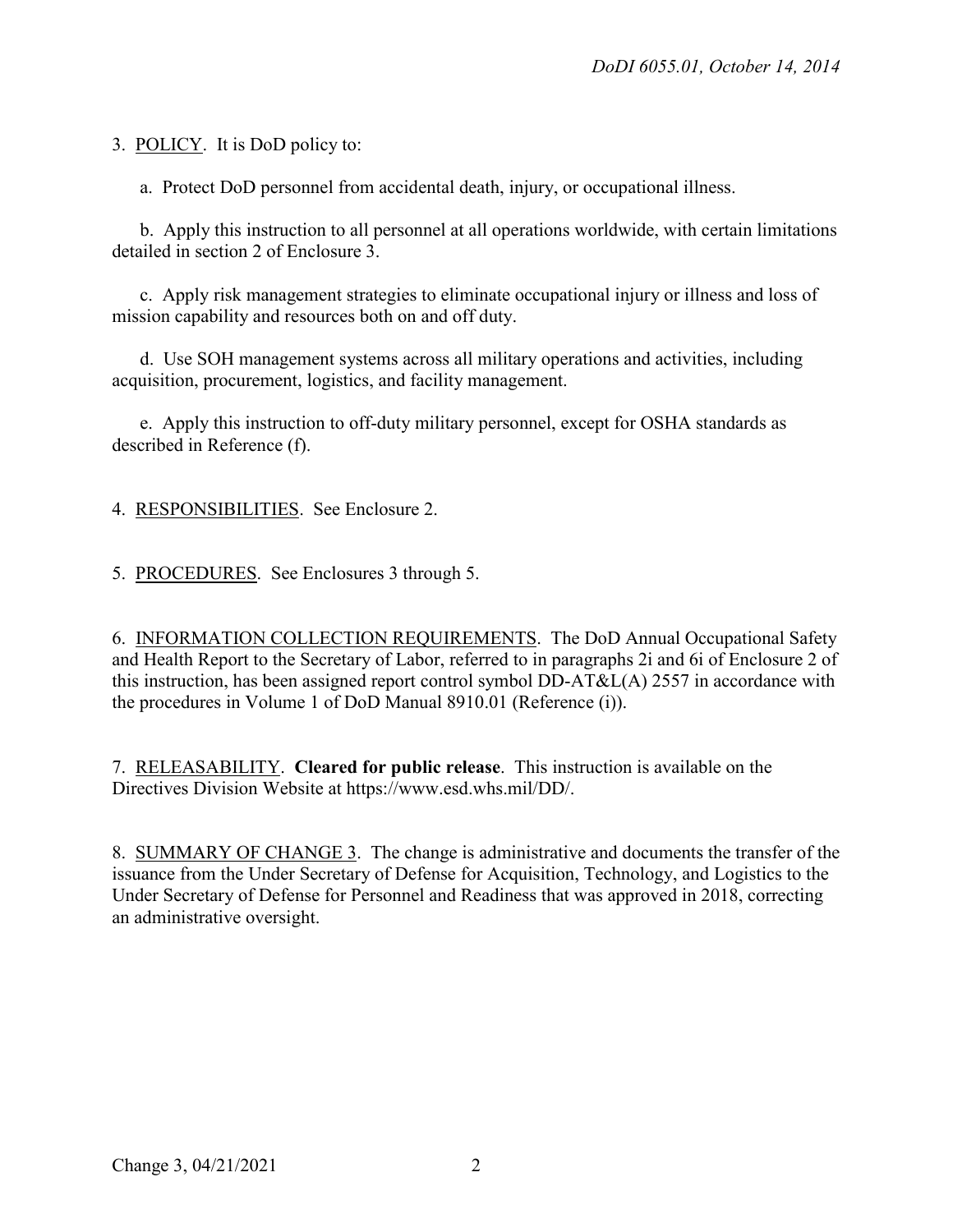9. EFFECTIVE DATE. This instruction is effective October 14, 2014.

KendaH Frank

Under Secretary of Defense for Acquisition, Technology, and Logistics

Enclosures

- 1. References
- 2. Responsibilities
- 3. DoD SOH Program Requirements and Procedures
- 4. DoD Standards Other Than OSHA
- 5. SOH Risks from DoD Contractor Operations

Glossary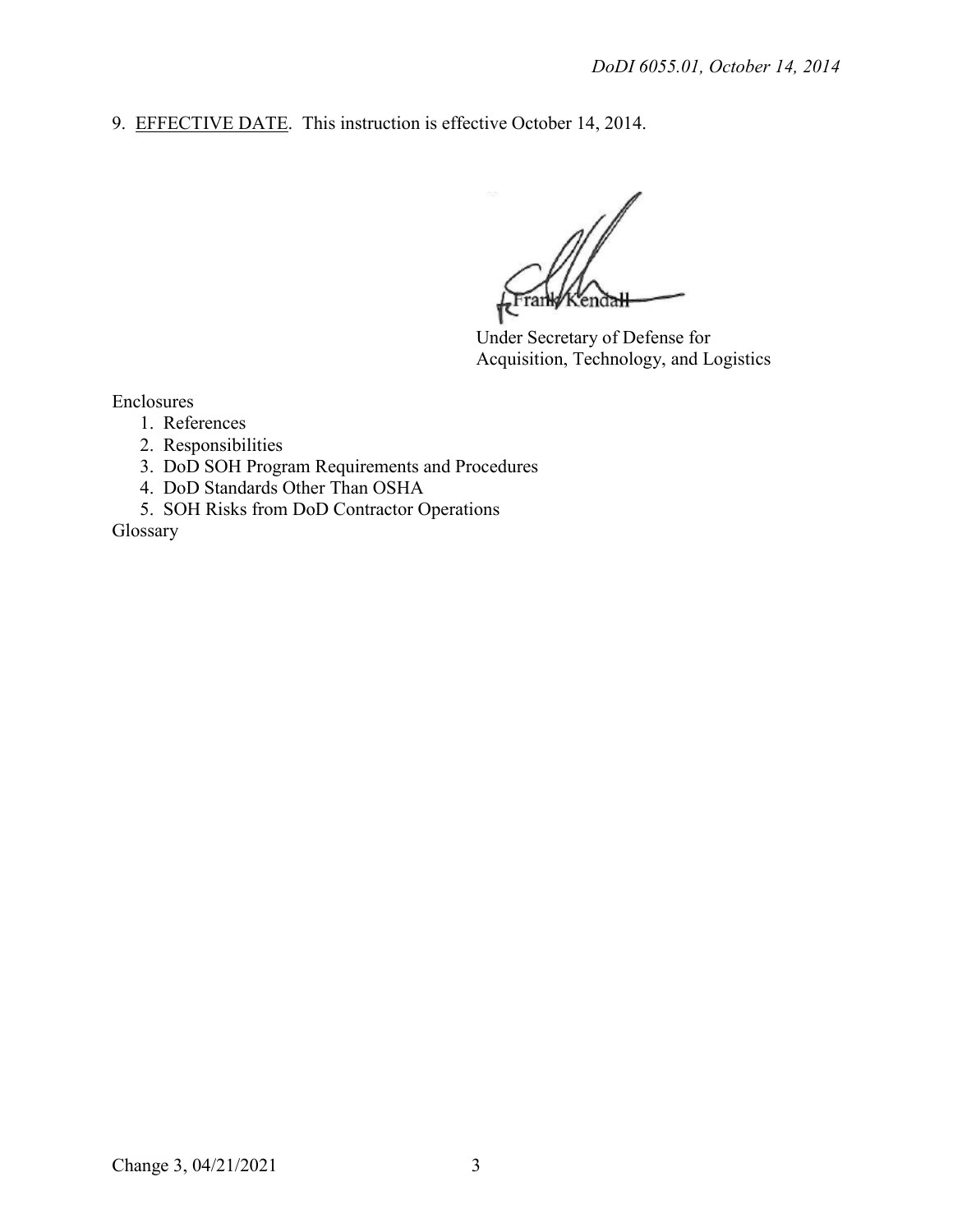# **TABLE OF CONTENTS**

| UNDER SECRETARY OF DEFENSE FOR ACQUISITION, TECHNOLOGY, AND       |  |
|-------------------------------------------------------------------|--|
|                                                                   |  |
| ASSISTANT SECRETARY OF DEFENSE FOR ENERGY, INSTALLATIONS, AND     |  |
|                                                                   |  |
| UNDER SECRETARY OF DEFENSE FOR PERSONNEL AND READINESS            |  |
|                                                                   |  |
| ASSISTANT SECRETARY OF DEFENSE FOR HEALTH AFFAIRS10               |  |
| DIRECTOR, WASHINGTON HEADQUARTERS SERVICE (WHS)10                 |  |
|                                                                   |  |
|                                                                   |  |
| ENCLOSURE 3: SOH PROGRAM REQUIREMENTS AND PROCEDURES12            |  |
|                                                                   |  |
|                                                                   |  |
|                                                                   |  |
| Uniquely Military Equipment, Systems, Operations, or Workplaces12 |  |
|                                                                   |  |
|                                                                   |  |
|                                                                   |  |
|                                                                   |  |
|                                                                   |  |
|                                                                   |  |
|                                                                   |  |
|                                                                   |  |
|                                                                   |  |
|                                                                   |  |
|                                                                   |  |
|                                                                   |  |
|                                                                   |  |
|                                                                   |  |
|                                                                   |  |
|                                                                   |  |
|                                                                   |  |
|                                                                   |  |
|                                                                   |  |
|                                                                   |  |
|                                                                   |  |
|                                                                   |  |
|                                                                   |  |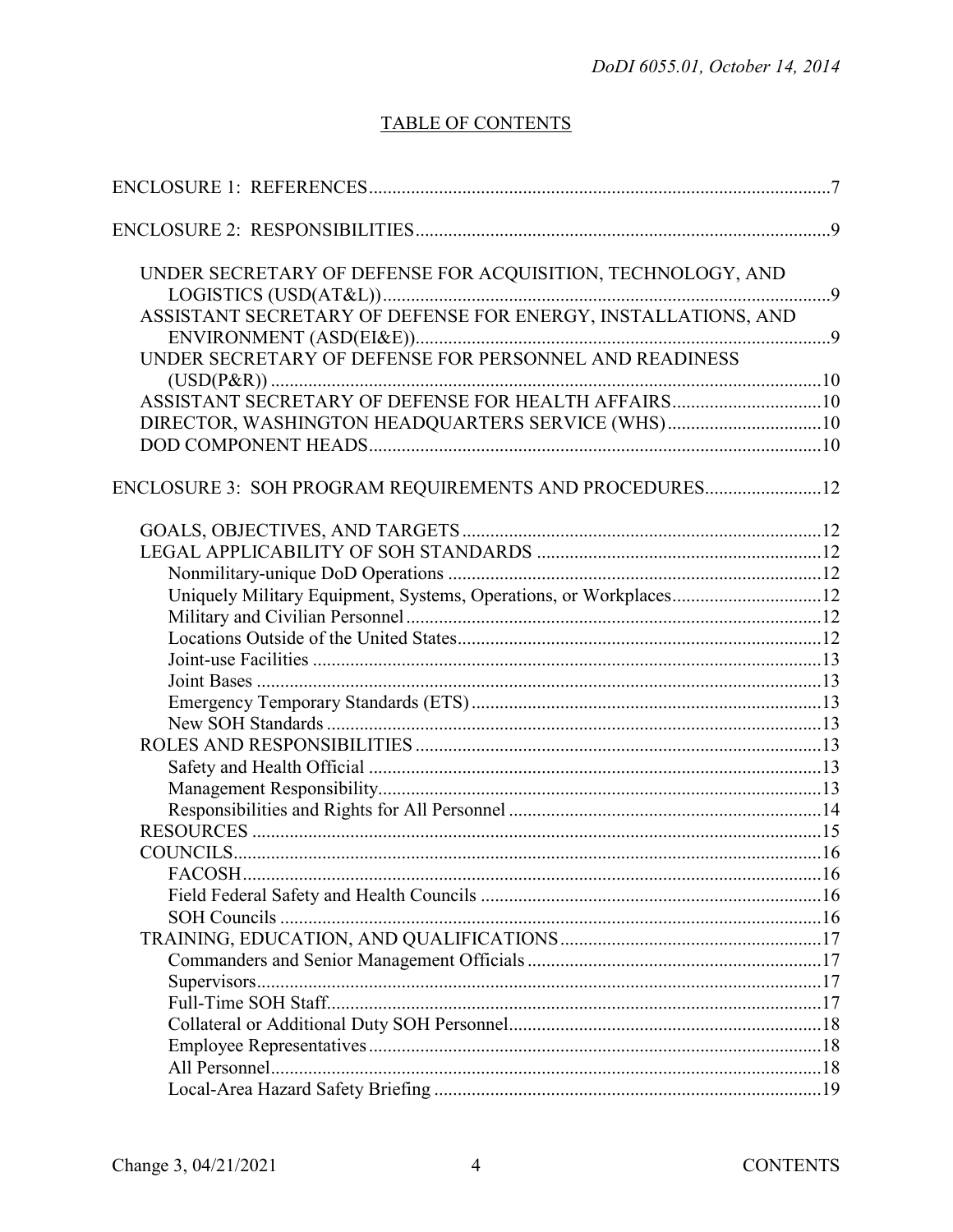| <b>APPENDIX</b>                                                                                                        |  |
|------------------------------------------------------------------------------------------------------------------------|--|
|                                                                                                                        |  |
| <b>APPENDIX</b><br>IMPLEMENTING GUIDANCE FOR CONTROLLING SURFACE<br>CONTAMINATION IN OPERATIONS USING LEAD, HEXAVALENT |  |
| ENCLOSURE 5: SOH RISKS FROM DoD CONTRACTOR OPERATIONS 35                                                               |  |
|                                                                                                                        |  |
| ENFORCEMENT INSPECTIONS OF CONTRACTOR OPERATIONS 35                                                                    |  |
|                                                                                                                        |  |
|                                                                                                                        |  |
|                                                                                                                        |  |
|                                                                                                                        |  |
|                                                                                                                        |  |
|                                                                                                                        |  |
|                                                                                                                        |  |
|                                                                                                                        |  |

# TABLES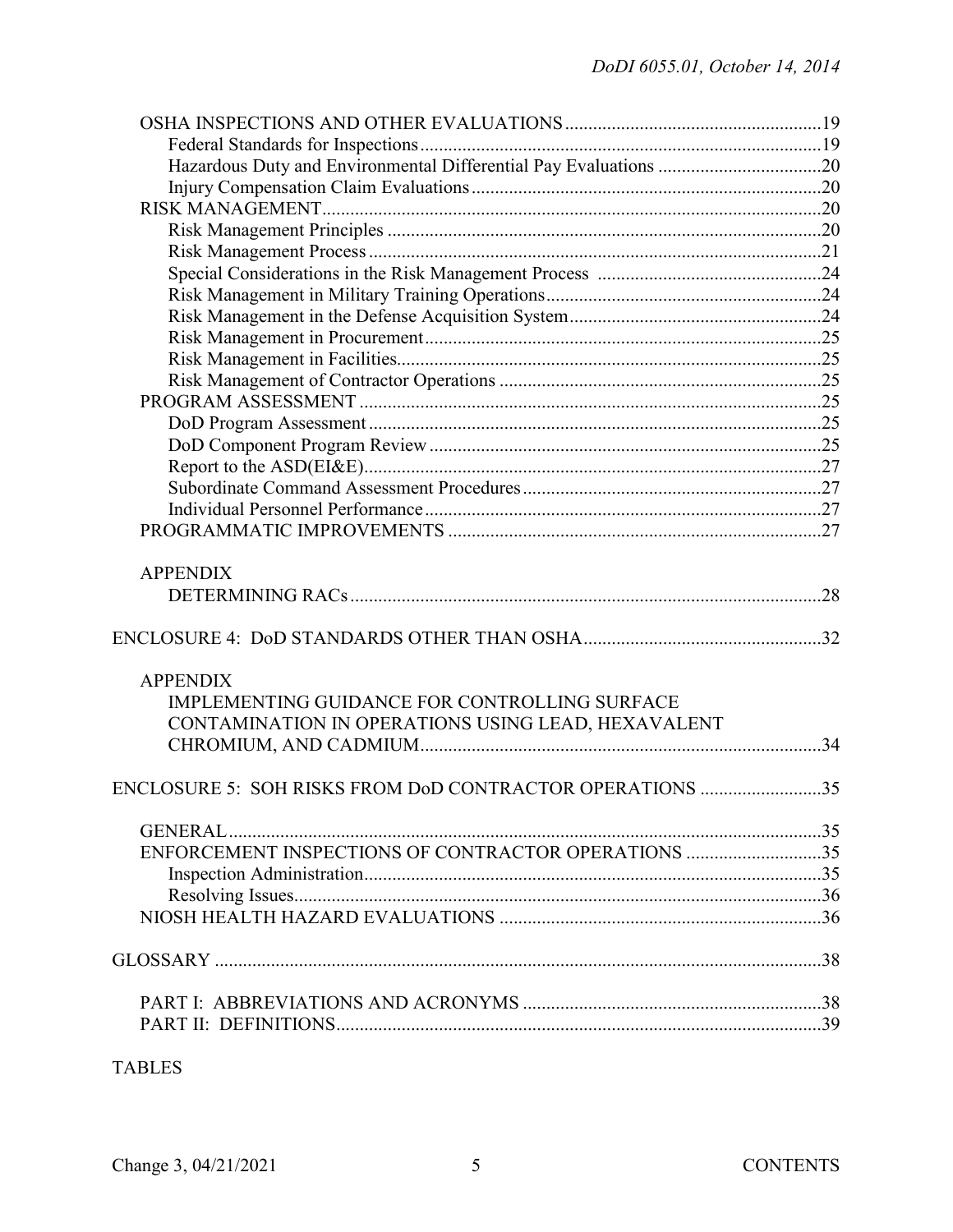# **FIGURE**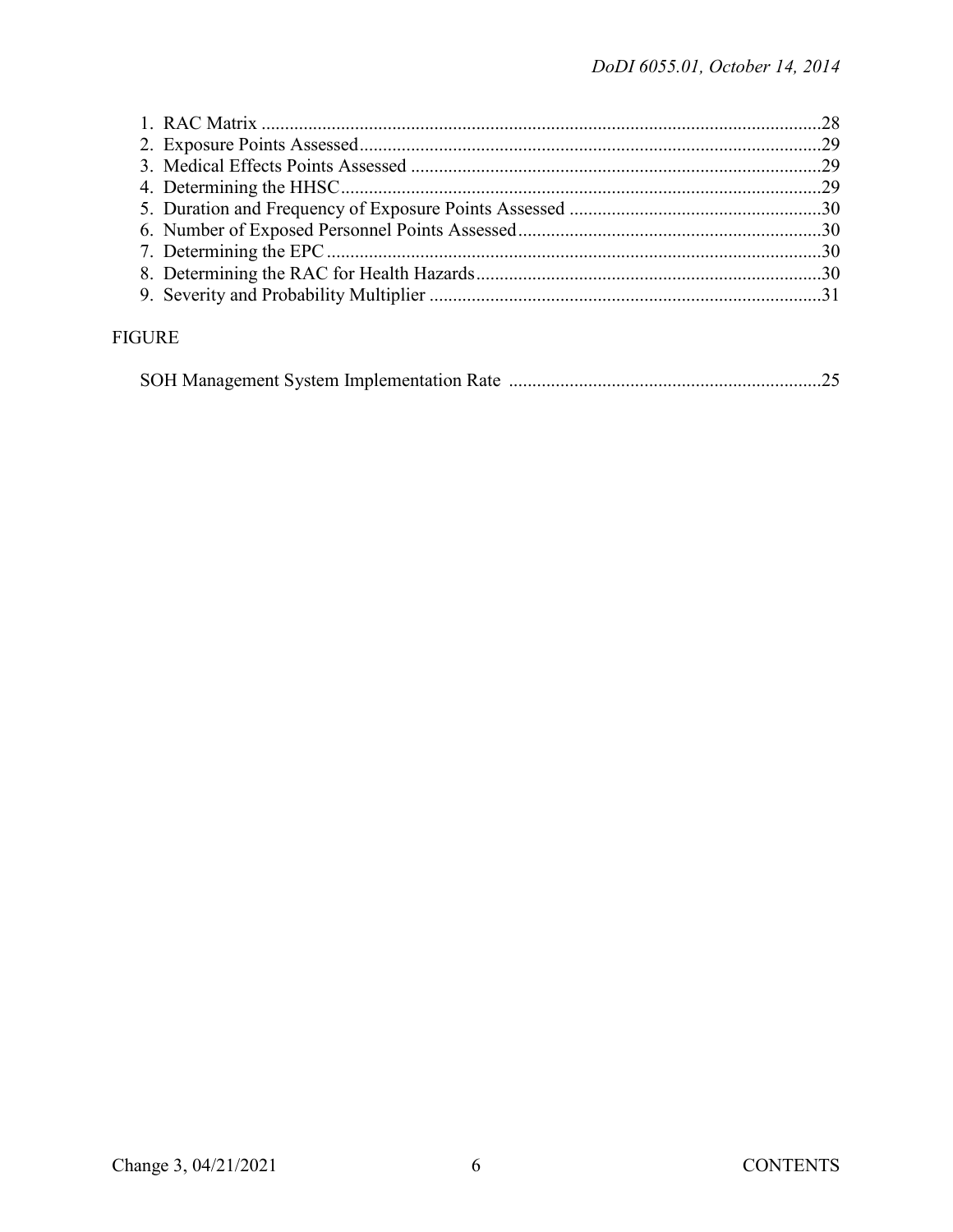# ENCLOSURE 1

# REFERENCES

- (a) DoD Directive 5134.01, "Under Secretary of Defense for Acquisition, Technology, and Logistics (USD(AT&L))," December 9, 2005, as amended
- (b) DoD Directive 4715.1E, "Environment, Safety, and Occupational Health (ESOH)," March 19, 2005, as amended
- (c) DoD Instruction 6055.1, "DoD Safety and Occupational Health (SOH) Program," August 19, 1998 (hereby cancelled)
- (d) Title 29, United States Code
- (e) Executive Order 12196, "Occupational Safety and Health Programs for Federal Employees," February 26, 1980, as amended
- (f) Title 29, Code of Federal Regulations
- (g) Title 5, United States Code
- (h) DoD Instruction 3020.41, "Operational Contract Support (OCS)," December 20, 2011, as amended
- (i) DoD Manual 8910.01 Volume 1, "DoD Information Collections Manual: Procedures for DoD Internal Information Collections," June 30, 2014, as amended
- (j) DoD Directive 5124.02, "Under Secretary of Defense for Personnel and Readiness (USD(P&R))," June 23, 2008
- (k) DoD Instruction 1010.10, "Health Promotion and Disease Prevention," April 28, 2014, as amended
- (l) DoD Directive 5110.04, "Washington Headquarters Services (WHS)," March 27, 2013
- (m) Administrative Instruction 118, "Civilian Employees Occupational Health and Medical Services Program," September 11, 2015, as amended
- (n) Part 20 of Title 10, Code of Federal Regulations
- (o) Title 21, Code of Federal Regulations
- (p) DoD Directive 5106.01, "Inspector General of the Department of Defense (IG DoD)," April 20, 2012, as amended
- (q) DoD Instruction 1400.25, "DoD Civilian Personnel Management System," date varies by volume
- (r) DoD Instruction 6050.05, "DoD Hazard Communication (HAZCOM) Program," February 26, 2019, as amended
- (s) DoD Instruction 6055.05, "Occupational and Environmental Health (OEH)," November 11, 2008, as amended
- (t) Occupational Safety and Health Administration Directive Number CPL 02-00-150, "OSHA's Field Operations Manual (FOM)," April 22, 2011
- (u) Section 532.511 of Title 5, Code of Federal Regulations
- (v) DoD Instruction 6055.07, "Mishap Notification, Investigation, Reporting, and Record Keeping," June 6, 2011, as amended
- (w) DoD Manual 6055.05, "Occupational Medical Examinations and Surveillance Manual," May 2, 2007, as amended
- (x) Directive-type Memorandum 17-004, "Department of Defense Expeditionary Civilian Workforce," January 25, 2017, as amended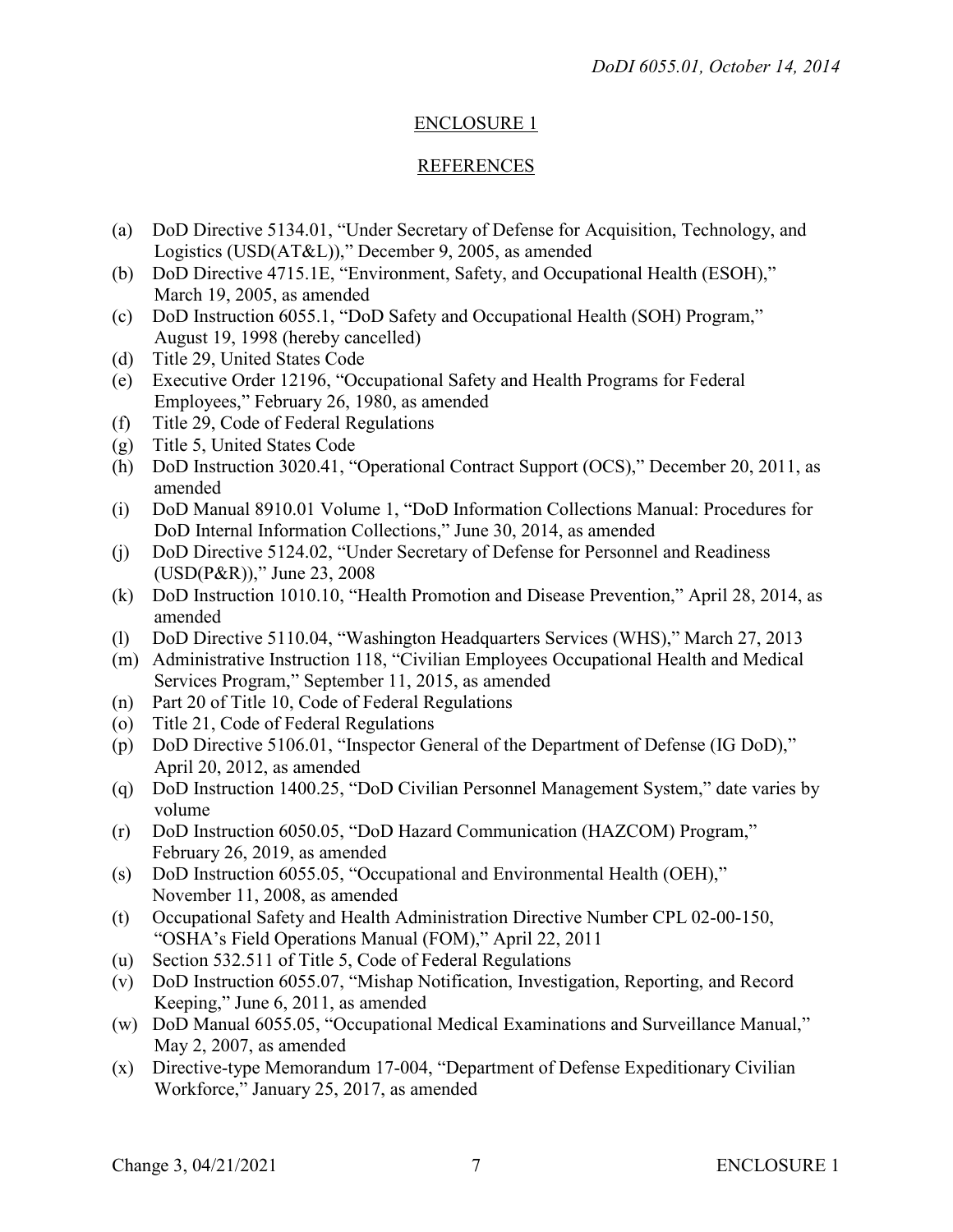- (y) DoD Directive 3000.10, "Contingency Basing Outside the United States," January 10, 2013, as amended
- (z) DoD Instruction 5000.02T, "Operation of the Defense Acquisition System," January 7, 2015, as amended
- (aa) Chairman of the Joint Chiefs of Staff Instruction 3170.01H, "Joint Capabilities Integration and Development System," January 10, 2012
- (ab) DoD Instruction 6490.03, "Deployment Health," June 19, 2019
- (ac) DoD Instruction 6055.12, "Hearing Conservation Program (HCP)," August 14, 2019
- (ad) Section 272 of Title 15, United States Code
- (ae) Section 3704 of Title 40, United States Code
- (af) Title 48, Code of Federal Regulations
- (ag) Part 85 of Title 42, Code of Federal Regulations
- (ah) Office of the Chairman of the Joint Chiefs of Staff, "DoD Dictionary of Military and Associated Terms," current edition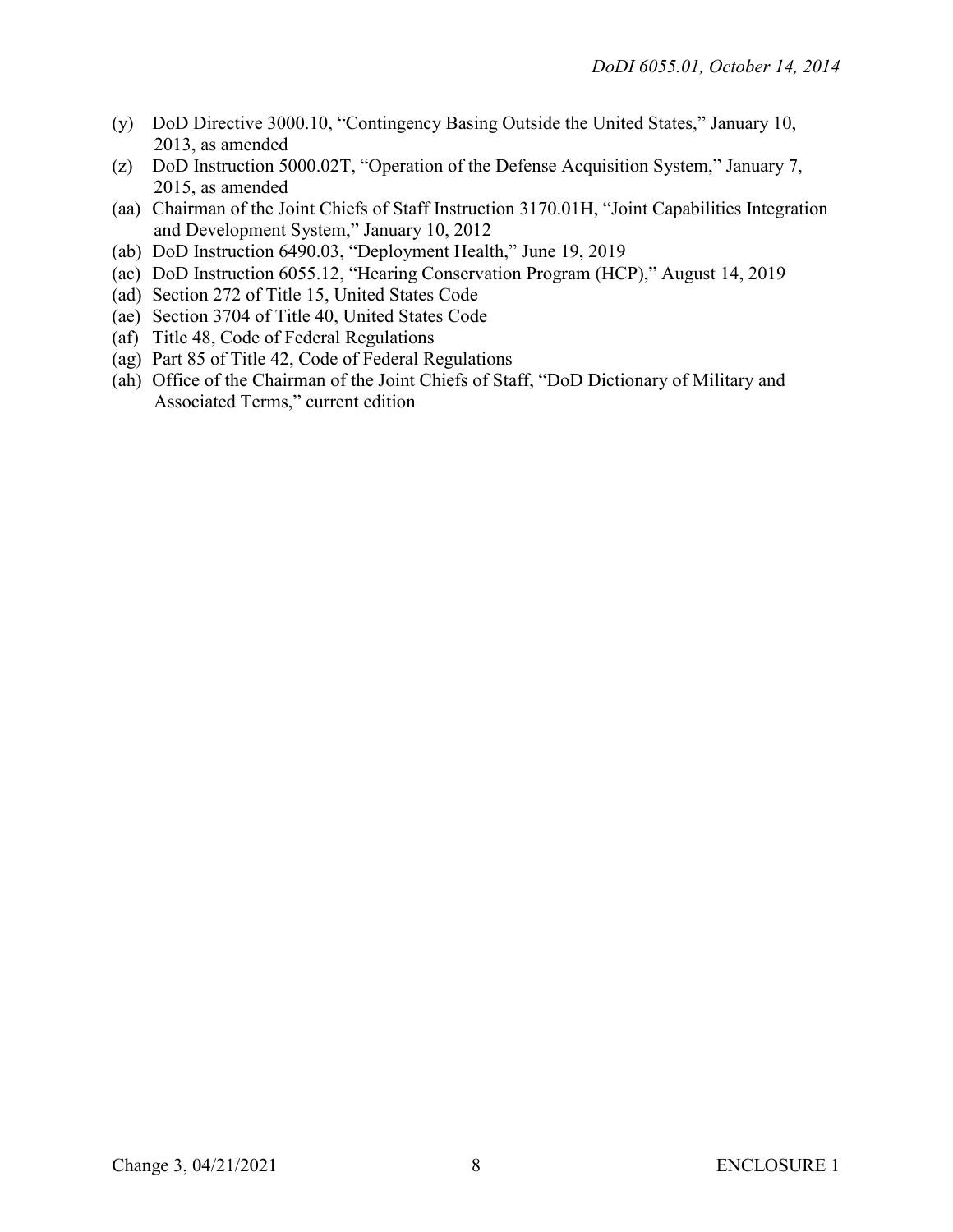#### ENCLOSURE 2

#### RESPONSIBILITIES

#### 1. UNDER SECRETARY OF DEFENSE FOR ACQUISITION, TECHNOLOGY, AND LOGISTICS (USD(AT&L)). The USD(AT&L) oversees the implementation of this instruction.

2. ASSISTANT SECRETARY OF DEFENSE FOR ENERGY, INSTALLATIONS, AND ENVIRONMENT (ASD(EI&E)). Under the authority, direction, and control of the USD(AT&L), the ASD(EI&E):

a. Serves as the DoD designated agency safety and health official in accordance with Reference (b).

b. Develops defense planning guidance for the DoD Component SOH programs to promote sufficient resources in the DoD Components' budgets to implement the provisions of this instruction.

c. Represents DoD SOH interests to:

(1) Congress. Communications with representatives of the Legislative Branch must be conducted through the Office of the Assistant Secretary of Defense for Legislative Affairs, except for communications with the Defense Appropriations Committees, which are coordinated with the Office of the Under Secretary of Defense (Comptroller)/Chief Financial Officer, Department of Defense, and must be consistent with the DoD legislative program.

(2) Federal agencies. ASD(EI&E) is the sole interface with the Occupational Safety and Health Administration (OSHA) national office for policy issues.

(3) The public.

d. Develops SOH recommendations for regulations and legislation.

e. Develops policies and provides direction to the DoD Components.

f. Develops SOH goals, objectives, guidance, and procedures.

g. Conducts oversight of the SOH Program.

h. Establishes the SOH Integrating Committee, comprised of SOH representatives from the DoD Components, to provide advice on SOH. The SOH Committee will convene working groups as needed to address specific SOH-related issues.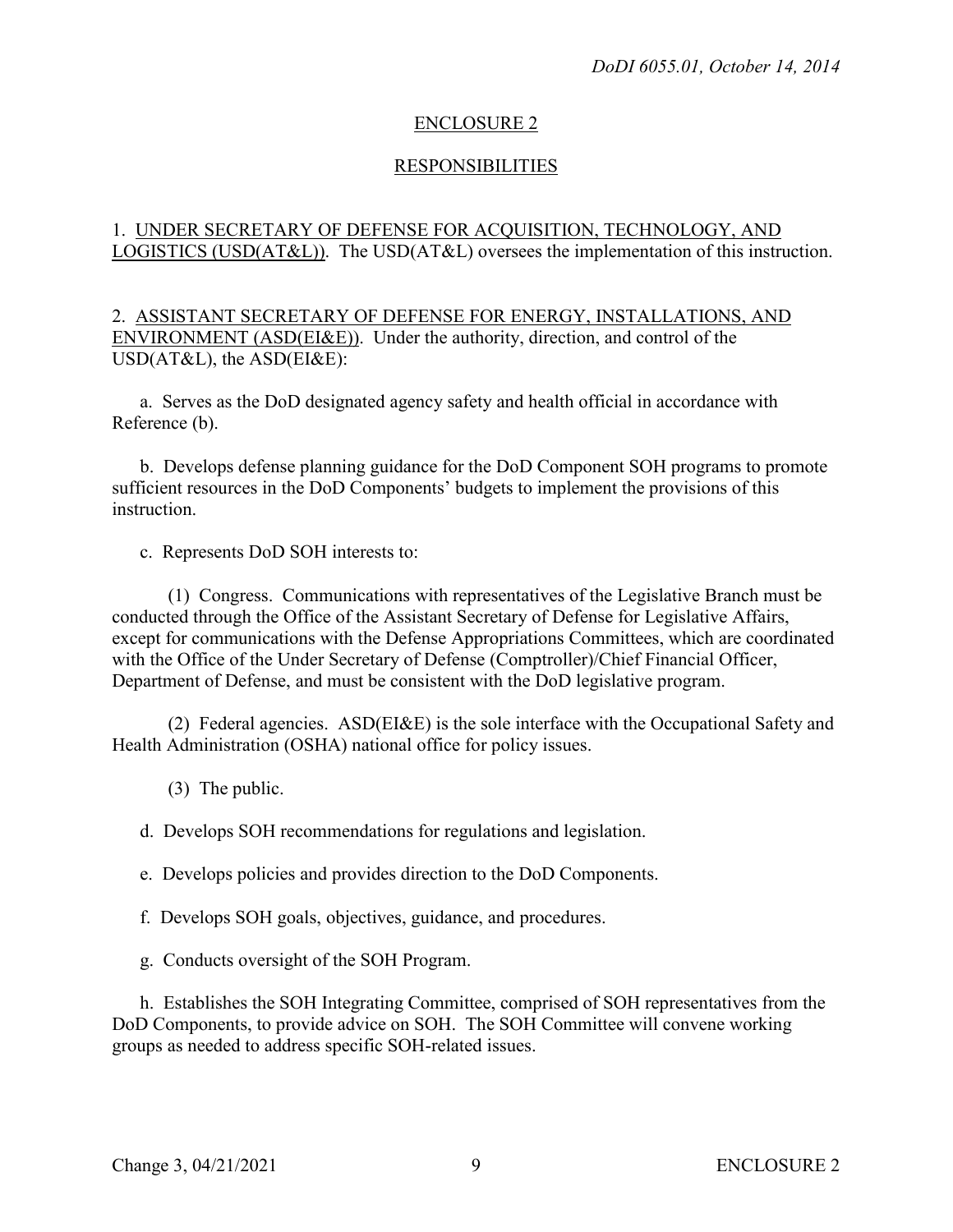i. Prepares the DoD Annual Occupational Safety and Health Report to the Secretary of Labor in accordance with section 668(a)(5) of Reference (d) and section 1960.71 of Reference (f).

#### 3. UNDER SECRETARY OF DEFENSE FOR PERSONNEL AND READINESS (USD( $P\&R$ )). In accordance with DoDD 5124.02 (Reference (j)), the USD( $P\&R$ ):

a. Develops personnel and readiness policies and direction for mishap prevention activities.

b. Provides strategic direction for health promotion, disease and injury prevention, and population health goals and objectives in the DoD in accordance with DoDI 1010.10 (Reference  $(k)$ ).

c. Performs analysis of safety and occupational data to highlight high-risk behaviors and facilitate risk-reduction measures.

d. Engages at the operational level to seek initiatives and projects to reduce risk in areas of concern common to all Military Services.

4. ASSISTANT SECRETARY OF DEFENSE FOR HEALTH AFFAIRS. Under the authority, direction, and control of the USD(P&R), the Assistant Secretary of Defense for Health Affairs programs, budgets, and monitors execution of Defense Health Program resources for Military Department occupational and environmental health programs to implement the provisions of this instruction.

5. DIRECTOR, WASHINGTON HEADQUARTERS SERVICES (WHS). Under the authority, direction, and control of the Chief Management Officer of the Department of Defense through the Director of Administration and Organizational Policy, in addition to the responsibilities in section 6 of this enclosure, and in accordance with DoDD 5110.04 and Administrative Instruction 118 (References (l) and (m)), the Director, WHS:

a. Provides a comprehensive SOH program implementing the requirements and procedures of this instruction for the OSD, Joint Staff, and DoD Components serviced by WHS.

b. Establishes and publishes procedures to assist the DoD Components in identifying and abating hazardous conditions in:

(1) DoD-occupied, General Services Administration-controlled administrative space.

(2) DoD common-support facilities in the National Capital Region (NCR).

6. DoD COMPONENT HEADS. The DoD Component heads: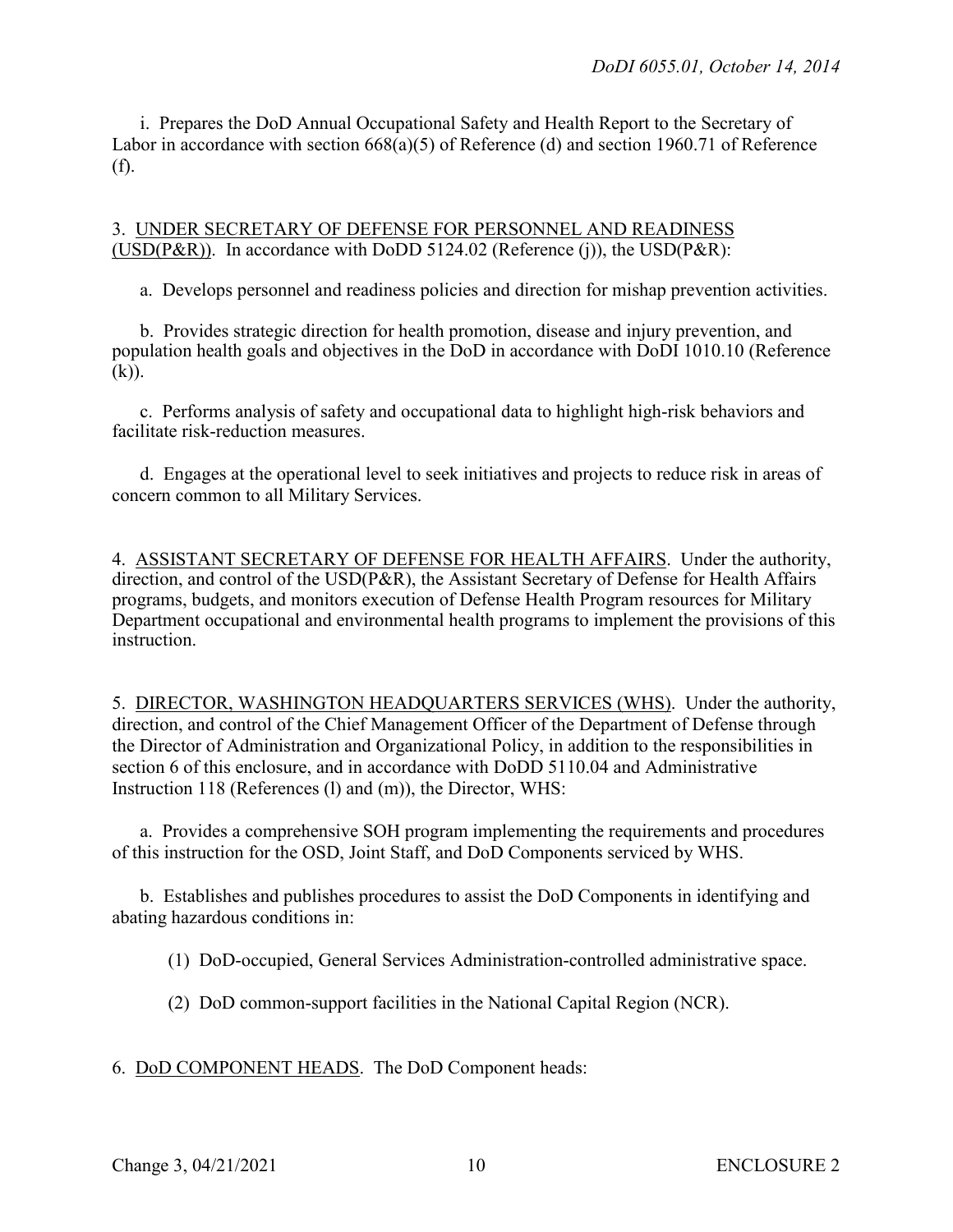a. Establish programs that implement the requirements and procedures of this instruction as described in Enclosures 3 through 5.

b. Institute SOH management systems that address all management levels.

c. Include in their planning, programming, budgeting, and execution process sufficient resources to effectively implement the DoD Component's SOH program in accordance with this instruction.

d. Coordinate with the Director, WHS, the SOH program for:

(1) The Pentagon Reservation.

(2) Other WHS-managed facilities in the NCR.

e. Institute procedures to manage SOH risks to visitors and the public from DoD operations.

f. Report to the ASD(EI&E) any situation resulting from compliance with procedures in this instruction that could impair the defense mission or adversely affect national security.

g. Provide comments to the ASD(EI&E) on proposed SOH legislation and regulations.

h. Establish procedures for communicating with OSHA national office for technical issues, and establish guidelines for contact with OSHA at the regional and local levels.

i. Provide an annual Occupational Safety and Health Report to the ASD(EI&E) for development of the DoD Annual Occupational Safety and Health Report to the Secretary of Labor.

j. Report, by an annual in-progress review (IPR), the status of their SOH programs to the ASD(EI&E).

k. Appoint representatives to the SOH Integrating Committee and its working groups.

l. When requested, provide subject matter experts on various Federal Advisory Council on Occupational Safety and Health (FACOSH) committees and subcommittees.

m. Support the FACOSH Field Safety and Health Councils.

n. Support the OSH Advisory Council for Construction Safety and Health.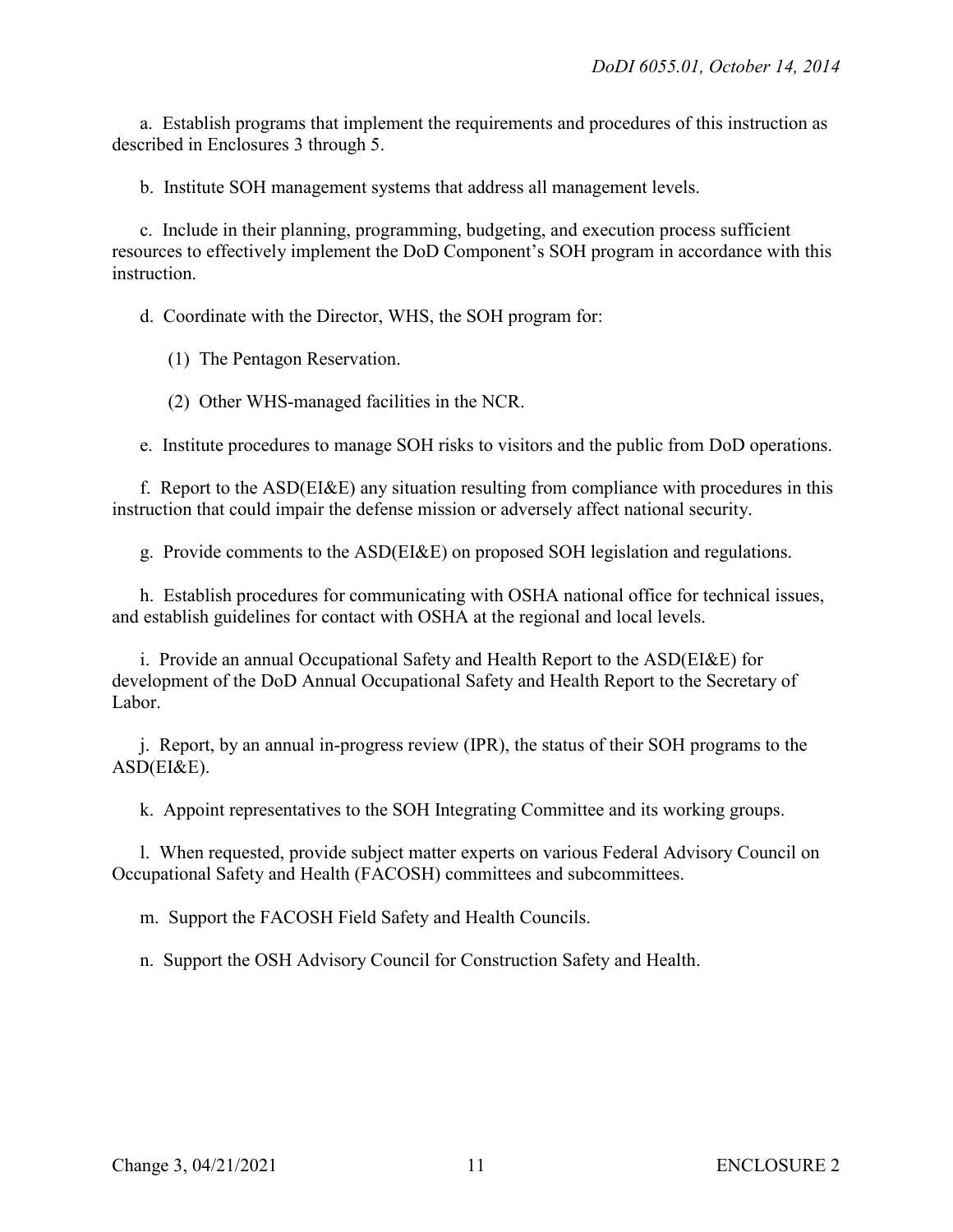#### ENCLOSURE 3

#### SOH PROGRAM REQUIREMENTS AND PROCEDURES

#### 1. GOALS, OBJECTIVES, AND TARGETS

a. The DoD goal is the elimination of on- and off-duty mishaps and related deaths, injuries, occupational illnesses, and lost mission capability and resources.

b. The USD( $AT&L$ ), in coordination with the USD( $P&R$ ), establishes DoD objectives and targets toward meeting the DoD goal.

#### 2. LEGAL APPLICABILITY OF SOH STANDARDS

a. Nonmilitary-unique DoD Operations. The DoD Components must comply with the federal regulatory standards distributed by OSHA in Reference (f) at all nonmilitary-unique DoD operations and workplaces, and with regulatory requirements of part 20 of Title 10, CFR (Reference (n)), part 1040 and sections 1040.10 and 1040.11 of Title 21, CFR (Reference (o)). Any conflicts between regulatory standards are referred to the ASD(EI&E) who will resolve the matter with the appropriate regulatory official.

b. Uniquely Military Equipment, Systems, Operations, or Workplaces. Uniquely military equipment, systems, operations, or workplaces are excluded from the federal regulatory standards distributed by OSHA in Reference (f). However, the DoD Components must apply OSHA and other regulatory safety and health standards to uniquely military equipment, systems, operations, or workplaces, in whole or in part, as practicable. When military design, specifications, or deployment requirements render compliance with existing SOH standards infeasible or inappropriate, or when no standard exists for such military application, the DoD Components must apply risk management procedures. The results of the risk management decision must be communicated to all affected personnel.

c. Military and Civilian Personnel. While military personnel are excluded from the definition of "employee" in federal regulatory standards distributed by OSHA in Reference (f), the DoD Components must apply these OSHA standards to military personnel in nonmilitaryunique workplaces. In uniquely military workplaces when compliance with existing SOH standards for military and civilian personnel is impracticable, infeasible, or inappropriate, or when no standard exists for such military application, the DoD Components must apply risk management procedures. The results of the risk management decision must be communicated to all affected personnel.

d. Locations Outside of the United States. Federal regulatory standards distributed by OSHA in Reference (f) only apply within the United States and certain U.S. territories. DoD Components still must apply these OSHA standards to all DoD workplaces, including outside of the United States, where feasible, subject to the limitations noted in this section.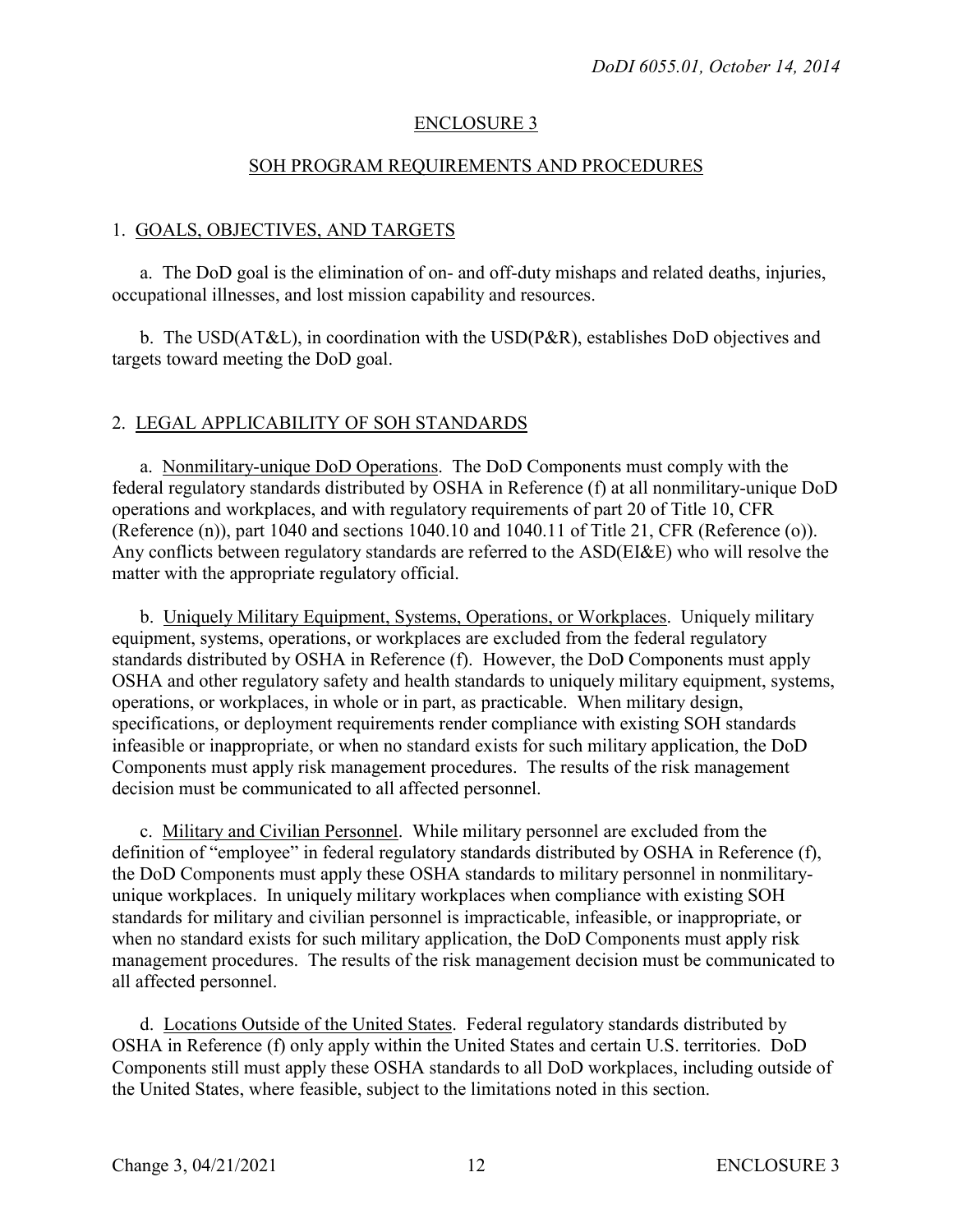e. Joint-use Facilities. When personnel of different DoD Components or of DoD Components and other federal agencies work in workplaces at the same installation, the DoD Components and other federal agencies involved are governed by OSHA standards in Reference (f), including approved alternate standards, as a minimum, and host-agency standards. When other agency standards conflict with OSHA standards, the DoD Components must refer the matter to the ASD(EI&E).

f. Joint Bases. The Military Department for a joint-base supporting command will provide SOH services to the supported command in accordance with the joint-base implementation guidance and memorandums of agreement or support for the joint bases.

g. Emergency Temporary Standards (ETS). The DoD Components must implement OSHA ETS on the effective date established, subject to the limitations noted in this section.

# h. New SOH Standards

(1) Review of Proposed National Standards. The DoD Components should review proposed safety and health standards or standards criteria published for comment by regulatory agencies, the National Institute for Occupational Safety and Health (NIOSH), and consensus standards organizations. Submit comments directly to the agency proposing the standard, unless a consolidated DoD response is requested by the ASD(EI&E).

(2) Developing Additional Standards. Procedures for developing and applying standards more stringent, alternate, and supplemental to OSHA standards are provided in Enclosure 4.

# 3. ROLES AND RESPONSIBILITIES

a. Safety and Health Official. Each DoD Component head must designate a safety and health official at no lower level than a Military Department Assistant Secretary or Defense Agency Deputy Director. The official must have the authority and responsibility to represent the DoD Component head in meeting the responsibilities as the designated agency safety and health official in accordance with section 1960.6(a) of Reference (f). The Component head must:

(1) Provide sufficient headquarters staff with the necessary training, experience, and appropriate access to the senior official.

(2) Within 60 days of appointing the senior official, have the DoD Component's headquarters staff brief the official on the history and current status of SOH efforts. This briefing will include the DoD and DoD Component goals and initiatives planned toward achieving those goals.

b. Management Responsibility. Commanders, managers, and supervisors at all management levels are responsible for the on- and off-duty safety and protection of personnel, resources, and mission capability under their supervision.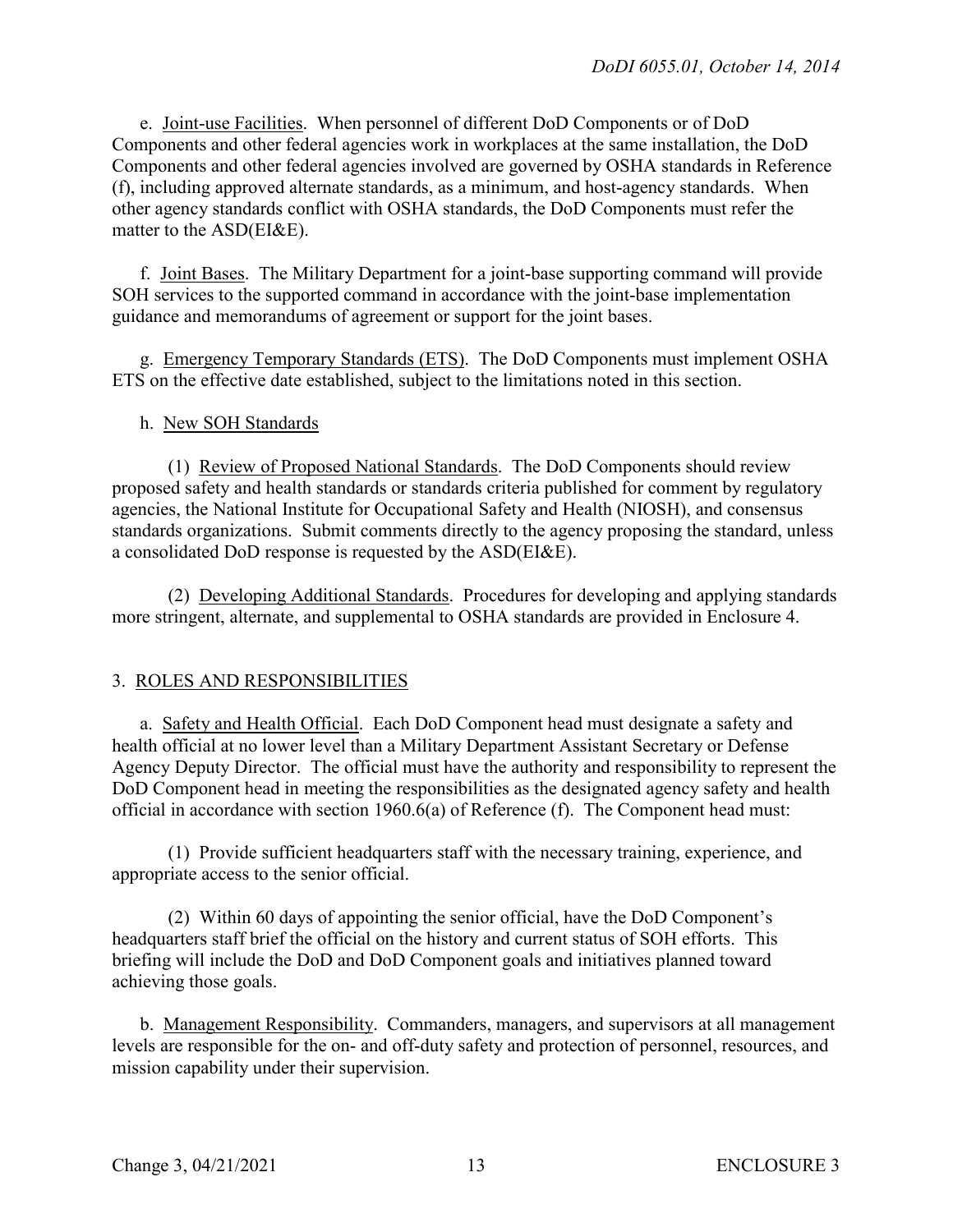(1) Officials at each management level will include their SOH management system within their overall management approach.

(2) Officials must provide their personnel with safe and healthful working conditions, ensure safe work practices, and provide SOH information, education, and training that will enable personnel to effectively use risk management on and off duty.

(3) Commanders, managers, and supervisors will recognize subordinates for their contribution to safe and healthful work practices, and must hold subordinates accountable when they do not comply with required responsibilities and practices.

(4) Officials will encourage military personnel apply risk management strategies to offduty activities.

c. Responsibilities and Rights for All Personnel. In all DoD operations and DoD workplaces, all DoD personnel must follow safe practices including, but not limited to, compliance with workplace SOH standards; proper use of equipment, tools, and personal protective equipment (PPE); compliance with medical surveillance program requirements; and prompt reporting to management any unsafe conditions or work practices.

# (1) Protection Against Reprisal

(a) DoD personnel must be protected from coercion, discrimination, or reprisals for participation in the SOH program including provisions to ensure:

- 1. Individual anonymity, when requested.
- 2. Prompt, impartial investigation of allegations of reprisal.
- 3. Administrative actions when such allegations are substantiated.

(b) The use of inspector general channels to investigate allegations of reprisal is appropriate for military and civilian complaints in accordance with DoDD 5106.01 (Reference (p)).

(c) Civilian personnel complaints must be processed through a negotiated grievance procedure, if available; otherwise, through an administrative grievance procedure in accordance with Volumes 771 and 2014 of DoDI 1400.25 (Reference (q)).

(d) In accordance with part 1960 of Reference (f), civilians have the right to decline to perform an assigned task because of a reasonable belief that, under the circumstances, the task poses an imminent risk of death or serious bodily harm and there is insufficient time to seek effective redress through normal hazard-reporting and abatement procedures. In this situation, both the affected personnel and local management are entitled to the considered opinion of a qualified industrial hygiene, safety engineer, health physicist, safety, fire prevention, or health professional, as applicable, on the extent of the hazard.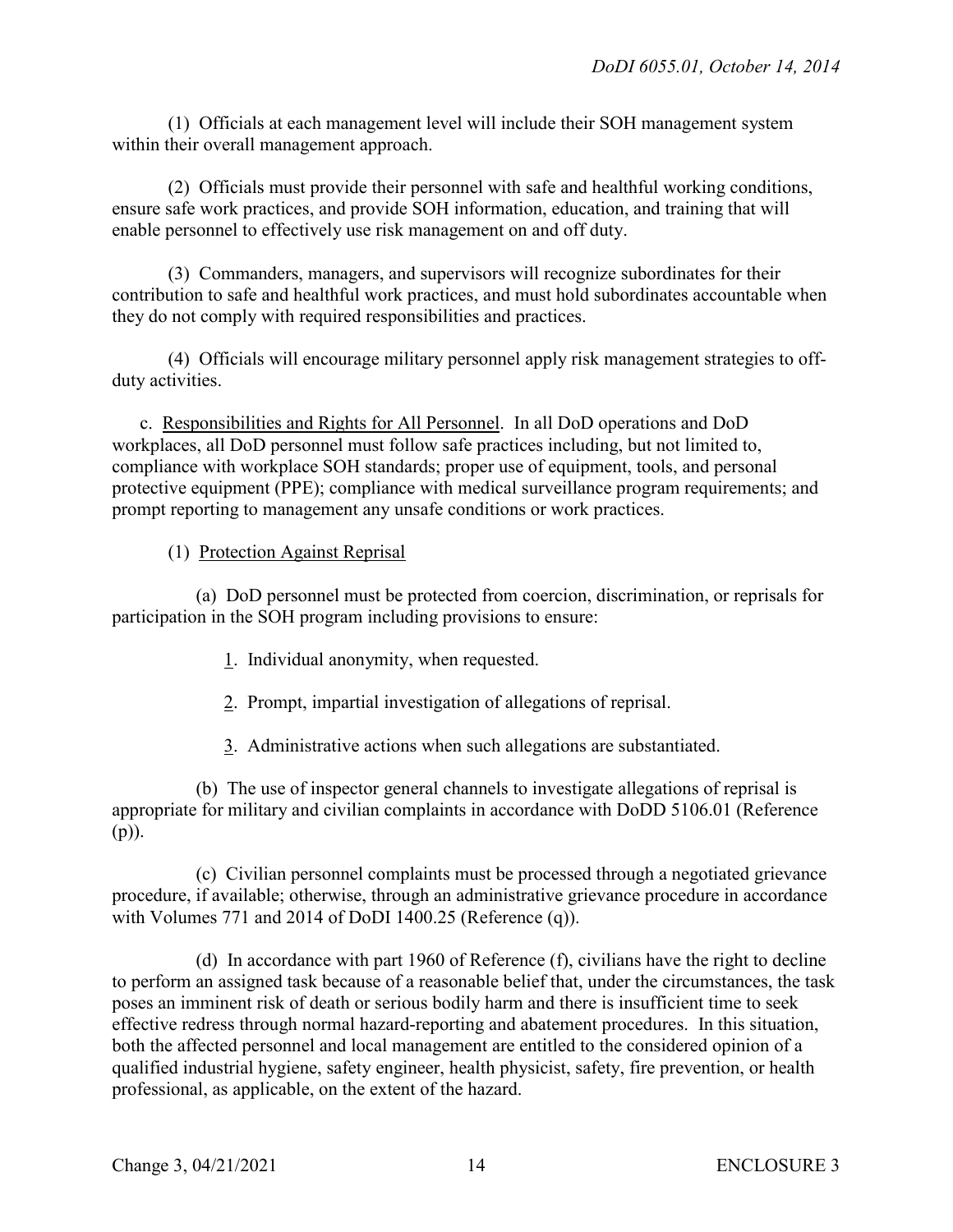# (2) Access to Information

(a) General Information. Personnel must be provided access to and informed of the location, availability, and procedures to obtain SOH information. SOH information includes the location and means to contact the local SOH representative, technical data, applicable regulations, basic reference standards, and specialized consultations. A poster with the core text described in section 1960.12(c) of Reference (f) must be conspicuously placed in the workplace as part of meeting this requirement. An electronic copy of the poster that may be tailored to individual use is available on the OSHA Website at www.osha.gov.

(b) Workplace Information. Personnel must have ready access to results of job safety and health analyses, workplace visit reports, specific work safety and health procedures, precautions regarding hazards, planned corrective actions for hazards and interim protective measures, and hazard reporting forms. Information on workplace hazards must be in accordance with section 1910.1200 of Reference (f) and DoDIs 6050.05 and 6055.05 (References (r) and (s)).

#### (c) Access to Exposure and Medical Records

1. Civilian personnel have the right of access to their exposure and medical records in accordance with section 1910.1020 of Reference (f).

2. DoD personnel must be informed at the time of employment, and annually thereafter, of the existence, location, and availability of any records covered by this section; the person responsible for maintaining and providing access to records; and each employee's rights of access to these records.

(d) Language Barriers. All SOH information dissemination will accommodate workforce language and literacy barriers.

4. RESOURCES. Commanders, managers, and supervisors:

a. Plan, program, and budget for resources required to implement SOH program requirements, and to manage the SOH risks in their organizations and during mission execution.

b. Provide SOH staffing of sufficient quantities and technical competencies to assist in implementing the requirements of this instruction.

c. Assign qualified SOH personnel to serve as SOH advisors to identify hazards and recommend elimination or mitigation, develop mishap prevention policies and programs, monitor safety performance; and to serve as points of contact for SOH matters. Staffing considerations include:

(1) Quantity and mix of professional staffs.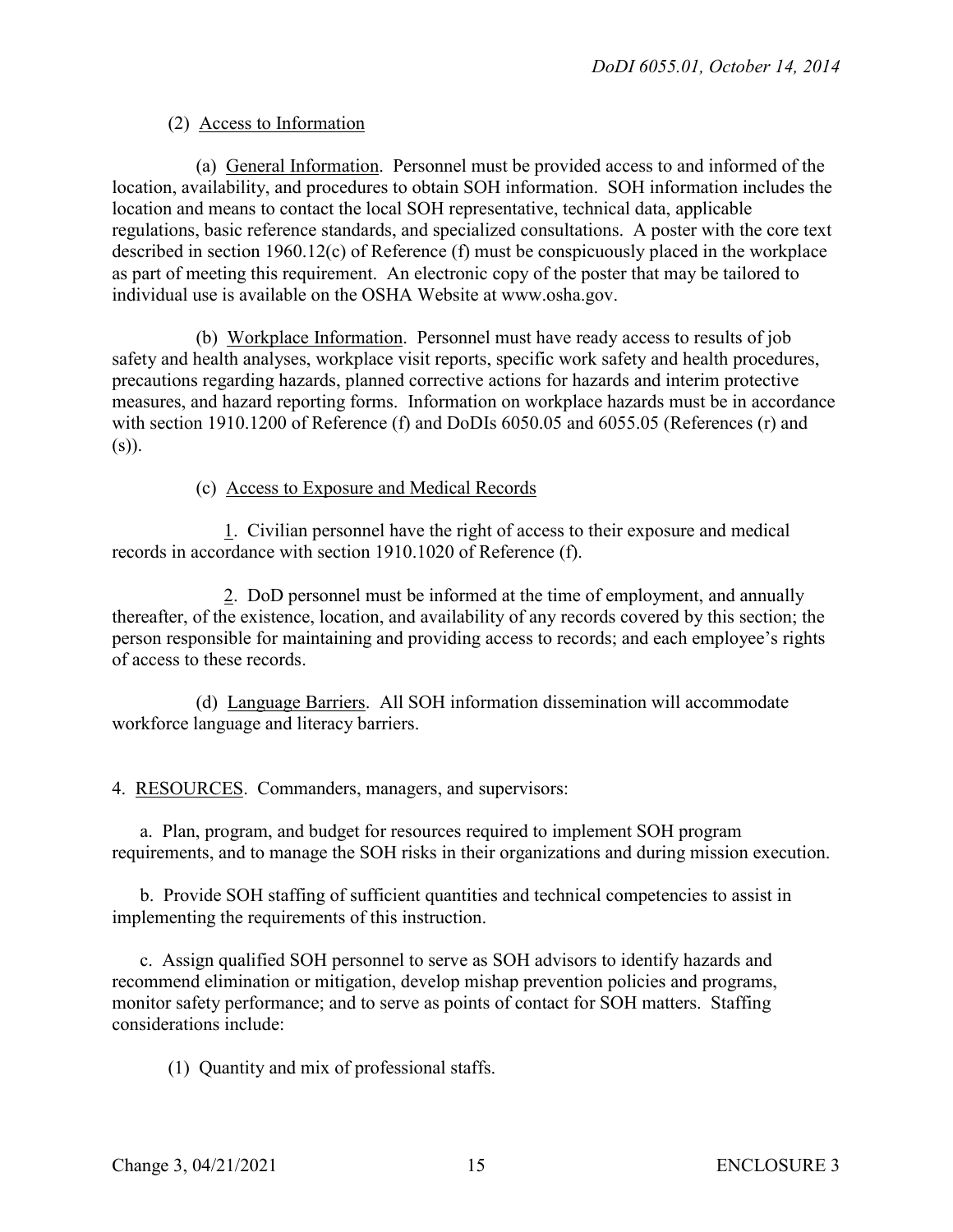(2) Whether to assign SOH responsibility as a primary or collateral duty.

(3) Professional qualifications. DoD recognizes licensure and professional certification as evidence of competency and supports all eligible DoD personnel to obtain and maintain licenses and accredited certifications appropriate to their assigned duties.

(4) The military rank or civilian grade levels of SOH officials.

(5) Whether to use DoD personnel or contract for SOH services. Certain SOH functions are inherently governmental in nature and may not be outsourced to the private sector (e.g., a commander's intrinsic mishap, injury, and illness prevention obligations). In general, SOH positions providing policy making and direct advice to commanders, deployment and military contingency operations, and contracting officer technical representatives will not be contracted out. Where SOH services are contracted out, DoD personnel providing quality assurance oversight must have the necessary technical competencies for this oversight.

d. Authorize expenses to obtain and maintain professional credentials in accordance with section 5757 of Reference (g).

(1) Payment of costs associated with obtaining and renewing professional credentials including professional accreditation, State-imposed and professional licenses, and professional certifications, and examinations to obtain such credentials is authorized. If funding is available, an activity may pay for professional credentials that are necessary or beneficial for the person in the performance of official duties.

(2) Payment for licenses and certifications and their subsequent renewals may include, at the discretion of the activity and command, additional expenses such as dues or fees required by the licensing or certifying agency, fees for preparation for examinations, examinations, registration fees, and travel and per diem costs. Payment may not include a person's membership fees in societies or associations.

#### 5. COUNCILS

a. FACOSH. DoD will participate in FACOSH. The ASD(EI&E) will represent the interests of the DoD to FACOSH. When requested, the DoD Components will provide subject matter experts on FACOSH committees and subcommittees.

b. Field Federal Safety and Health Councils. The DoD Components will support these councils; promote membership and participation (including appropriate employee representative participation); and make available, where possible, facilities for meetings and educational resources (training materials, libraries, or guest speakers).

c. SOH Councils. The DoD Components will establish procedures to form SOH councils at each management level.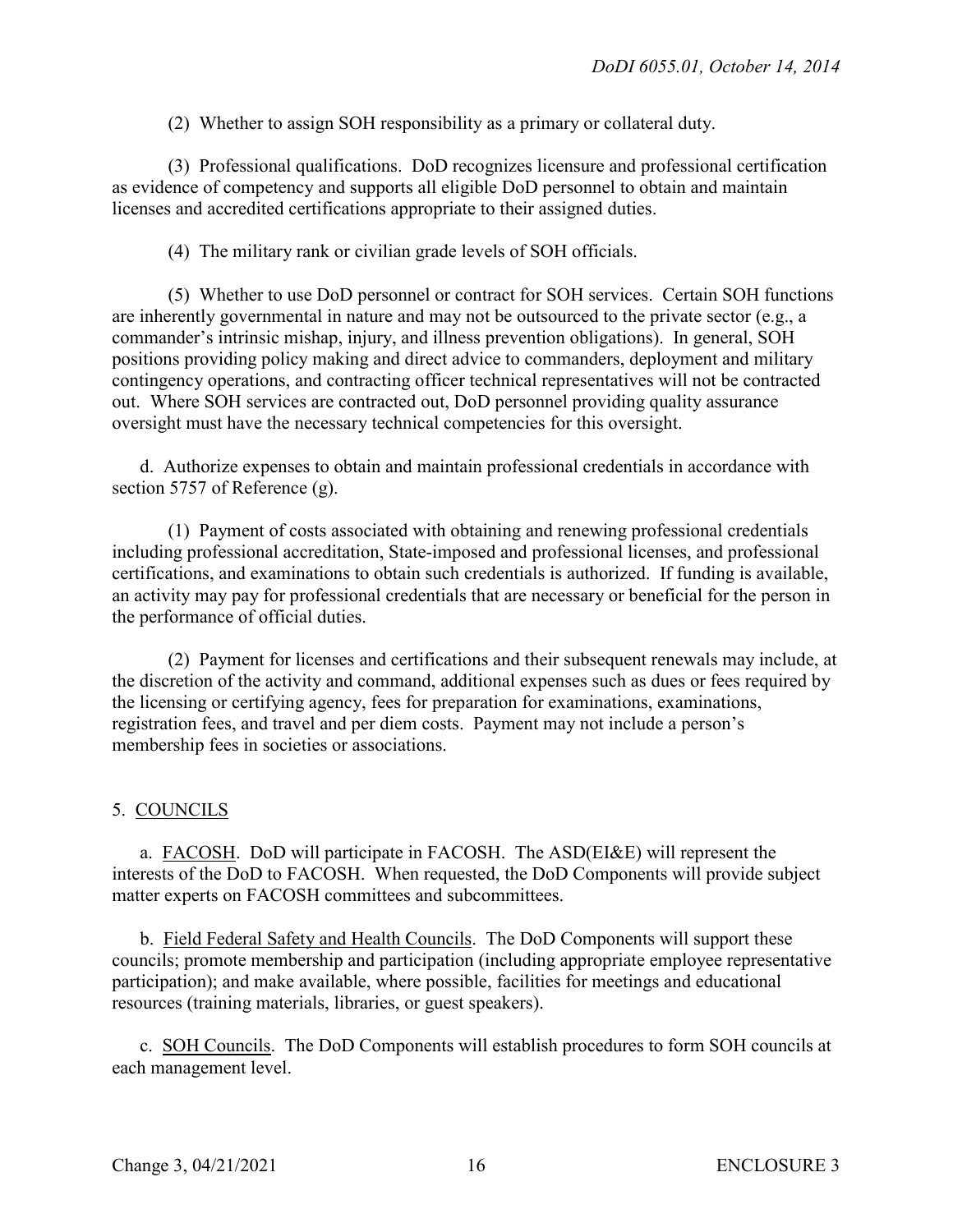6. TRAINING, EDUCATION, AND QUALIFICATIONS. The DoD Components must provide personnel with the SOH training and education necessary to competently fulfill their roles and responsibilities for implementing SOH program management and for SOH risk management.

#### a. Commanders and Senior Management Officials

(1) Provide education to executive-level leaders on SOH policies, procedures, and initiatives in their organization and parent organizations; the history and trends of SOH performance within their organization; the impact of SOH performance on mission readiness and execution, personnel, and resources; opportunities and methods for improvement; and the impact of leadership actions on organizational culture.

(2) Train commanders and supervisors at all levels to apply risk management principles, tools, and techniques to inform decision making in DoD operations, activities, and workplaces.

b. Supervisors. Provide training in the risk management skills needed to implement the DoD Component's and organization's SOH policies and programs. These skills include fostering a workplace where:

(1) Hazards are identified, eliminated, or mitigated to an acceptable level.

(2) Subordinates can identify and are aware of hazards and understand controls required to eliminate or mitigate the hazards both on and off duty.

(3) Personnel are aware of appropriate risk acceptance levels and who has responsibility to make risk acceptance decisions as circumstances change.

(4) Personnel are motivated to work in a safe and healthful manner.

(5) Mishaps are promptly reported and investigated.

(6) Personnel are provided opportunities to develop other skills needed to implement the DoD Component's SOH program.

(7) Supervisors hold personnel accountable for compliance with established safe work practices and procedures.

c. Full-Time SOH Staff

(1) Provide formal and informal training courses, educational programs, and other training to SOH staff to ensure they achieve and maintain the necessary professional technical specialty, management, and leadership competencies needed to advise and provide support to commanders and management officials and personnel. Competencies will include technical specialty skills in hazard identification and abatement strategies and safety management systems. Where feasible, offer personnel, through a competitive selection process, professional military education; graduate-level SOH education; and developmental assignments within their DoD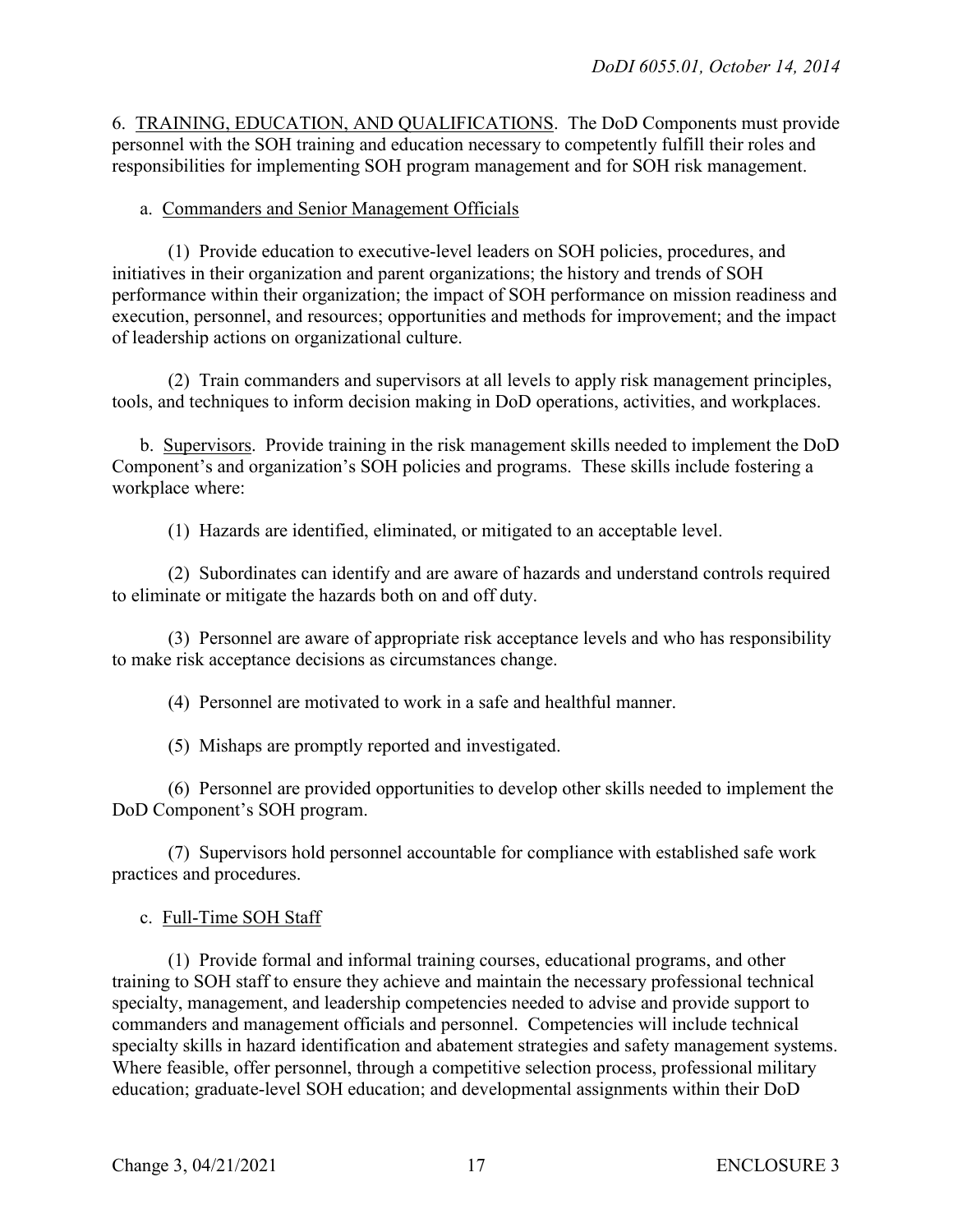Component, other DoD Components, other federal agencies, and SOH professional organizations.

(2) Encourage attendance and participation of DoD personnel (including appropriate employee representatives) in federal and professional society safety and health conferences, seminars, and workshops. The DoD Components or major commands that plan to sponsor SOH seminars or workshops should consider scheduling such meetings in conjunction with a major federal or professional society safety and health conference to optimize SOH personnel exposure to a broad view of SOH topics and SOH professionals.

(3) Provide training and work assignments, and encourage professional SOH credentialing, for career development, and technical competency. DoD encourages all SOH staff (military and civilian) to obtain licensure, registration, or certification appropriate to their respective SOH disciplines.

d. Collateral or Additional Duty SOH Personnel. Provide risk management training as required for the performance of the duties specified in the DoD Component programs.

e. Employee Representatives. Provide risk management training to prepare such representatives to assist in the maintenance of safe and healthful workplaces.

f. All Personnel

(1) Provide all DoD personnel training in:

(a) Provisions of the DoD Component on- and off-duty SOH and risk management programs.

(b) Authorities and opportunities for participating in formal risk assessments.

(c) Managing workplace and off-duty risks, including hazard awareness, identification, and reporting.

(d) Reporting mishaps.

(e) Minimum required actions, including following required safety and health work practices and procedures.

(f) Consequences for not complying with established work practices and procedures.

(2) Provide all DoD personnel job-related and off-duty safety, health, and risk management training appropriate to the situation, to include hazards associated with on- and offduty processes, applicable SOH standards, safe operating procedures, and required PPE. Accommodate workforce language and literacy barriers in providing training.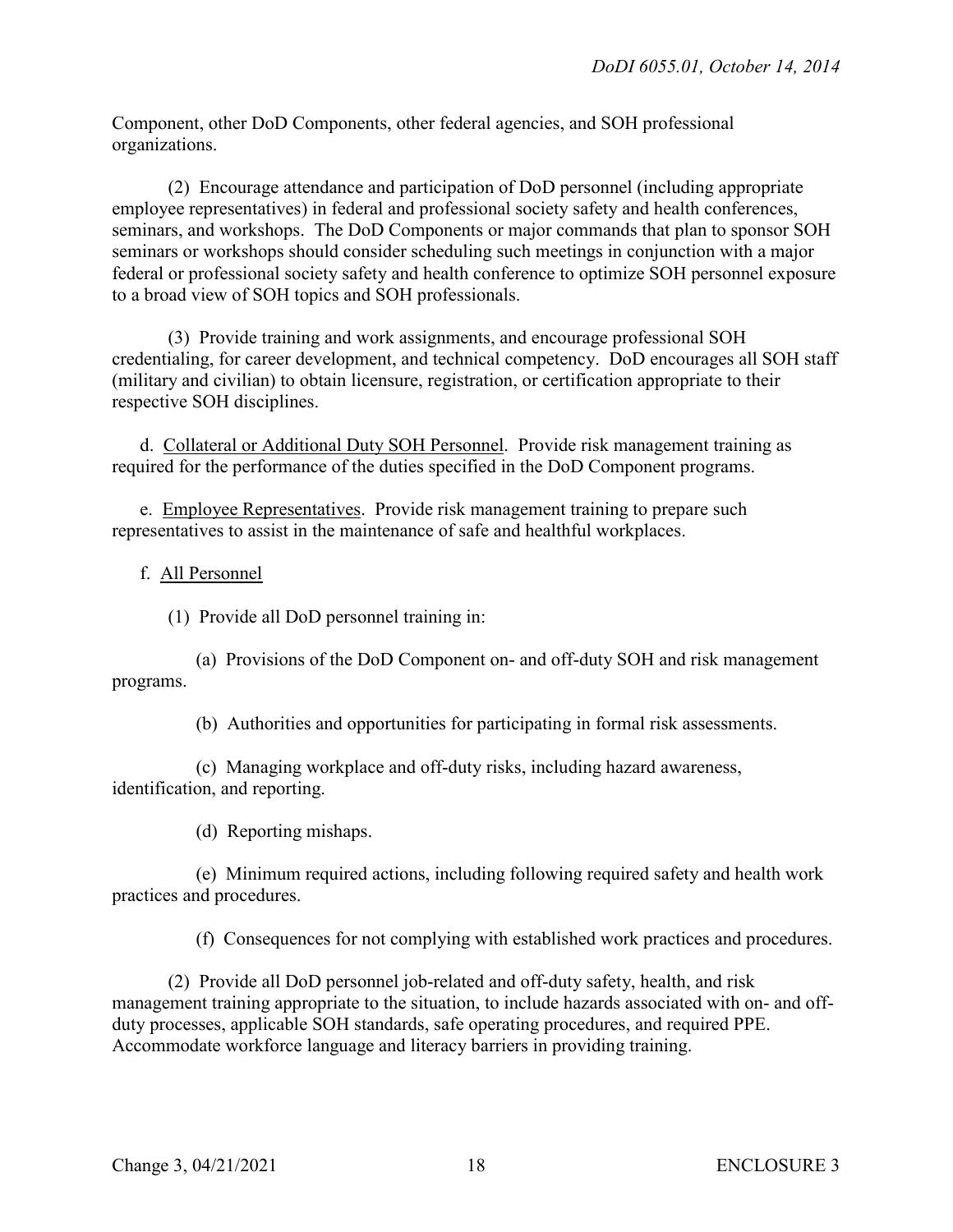g. Local-area Hazard Safety Briefing. Develop and keep current pertinent safety and health hazard briefings for unique local-area and workplace conditions and practices to include overseas locations. Provide this briefing to all DoD personnel before being exposed to the hazards. Provide applicable installation-related information to non-DoD visitors in conjunction with obtaining an installation visitor pass.

# 7. OSHA INSPECTIONS AND OTHER EVALUATIONS

#### a. Federal Standards for Inspections

(1) Annual Inspections. Evaluations of workplaces must, at a minimum, meet the workplace inspection requirements in accordance with section 1960.25 of Reference (f). Evaluations must be conducted more frequently for operations or workplaces with higher risks or elevated mishap experience, for special emphasis programs, for changing operations or organizations, or for other events that indicate increased risk.

(2) U.S. Department of Labor (DOL) Inspections and Investigations of DoD Working Conditions. In accordance with sections 1960.31 and 1960.35 of Reference (f), OSHA and NIOSH officials, acting as representatives of the Secretary of Labor, are authorized to conduct announced or unannounced inspections of DoD workplaces except for uniquely military workplaces and operations, and nonmilitary-unique workplaces staffed exclusively by military personnel. The DoD Components are authorized to request through the ASD(EI&E) that NIOSH perform hazard evaluations. OSHA inspection procedures for federal agency workplaces are provided in OSHA Directive Number CPL 02-00-150 (Reference (t)).

(a) DOL Access. Admit DOL representatives without delay and at reasonable times. Escort the DOL representatives to the DoD Component commander or the commander's representative for the operation to be inspected. Provide access to all pertinent SOH information regarding workplaces consistent with national security requirements. Request identification and proof of security clearance as appropriate for the areas visited. The commander for the operation to be inspected will coordinate all phases of the inspection with the installation commander.

(b) Opening Conference. Personnel and their representatives have the right to fully participate in the inspections in accordance with section 1960.26 of Reference (f). The commander for the operation to be inspected will invite authorized representatives to attend the opening conference.

(c) Closing Conference. Before the DOL representative departs, arrange for a closing conference between the DOL representative and the commander for the operation inspected, or that commander's representative. The commander will invite authorized representatives of civilian personnel to attend the closing conference. If the DOL inspection is in response to the death of a DoD civilian employee, OSHA may authorize family members to act as the employee representative and include those members in the informal conference with the DoD activity. The DoD Components may challenge an OSHA decision to allow family members to act as the employee representative, and will decide who are appropriate employee representatives for participation in informal conferences between OSHA and the DoD activity.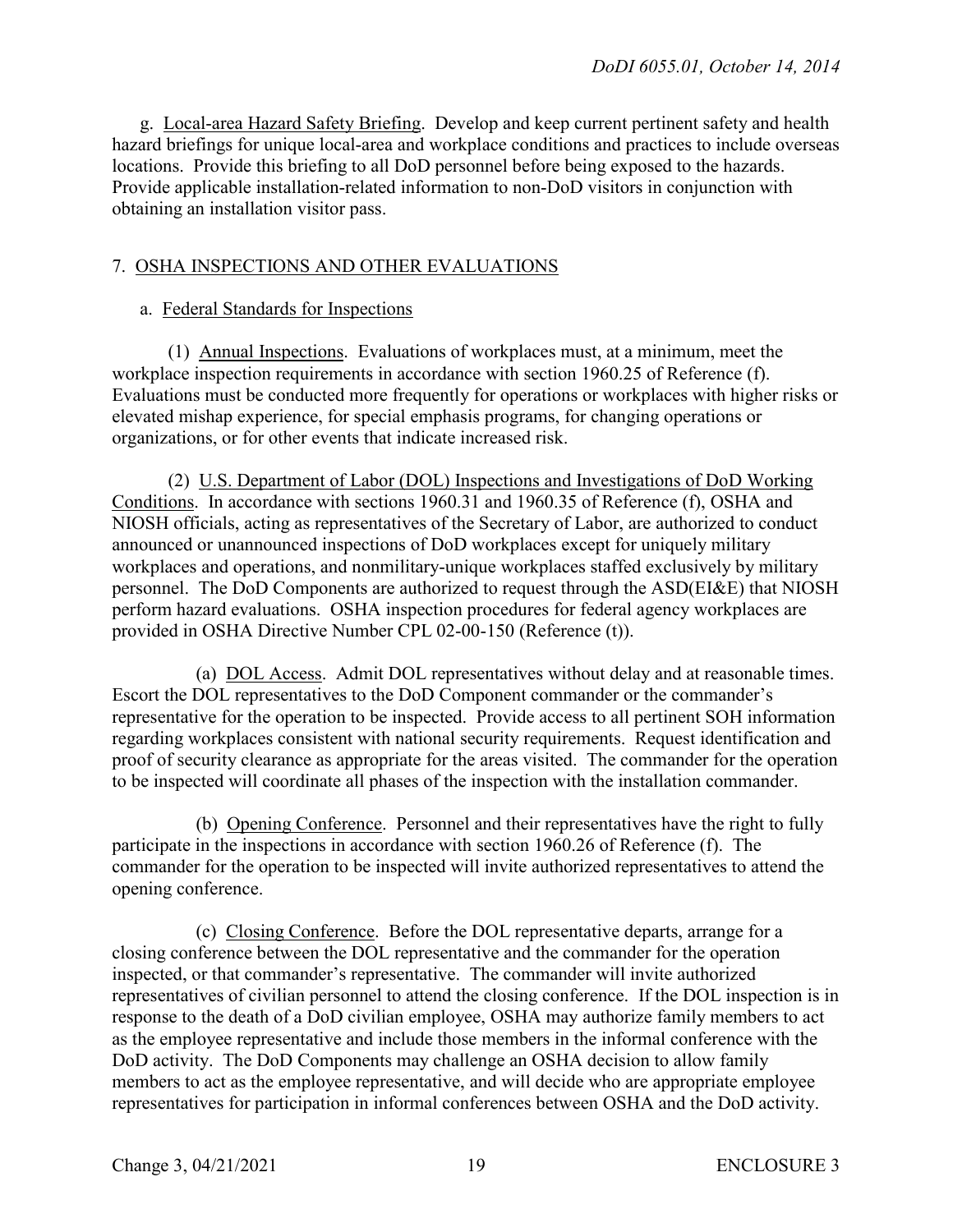(d) Resolving Conflicts. Respond to DOL inspection reports and resolve conflicts in accordance with procedures in chapter 13 of Reference (t). Use the informal conference and appeals procedures to elevate unresolved conflicts through the DoD Component headquarters to the ASD(EI&E) and the OSHA national office for resolution.

(e) Hazard Abatement. Ensure prompt abatement of hazards and initiation of interim safeguards as a result of valid notices of violation issued by a DOL representative.

b. Hazardous Duty and Environmental Differential Pay Evaluations. Qualified SOH personnel must evaluate operations and workplaces in support of assessments for hazardous duty and environmental differential pay in accordance with section 532.511 of Title 5, CFR (Reference (u)) and Volume 550 of Reference (q). SOH personnel must provide the personnel office with a professional opinion on workplace conditions and worker practices and make recommendations for reducing risks to acceptable levels. The DoD Components must eliminate or reduce hazards identified.

c. Injury Compensation Claim Evaluations. In support of injury compensation claims administration, qualified SOH personnel must provide claims administrators with an assessment of the work-relatedness of reported injuries and illnesses. In support of return-to-work programs, qualified SOH personnel must provide the personnel office with a professional opinion on workplace conditions and worker practices appropriate for light-duty assignments.

#### 8. RISK MANAGEMENT

#### a. Risk Management Principles

(1) Commanders, leaders, and personnel will use the risk management process to address SOH risks across all DoD operations and tasks, both on and off duty. The risk management process is a cyclical process involving hazard anticipation and identification, risk assessment, identifying control options, making risk decisions, mitigating risk including control implementation, and supervision and evaluation of risk mitigation and control measures.

(2) The standard for risk management is leadership at the appropriate level of authority making an informed decision to control hazards and to accept SOH risks.

(a) Making risk decisions is a commander's determination of which risks are acceptable and unacceptable from the standpoint of balancing the benefit against the potential for losses or harm (severity and likelihood of occurrence).

(b) Where local resources are not available to control risks, leaders will make conscious decisions to either accept the risk or elevate the risk acceptance decision to the next higher level of leadership.

(c) Front-line supervisors are responsible for investigating and correcting any hazardous condition or work practice they observe or have reported to them, reporting those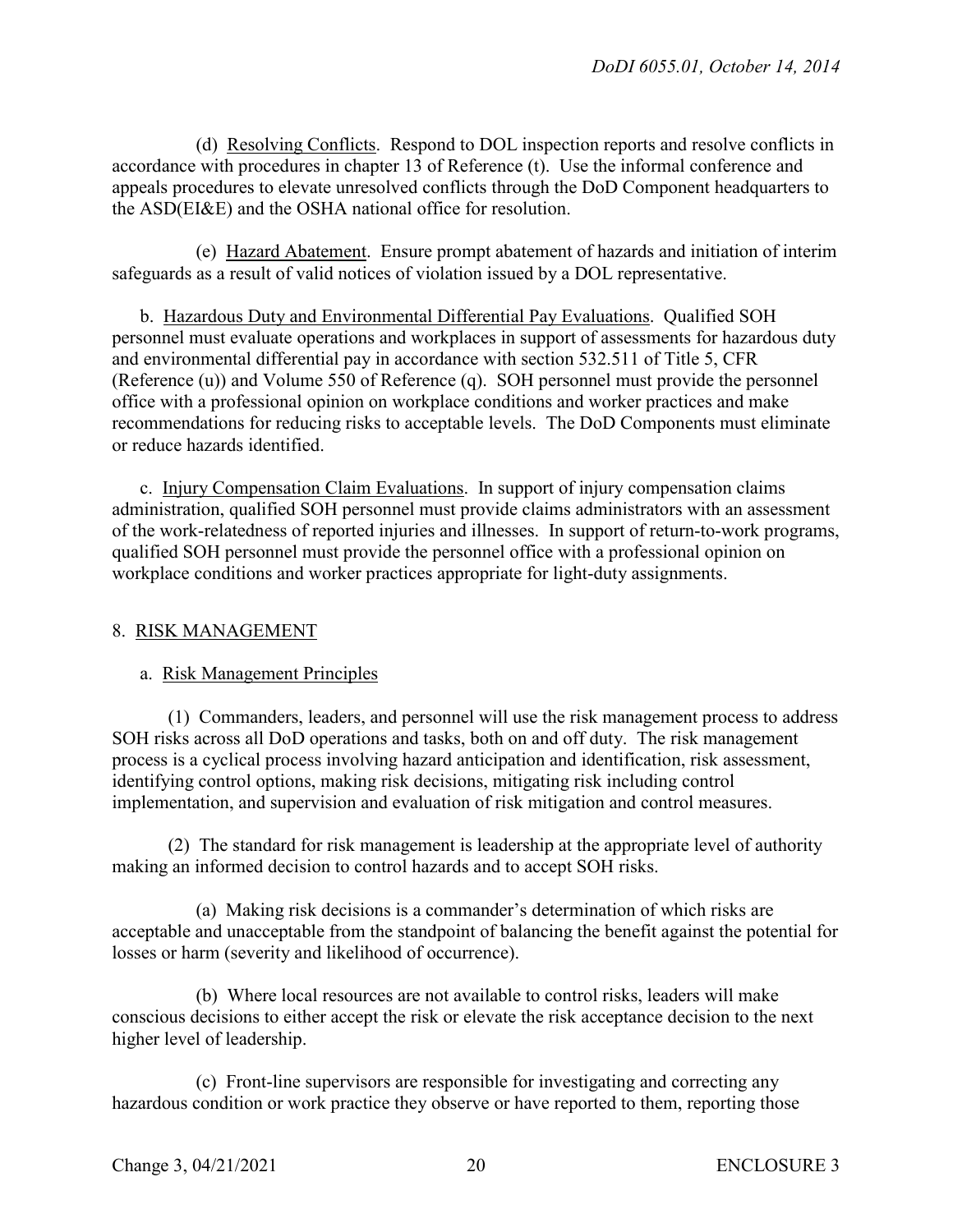hazardous conditions or work practices beyond their control and ability to correct in a timely manner, and enforcing required work practices.

(3) The risk management process supplements, but does not supersede, compliance with federally mandated standards or regulations.

(a) When mission accomplishment and military necessity require overriding standards, such risk acceptance decisions are made at the appropriate level of authority.

(b) Risk acceptance decisions are based on fully informed consideration of the potential impacts to personnel, infrastructure, or materiel.

(c) The DoD Components must establish procedures to ensure these decisions are documented, archived, and reevaluated on a recurring basis.

# b. Risk Management Process

(1) Identify Hazards. Establish procedures for identifying, reporting, and investigating hazards, unsafe conditions, unsafe actions, and noncompliance with standards.

(a) Risk Assessment Evaluations and Inspections. The DoD Components must conduct periodic SOH evaluations of all DoD operations and all workplaces where DoD personnel are regularly employed. Establish procedures for integrated periodic SOH evaluations by supervisors, personnel, and qualified SOH professionals. Qualified SOH personnel must assess every workplace at least annually. The nature of the assessment is at the discretion of the local leadership. Evaluations must be conducted more frequently for operations or workplaces with higher risks or elevated mishap experience, for changing operations or organizations, or for other events that indicate increased risk.

(b) Hazard Reporting. Establish procedures for personnel reporting to supervisors as the primary method for early hazard identification. Ensure personnel are trained and have ready access to hazard reporting methods in the workplace.

1. Inform all DoD personnel of their right and obligation to report hazardous situations to appropriate DoD officials and to OSHA, and to request a hazard evaluation from NIOSH.

2. Notify local DoD safety and health officials if immediate correction is not possible.

3. Protect the identity of the person making a report if that person does not want his or her name revealed.

4. Investigate hazard reports within 1 workday for imminent danger situations, 3 workdays for potentially serious situations, and 20 workdays for lesser conditions. Supervisors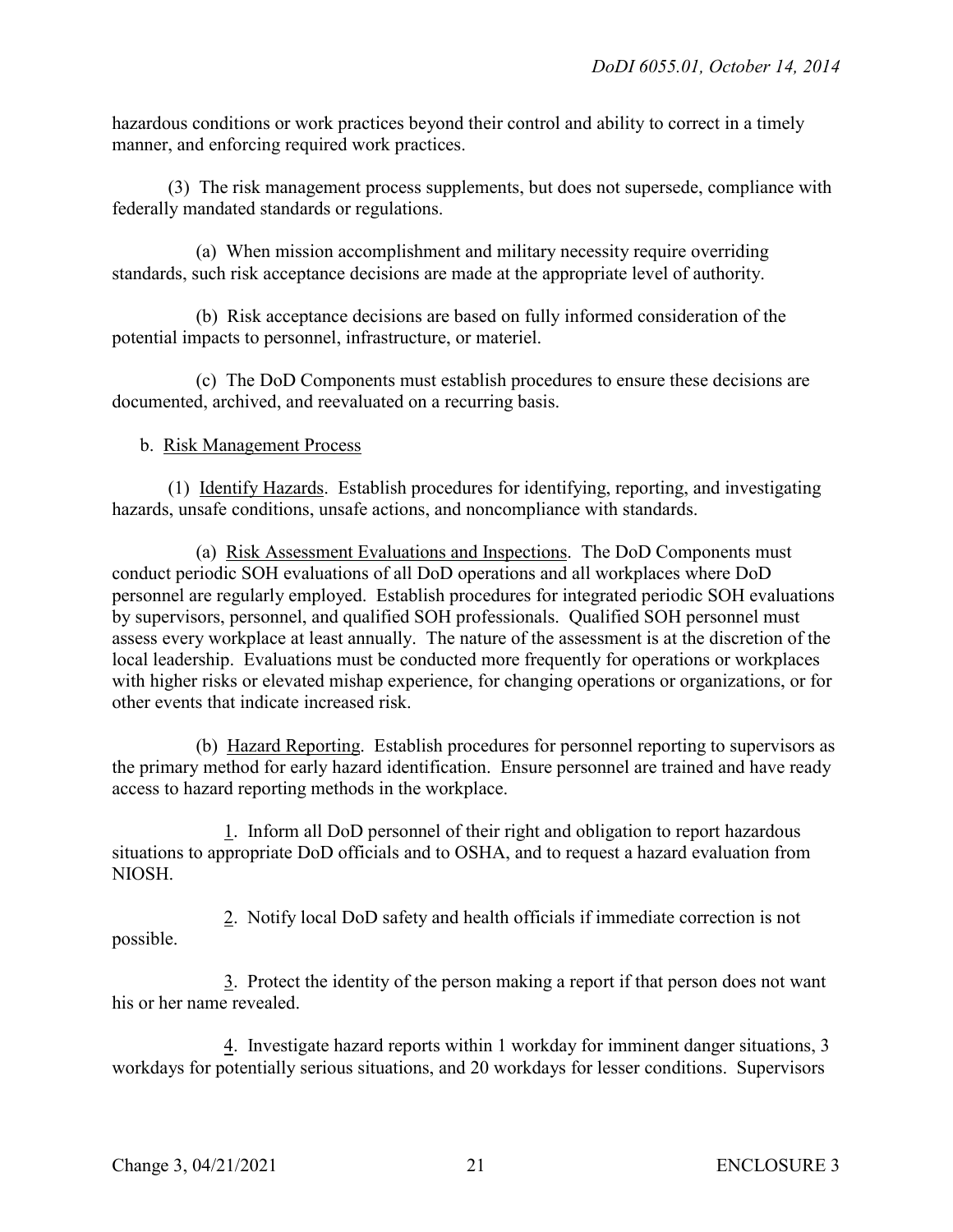must immediately stop work and withdraw exposed personnel until imminent danger situations are corrected.

5. Notify the reporting personnel of actions taken in response to their hazard report.

(c) Mishap Investigations. The DoD Components must establish procedures for identifying hazards from the results of mishap investigations and injury and illness reports in accordance with DoDI 6055.07 (Reference (v)), abnormal findings from occupational medical surveillance, risk assessments from similar work locations, epidemiological analysis, and other trend analyses.

(d) Job Hazard Analysis. Perform job hazard analyses for existing, new, and changed operations to identify hazards and safe work conditions, practices, and procedures. Implement a hazard reporting system to inform others outside the organization with similar activities or operations.

(e) Facility Reviews. Review all new facility designs and inspect facilities before use to ensure they meet safety, health, and fire standards for occupancy and use.

(2) Assess Hazards. Establish procedures for assessing each hazard and assigning a level of risk based on the estimated probability and severity of the impact of the hazard on the mission, DoD personnel, the public, DoD resources, and the environment. For SOH hazards in facilities, use the procedures in the appendix to this enclosure.

(3) Implement Controls. The risk-decision authority implements controls, to include changing operating procedures and training DoD personnel on implementing the new controls.

(a) Risk Control Options. Apply the hierarchy of effectiveness of controls in priority order: elimination; substitution of less hazardous materials, processes, operations, or equipment; engineering controls; warnings; administrative controls; and PPE. PPE is used only after a hazard assessment using procedures in accordance with section 1910.132 of Reference (f) and:

1. When engineering or management controls are not feasible or do not sufficiently eliminate the hazard.

2. When development or installation of engineering controls are pending.

3. For short-term, non-routine operations, for which engineering controls are not practical.

4. For emergencies (e.g., spills, including cleanup operations), malfunctions, emergency egress, and damage-control activities.

(b) Risk Decisions. Establish the supervisory level authorized to select among risk control options and to make risk acceptance decisions proportional to the risk being accepted.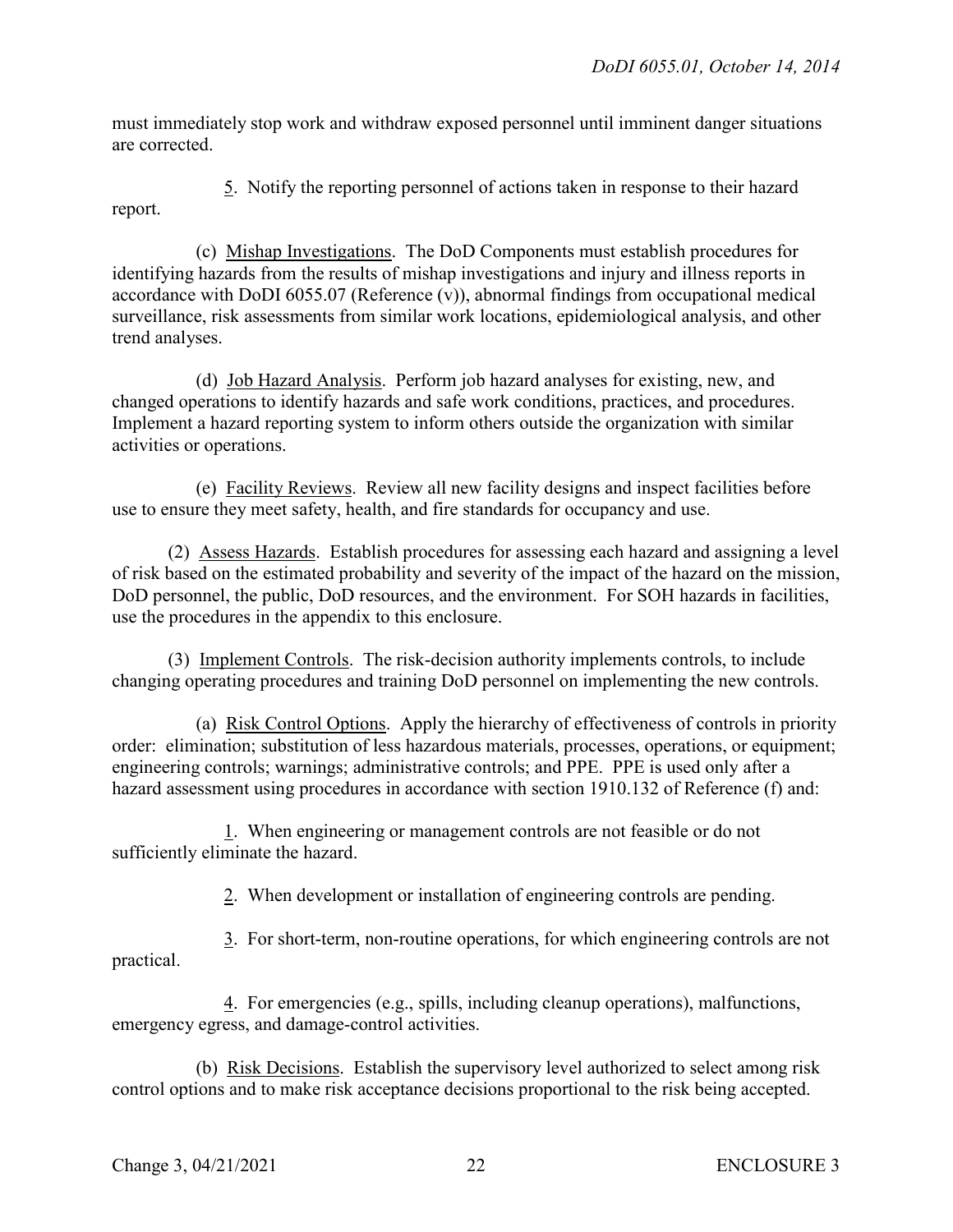(c) Installation Abatement Plans. For each installation, maintain an installation hazard abatement plan of all facility-related hazards with a risk assessment code (RAC) 1, 2, or 3 that will not be corrected within 30 calendar days. Prioritize abatement of hazards using procedures in the appendix to this enclosure. Track all until closure.

(4) Risk Mitigation. The DoD Components must follow a risk-based process as described in the appendix to this enclosure to prioritize the mitigation of hazardous conditions and work practices in DoD workplaces and operations. Give a higher priority to the reduction of hazards that pose higher risk of injury, occupational illness, or other losses over mitigation that result only in rote compliance with standards.

(a) Imminent Danger Situations. Take immediate action to eliminate or reduce risks that present an imminent danger (i.e., health hazard severity category (HHSC) I or II and mishap probability category A, as described in the appendix to this enclosure). Stop work and withdraw exposed personnel until risks are reduced below imminent danger.

(b) Installation Abatement Plans. Maintain for each installation an installation hazard abatement plan of all hazards with a RAC 1, 2, or 3 that will not be corrected within 60 days. Prioritize abatement of hazards using procedures in the appendix to this enclosure.

(c) Personnel Notification. Notify affected personnel of risks, risk mitigation actions planned and completed, their role in risk mitigation actions, and actions they can take to further reduce risks.

(d) Mitigation Involving Other DoD Components or Federal Agencies. Notify other DoD Components or federal agencies responsible for correcting a hazard. Refer disagreements regarding the responsible DoD Component or federal agency to the ASD(EI&E).

(5) Supervision and Evaluation of Risk Mitigation. The DoD Components must establish procedures to evaluate and monitor the effectiveness of risk mitigation measures implemented including:

(a) Initialize assessment of effectiveness of new controls.

(b) Monitor continued operation of engineering controls.

(c) Ensure personnel are following safe operating procedures.

(d) Ensure proper use of PPE.

(e) Complete appropriate medical surveillance for exposed personnel in accordance with DoD Manual 6055.05 (Reference (w)).

(f) Investigate mishaps, injuries, and illnesses in accordance with Reference (v).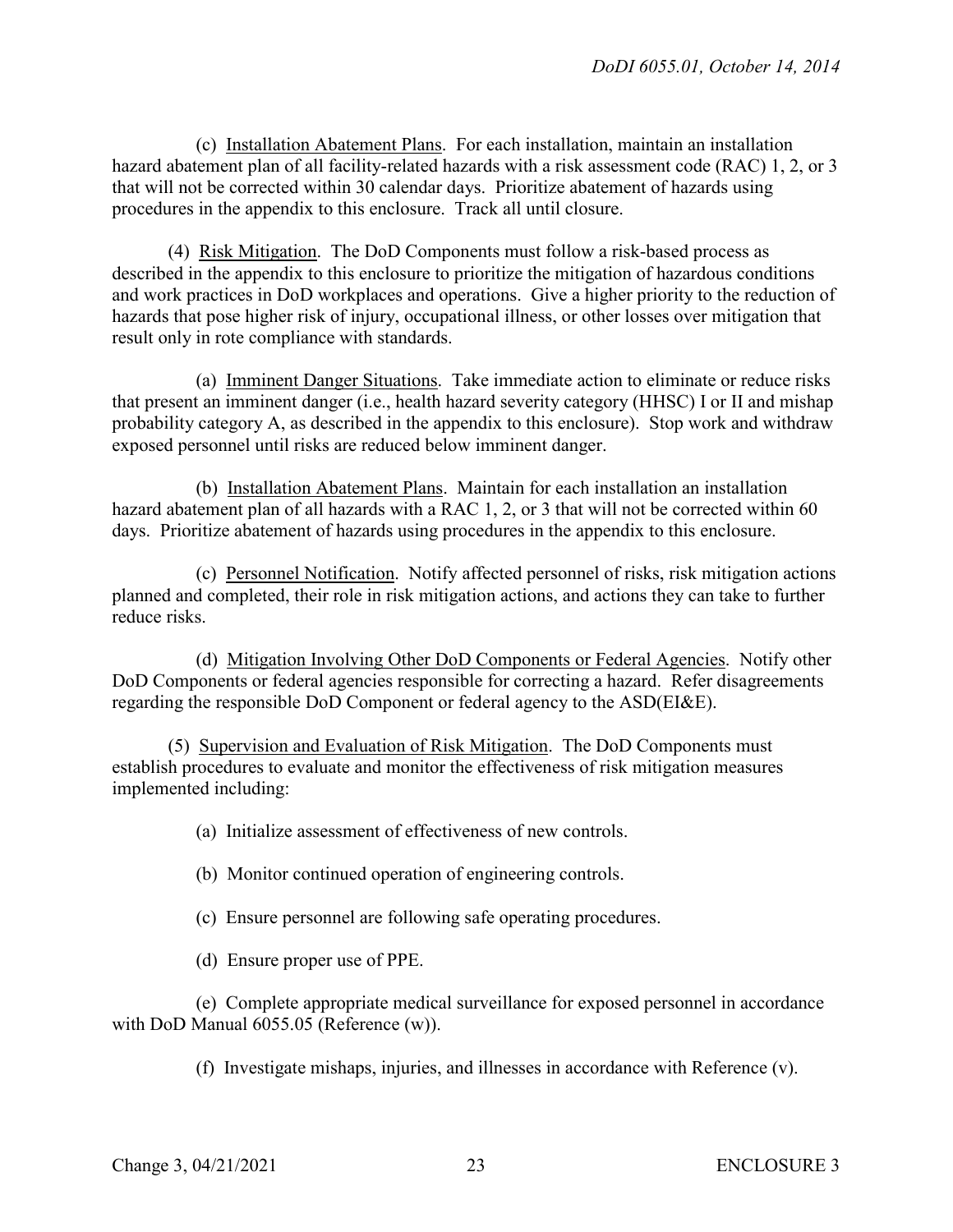(g) Perform epidemiological and other trend analyses from all available safety data sources.

#### c. Special Considerations in the Risk Management Process

(1) Risk Management of Change. The DoD Components must establish procedures for SOH risk management to changes in operations, equipment, and facilities.

(2) Risk Management in Contingency Operations. In accordance with this instruction, the DoD Components must establish procedures for:

(a) SOH risk management of all DoD operations and risk to all DoD personnel, including military members and civilian personnel, in accordance with Directive-type Memorandum 17-004 (Reference (x)); and contractor personnel deploying with the force where contract terms specify DoD responsibility for the safety and health of contractor personnel in accordance with Reference (h).

(b) Each contingency operation to distribute risk assessment results and effective countermeasures implemented to all U.S. forces, allied forces, and other U.S. agencies within the area of responsibility.

(c) Each contingency base in accordance with DoDD 3000.10 (Reference (y)).

d. Risk Management in Military Training Operations. Risk management techniques must be used in planning and executing training operations to ensure training is realistic, yet does not exceed an acceptable level of risk for a noncombat situation. In those instances when a risk decision overrides standards because the training benefits outweigh the risks (e.g., active denial system, mask confidence chambers, tasers, or mace), the procedures described in paragraph 8a of this enclosure apply. A safety and health plan with the specific conditions, precautions, and procedures is developed and applied to ensure the safety of DoD and non-DoD personnel in training.

#### e. Risk Management in the Defense Acquisition System

(1) The DoD Components must:

(a) Comply with systems engineering SOH risk management procedures in accordance with DoDI 5000.02T (Reference (z)) and Chairman of the Joint Chiefs of Staff Instruction 3170.01H (Reference (aa)).

(b) Identify needed SOH capabilities to the Joint Capabilities Integration and Development System (JCIDS).

(2) The lead DoD Component for a JCIDS document must provide senior-level SOH endorsement(s). The SOH endorsement(s) must acknowledge that the DoD Component SOH communities had an opportunity to provide inputs to the development of each JCIDS document.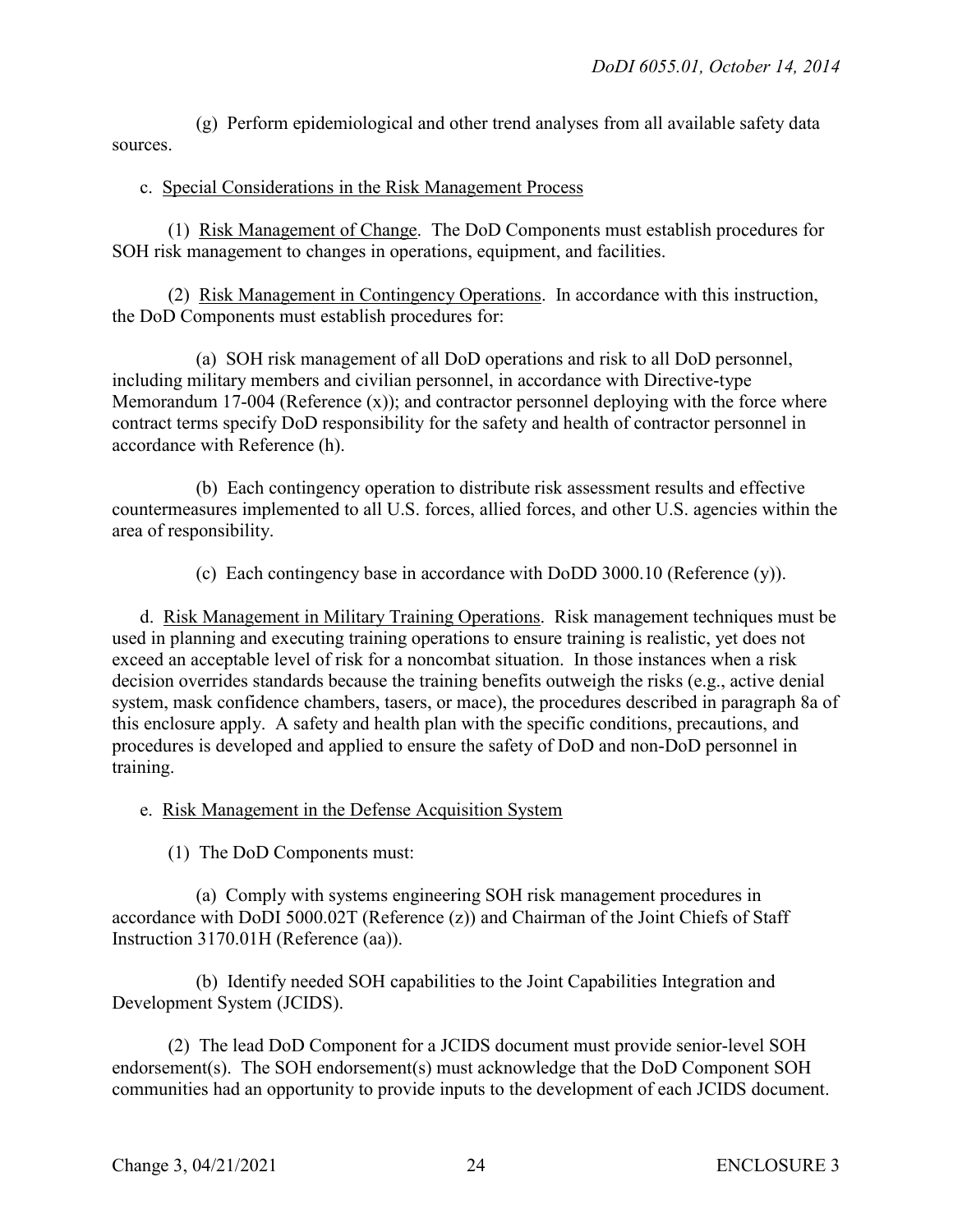Historical lessons learned and mishap data from similar legacy systems is analyzed to identify needed improvements in the SOH capabilities to prevent future mishaps.

 f. Risk Management in Procurement. The DoD Components must establish procedures for identifying SOH requirements in procurement, to include hazardous material requirements of Reference (r).

 g. Risk Management in Facilities. The DoD Components must establish procedures for SOH risk review of facility designs they complete and pre-occupancy inspections. The DoD construction agents will complete these activities for their assigned military construction projects.

#### h. Risk Management of Contractor Operations

(1) Contractors are directly responsible for the OSH of their employees.

 (2) For contractor personnel accompanying U.S. military forces in deployments, follow procedures in accordance with Reference (h) and DoDI 6490.03 (Reference (ab)). Procedures will include communicating known risks and required protective procedures to contractor personnel.

(3) Enclosure 5 describes additional considerations related to DoD contractor operations.

#### 9. PROGRAM ASSESSMENT

a. DoD Program Assessment. The ASD(EI&E) will assess SOH program performance annually.

 b. DoD Component Program Review. The DoD Components must complete a Componentlevel SOH program review annually to measure the effectiveness of SOH programs using:

(1) SOH leading indicators of program performance:

 (a) SOH Management System Implementation. SOH management system implementation, as measured by the percentage of the DoD Component organizations implementing an SOH management system (see Figure).

| Figure. SOH Management System Implementation Rate |  |  |
|---------------------------------------------------|--|--|
|                                                   |  |  |

| % organizations fully | $#$ of organizations fully implementing<br>SOH management systems x 100% |
|-----------------------|--------------------------------------------------------------------------|
| implementing          | $#$ of organizations identified for                                      |
|                       | SOH management system implementation                                     |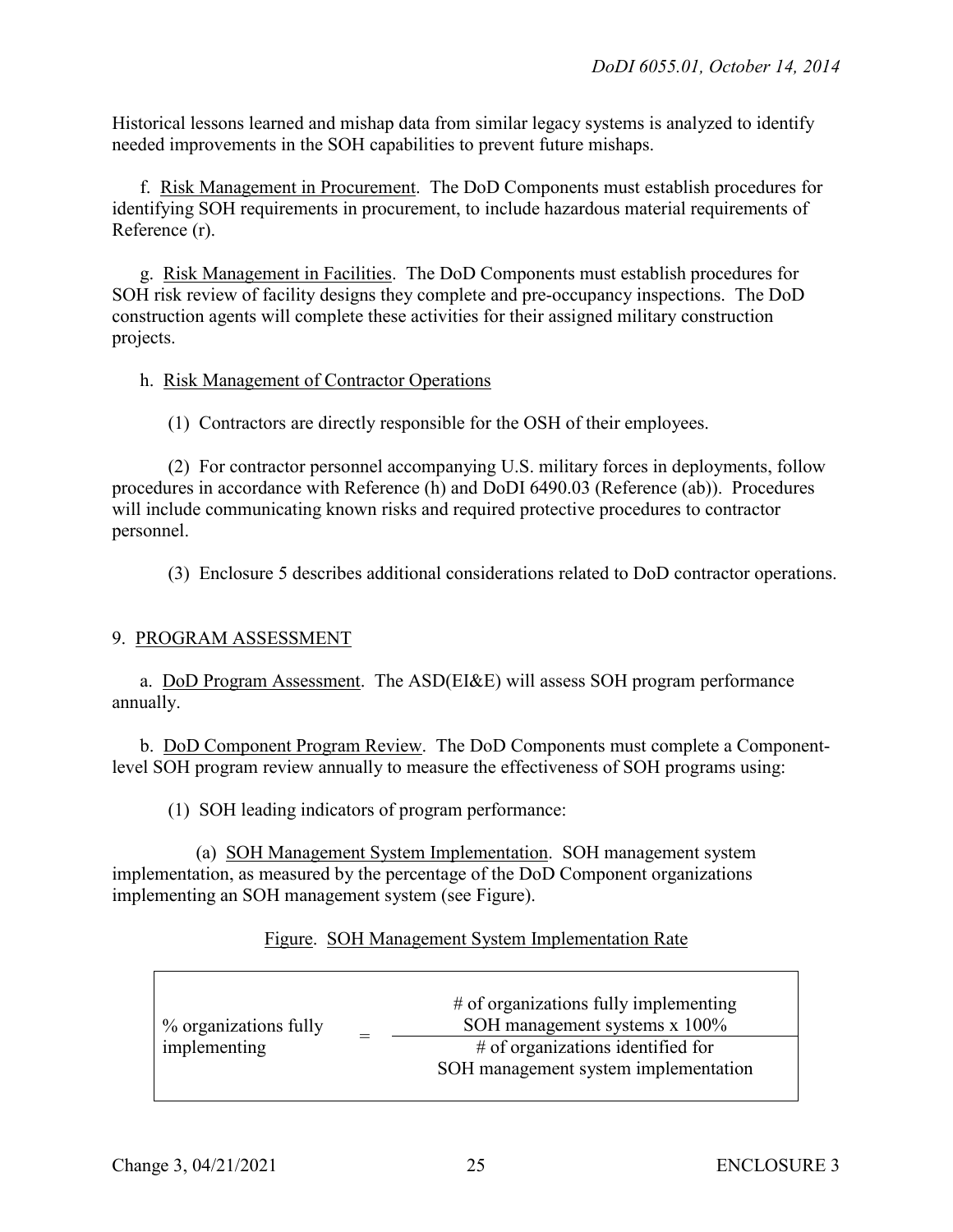1. The DoD Component identifies the alignment of organizations implementing the SOH management system, ensuring that all operations and personnel are included in an organization's management system implementation.

2. An organization has implemented an SOH management system when meeting the DoD Component assessment criteria from an independent external audit within the previous 4 years. The DoD Components may use OSHA Voluntary Protection Program STAR recognition as evidence of implementing an SOH management system.

(b) Workplace Hazard Abatement. Elapsed time in days to abate or mitigate RAC 1, 2, and 3 safety, health, and fire hazards to a lower risk level (methods for determining RACs for safety and fire hazards are provided in the appendix to this enclosure).

1. RAC 1 safety and health hazards abated or mitigated within 10 days of hazard identification.

2. RAC 2 safety and health hazards abated or mitigated within 30 days of hazard identification.

3. RAC 3 safety and health hazards abated or mitigated within 90 days of hazard identification.

(c) Occupational Medical Surveillance Completion Rate. The percentage of personnel who receive required occupational and environmental medicine exams for occupational exposures (as described in Reference (s)).

(2) SOH effectiveness metrics:

(a) Number of mishap fatalities for DoD personnel.

(b) Number of Class A aviation mishaps per 100,000 flight hours (consistent with Reference (v)).

(c) Days away, restrictions, and transfers incidence rate for DoD personnel. Number of injuries involving days away from work or days of restricted work or transfer to another job (as described in Reference (v)) per 200,000 work hours.

(d) Total case incidence rate for DoD personnel. Number of recordable injuries or illnesses (as described in Reference (v)) per 200,000 work hours.

(e) Permanent threshold shift rate for hearing loss for DoD personnel. Number of permanent threshold shifts per 100 DoD personnel (as described in DoDI 6055.12 (Reference (ac))).

(3) The DoD Component-identified goals, objectives, and targets.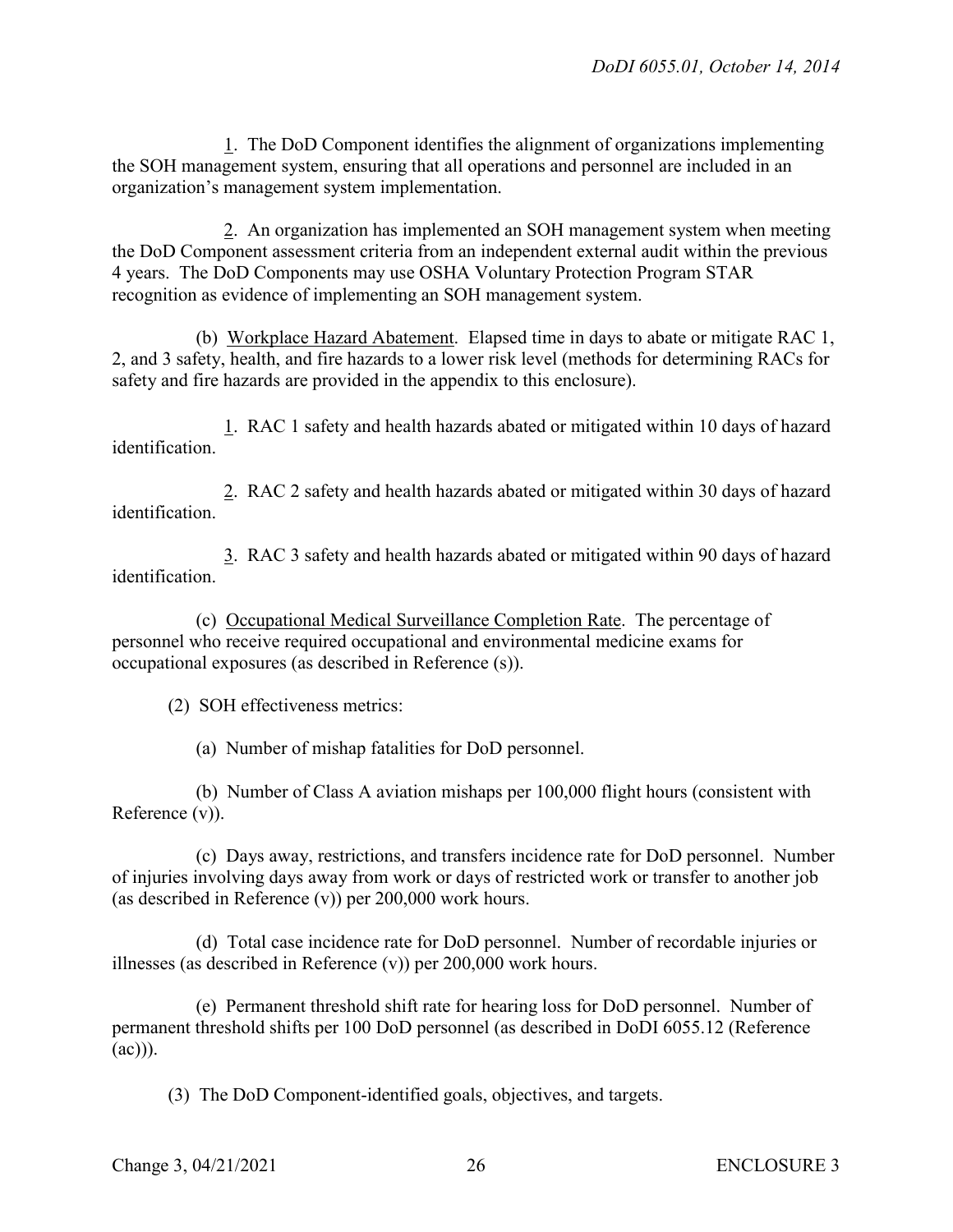c. Report to the  $ASD(EI\&E)$ . The DoD Components must provide, by an annual IPR, the status of the DoD Component SOH programs to the ASD(EI&E). The Defense Agencies will satisfy this requirement by submitting to the ASD(EI&E) their DoD Component annual report to OSHA in accordance with section 1960.71 of Reference (f). The IPR must include:

(1) Results of the DoD Component program review.

(2) Management system indicators and other high-interest items selected by the ASD(EI&E).

(3) Recommended changes to the DoD Component and DoD SOH programs.

d. Subordinate Command Assessment Procedures. The DoD Components must establish procedures for each subordinate command to annually self-assess their SOH program execution and effectiveness. Each subordinate command must also receive an external program assessment at least once every 4 years (48-month maximum) using an audit tool approved by the DoD Component. The component inspector general process is acceptable for meeting the external program assessment requirement. These evaluations must consider the impact of mishap prevention efforts as determined from an analysis of data generated in accordance with Reference (v), and the accomplishment of the DoD Component's goals and objectives.

e. Individual Personnel Performance. The DoD Components must establish procedures to evaluate an individual's performance in meeting assigned SOH responsibilities.

(1) Managers. Evaluate the performance of any management official or supervisor in meeting their assigned SOH responsibilities and authority in accordance with the procedures of Volume 430 of Reference (q). Performance of SOH duties and responsibilities must be appropriately considered in other personnel actions.

(2) All Personnel. Failure to follow established SOH operating procedures can form the basis for adverse personnel actions.

10. PROGRAMMATIC IMPROVEMENTS. The DoD Components will use results from SOH program evaluations, effectiveness metrics, and execution metrics to improve their SOH program and management system.

Appendix

Determining RACs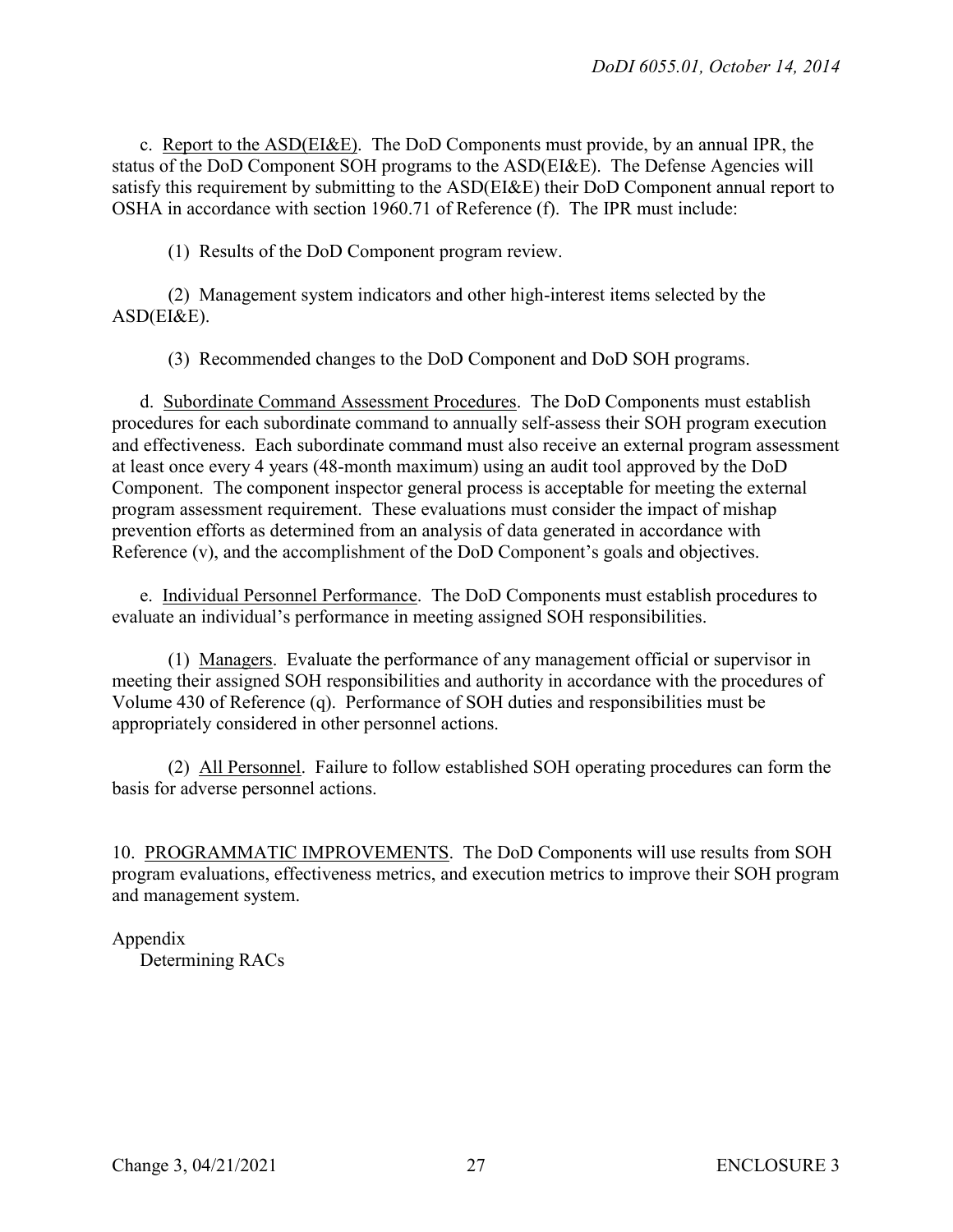#### APPENDIX TO ENCLOSURE 3

#### DETERMINING RACs

#### 1. DETERMINING RACs FOR SAFETY AND FIRE HAZARDS. Use the matrix in Table 1 to determine the RACs for safety and fire hazards.

| <b>Hazard Severity</b>                                                                                                                                   |             | Mishap Probability                  |                                     |                              |                           |  |
|----------------------------------------------------------------------------------------------------------------------------------------------------------|-------------|-------------------------------------|-------------------------------------|------------------------------|---------------------------|--|
| Description                                                                                                                                              | Code        | A<br>Likely to occur<br>immediately | B<br>Probably will<br>occur in time | Possible to<br>occur in time | D<br>Unlikely to<br>occur |  |
| Death, permanent total<br>disability, or loss of<br>facility or asset                                                                                    | -           | Critical                            | Critical                            | Serious                      | 4<br>Minor                |  |
| Permanent partial<br>disability or major<br>property damage                                                                                              | $_{\rm II}$ | Critical                            | 2<br>Serious                        | Moderate                     | Minor                     |  |
| Lost workday injury or<br>compensable injury, or<br>minor property damage                                                                                | Ш           | Serious                             | 3<br>Moderate                       | Minor                        | Negligible                |  |
| Injury involving first aid<br>or minor supportive<br>medical treatment, a<br>minimal threat to<br>personnel or property, or<br>a violation of a standard | IV          | Minor                               | Minor                               | Negligible                   | Negligible                |  |

#### Table 1. RAC Matrix

2. DETERMINING RACs FOR CHRONIC HAZARDS. Use the Table 1 matrix and descriptions in Tables 2 through 8 to determine the RAC for chronic hazards.

a. Determining the HHSC. The HHSC reflects the magnitude of exposure to a single physical, chemical, or biological agent and the effects of chronic exposure.

(1) Use the procedures in Tables 2 and 3 to assess exposure points.

- (2) Total the exposure points assessed in Tables 2 and 3.
- (3) Use Table 4 to determine the HHSC based on the total points assessed.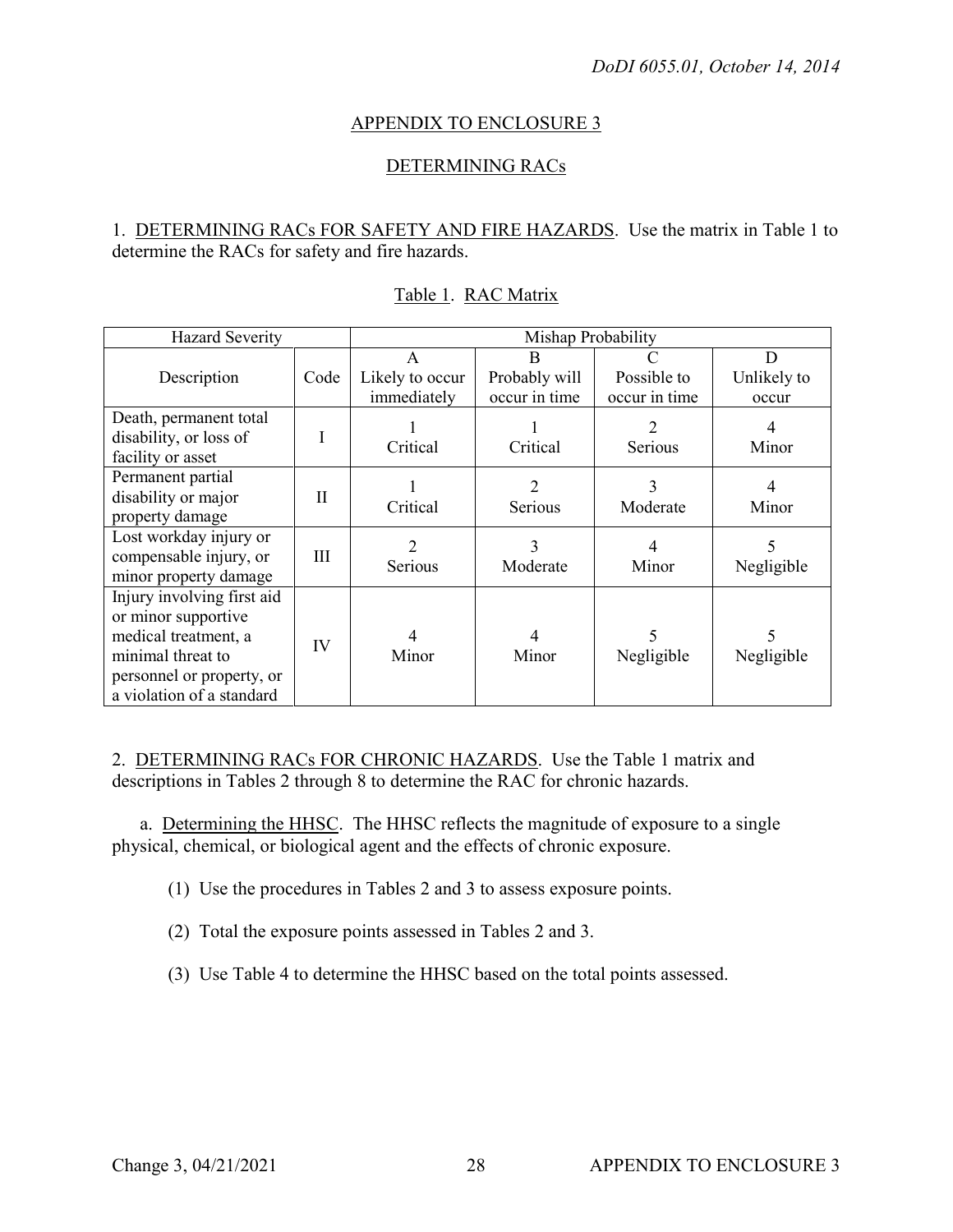|                                                                                                                                             | <b>Exposure Condition</b> |                 |                                                 |                              |  |  |
|---------------------------------------------------------------------------------------------------------------------------------------------|---------------------------|-----------------|-------------------------------------------------|------------------------------|--|--|
| Alternate<br>$95th$ percentile<br>$95th$ percentile<br>Exposure<br>$\leq 0.1$ occupational<br>Route?<br>exposure limit (OEL)<br>and 0.5 OEL |                           | between 0.1 OEL | $95th$ percentile<br>between 0.5 OEL<br>and OEL | $95th$ percentile<br>$>$ OEL |  |  |
| No                                                                                                                                          |                           |                 |                                                 |                              |  |  |
| Yes                                                                                                                                         | $-2$                      |                 |                                                 |                              |  |  |

# Table 2. Exposure Points Assessed

# Table 3. Medical Effects Points Assessed

| Condition                                                                                     | Points  |
|-----------------------------------------------------------------------------------------------|---------|
| No medical effect, such as nuisance noise and nuisance odor                                   |         |
| Temporary reversible illness requiring supportive treatment, such as eye irritation and sore  | $1 - 2$ |
| throat                                                                                        |         |
| Temporary reversible illness with a variable but limited period of disability, such as metal  | $3 - 4$ |
| fume fever                                                                                    |         |
| Permanent, non-severe illness or loss of capacity, such as permanent hearing loss             | $5 - 6$ |
| Permanent, severe, disabling, irreversible illness, such as asbestosis, lung cancer, or death | 7 - 8   |

# Table 4. Determining the HHSC

| <b>Total Points</b><br>(sum of exposure and<br>medical effects points) | <b>HHSC</b> |
|------------------------------------------------------------------------|-------------|
| $13 - 17$                                                              |             |
| $9 - 12$                                                               |             |
| 5 - 8                                                                  |             |
|                                                                        |             |

 b. Determining the Effect Probability Category (EPC). The EPC is a function of the duration and frequency of exposure and the number of exposed personnel.

 (1) Use the guides in Tables 5 and 6 to assess the frequency and duration of exposure points assessed.

 (2) Sum the points in Table 5 for exposure duration and exposure frequency, divide by 2, then round up. Add those points with the exposed personnel points assessed in Table 6.

 (3) Use Table 7 to determine the EPC for chronic hazards based on the points totaled from Tables 5 and 6.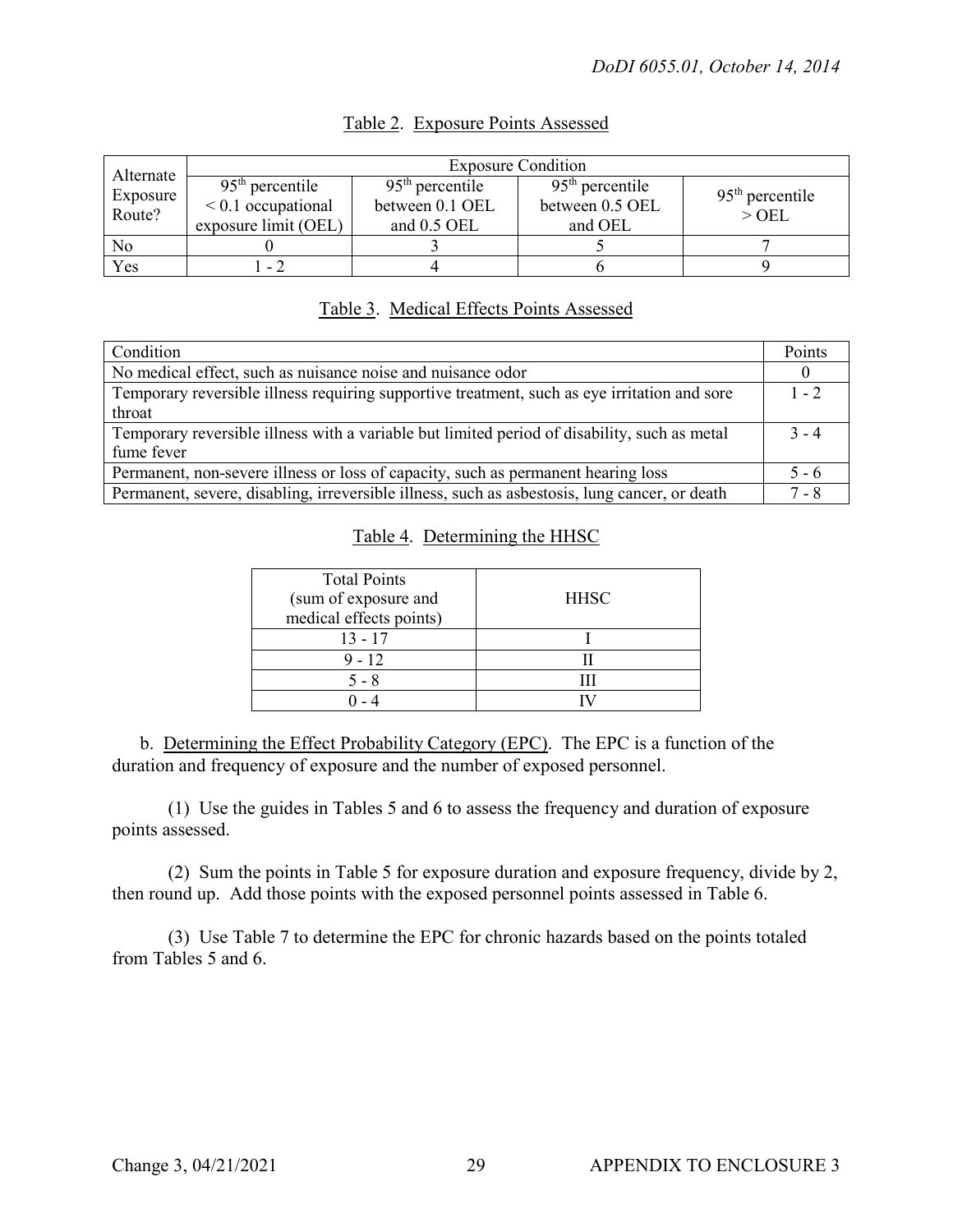|        |                  | <b>Exposure Duration</b>  |                    |                            |                      |                                     |                              |                             |
|--------|------------------|---------------------------|--------------------|----------------------------|----------------------|-------------------------------------|------------------------------|-----------------------------|
|        | > 8<br>hours/day | $6 - 8$<br>hours/day      | $4-6$<br>hours/day | $2 - 4$<br>hours/day       | $1 - 2$<br>hours/day | $30 - 60$<br>minutes/<br>day        | $15 - 30$<br>minutes/<br>day | $0 - 15$<br>minutes/<br>day |
| Points | 8                | 8                         | 6                  | 5                          | $\overline{4}$       | 3                                   | $\overline{2}$               |                             |
|        |                  | <b>Exposure Frequency</b> |                    |                            |                      |                                     |                              |                             |
|        | Daily            | $2 - 3$<br>times/<br>week | Weekly             | $2 - 3$<br>times/<br>month | Monthly              | Quarterly<br>or $2-3$<br>times/year | Annual                       | Less<br>Than<br>Annual      |
| Points | 8                | 7                         | 6                  | 5                          | $\overline{4}$       | 3                                   | $\overline{2}$               |                             |

Table 5. Duration and Frequency of Exposure Points Assessed

Table 6. Number of Exposed Personnel Points Assessed

| Number of Exposed Workers | Points |
|---------------------------|--------|
|                           | $-2$   |
| $5 - 9$                   |        |
| $10 - 49$                 | ጎ - ሰ  |
|                           | ' - 8  |

# Table 7. Determining the EPC

| Total Points from Tables 5 and 6 | EPC |
|----------------------------------|-----|
| $14 - 16$                        |     |
| $10 - 13$                        |     |
| ร - 9                            |     |
|                                  |     |

c. Determining the RAC for Health Hazards. Determine the RAC for chronic hazards by using the matrix in Table 8 to account for HHSC and EPC.

# Table 8. Determining the RAC for Health Hazards

| <b>HHSC</b> | <b>EPC</b> |  |  |  |
|-------------|------------|--|--|--|
|             |            |  |  |  |
|             |            |  |  |  |
|             |            |  |  |  |
|             |            |  |  |  |
|             |            |  |  |  |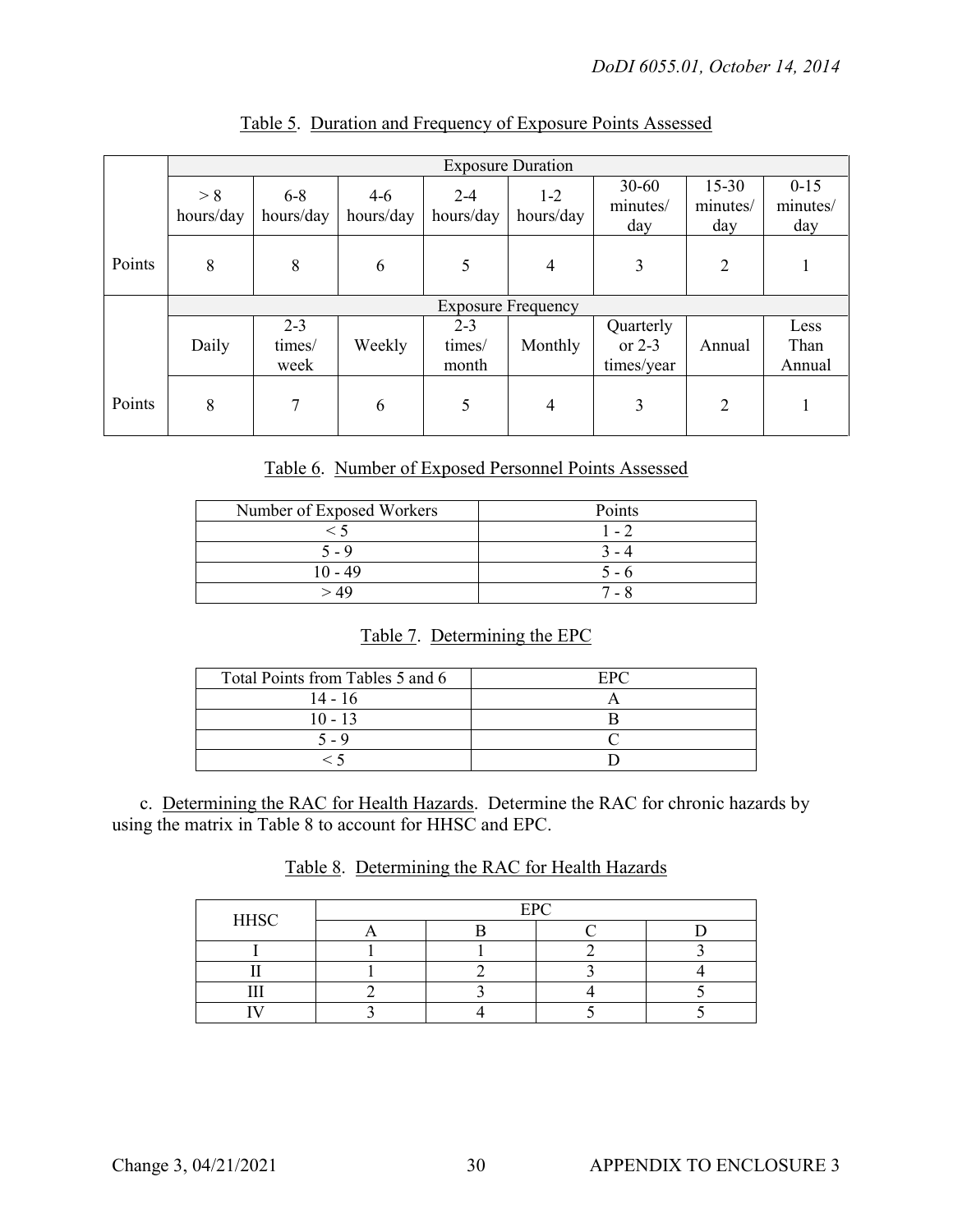# 3. COMPUTING THE ESTIMATED COST EFFECTIVENESS INDEX (CEI). To compute the CEI:

a. Find the severity and probability multiplier using Table 9.

| Severity | Probability |  |  |      |
|----------|-------------|--|--|------|
|          |             |  |  |      |
|          | 188         |  |  |      |
|          |             |  |  |      |
|          |             |  |  |      |
|          |             |  |  | 76 ۱ |

Table 9. Severity and Probability Multiplier

 b. Record the average or equivalent number of persons exposed daily to the hazard during the course of the year.

c. Compute the Effectiveness Index using the formula (Severity and Probability Multiplier) x (Number of Persons) = Effectiveness Index.

- d. Obtain the estimated cost of the abatement project.
- e. Compute the CEI using the formula (Abatement Cost)/(Effectiveness Index) = CEI.

# 4. PRIORITIZING FOR MITIGATION

- a. Prioritize hazard mitigation first by RAC.
- b. Prioritize hazard mitigation within a RAC by CEI.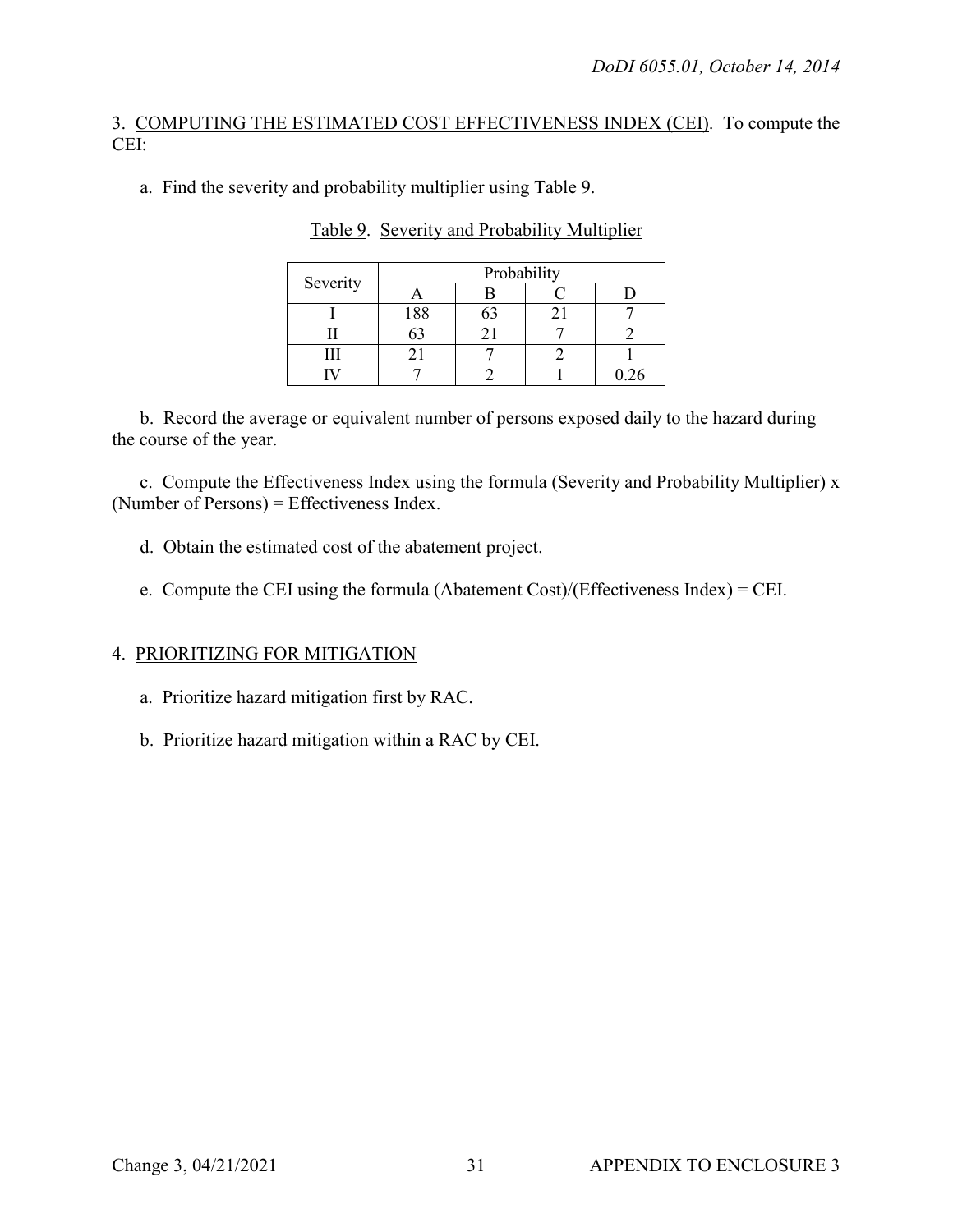#### ENCLOSURE 4

#### DoD STANDARDS OTHER THAN OSHA

1. The DoD Components may develop standards for DoD to adopt that differ from OSHA standards in accordance with the approval requirements of subpart C of part 1960 of Reference (f).

a. More Stringent Standards. The DoD Component may develop standards to be more protective than the OSHA permissible exposure limits or that may require more frequent monitoring of exposures. Standard development must include consultation with personnel and OSH committees established in accordance with section 1960.63 of Reference (f). The ASD(EI&E) will review the proposed standard and, if he or she concurs, forward the standard to the Secretary of Labor for approval.

b. Alternate OSHA Standards. If a DoD Component determines that compliance with an OSHA standard in a nonmilitary-unique work environment is not feasible:

(1) In consultation with other DoD Components with a similar nonmilitary-unique work environment and with affected personnel or their representatives (including appropriate OSH committees), the DoD Component must develop and submit a proposed alternate standard to the ASD(EI&E).

(2) The submission must include the information required in accordance with section 1960.17 of Reference (f).

(3) The ASD(EI&E) will review the proposed standard and, if he or she concurs, forward the standard to the Secretary of Labor for approval.

(4) Upon approval of an alternate standard, the originating DoD Component may implement. The ASD(EI&E) will provide the alternate standard to other DoD Components who may elect to adopt the standard.

c. Supplemental OSHA Standards. In nonmilitary-unique workplaces where OSHA or other federal safety standards apply but do not cover, or only partially cover, existing conditions, the DoD Components must coordinate with other Components to develop supplementary standards that will apply to all similar workplaces. The DoD Components must first consider national SOH consensus standards in accordance with section 272 of Title 15, U.S.C. (Reference (ad)). When there are no relevant national consensus standards, the DoD Components may develop other protective measures to ensure the safety and health of DoD personnel.

2. The DoD Components may request or evaluate and forward requests from DoD contractors for variations, tolerances, and exemptions to any provisions in accordance with section 651 *et*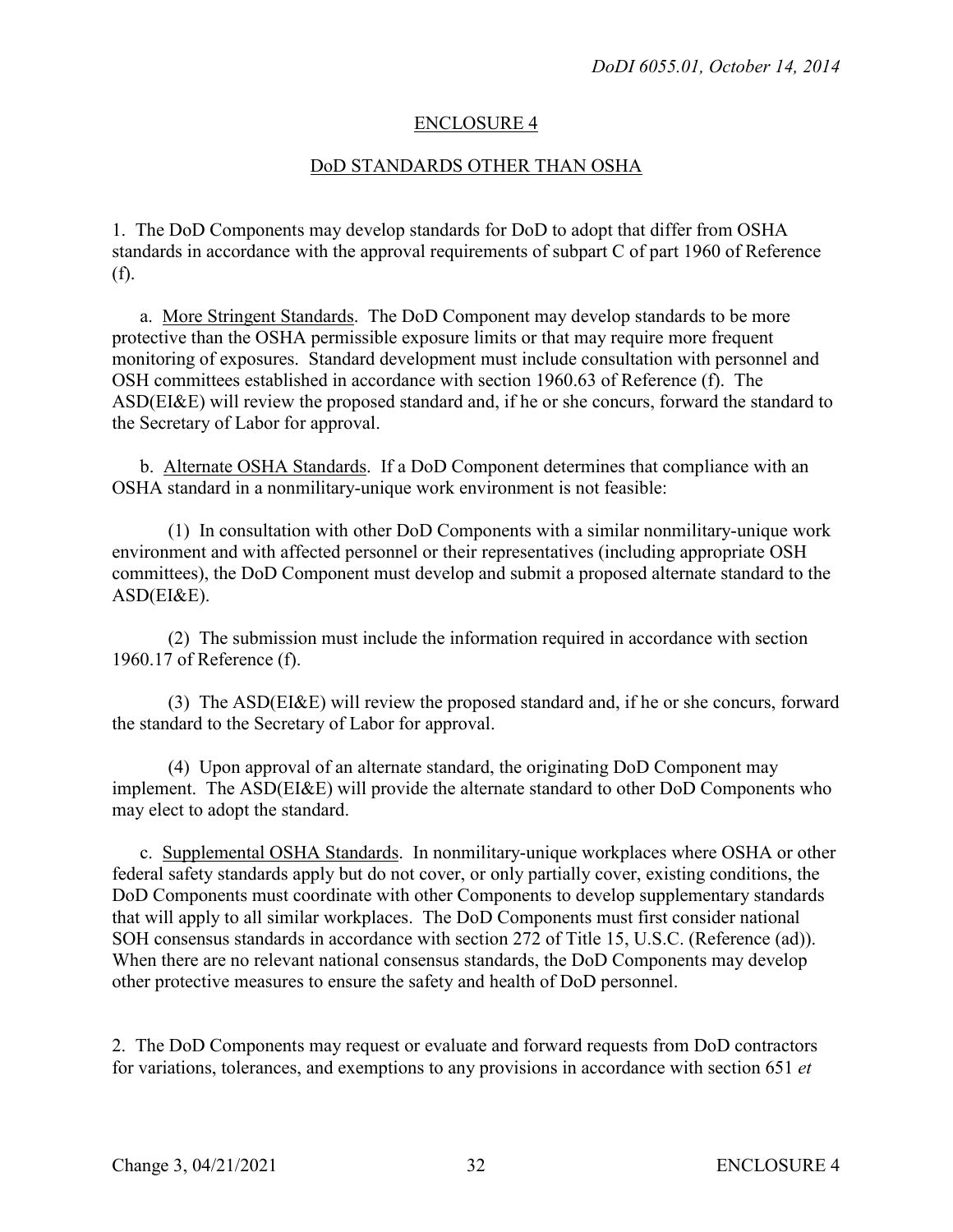*seq.* of Reference (d) that cause serious impairment of national defense, in accordance with section 665 of Reference (d). Requests are submitted through the ASD(EI&E) and address:

a. Existing variations, tolerances, and exemption procedures in accordance with section 651 *et seq*. of Reference (d) or OSHA standards in Reference (f).

b. Other DoD statutory authorities.

3. The DoD implementing guidance for controlling surface contamination in operations using lead, hexavalent chromium, and cadmium is provided in the appendix to this enclosure.

#### Appendix

Implementing Guidance for Controlling Surface Contamination in Operations Using Lead, Hexavalent Chromium, and Cadmium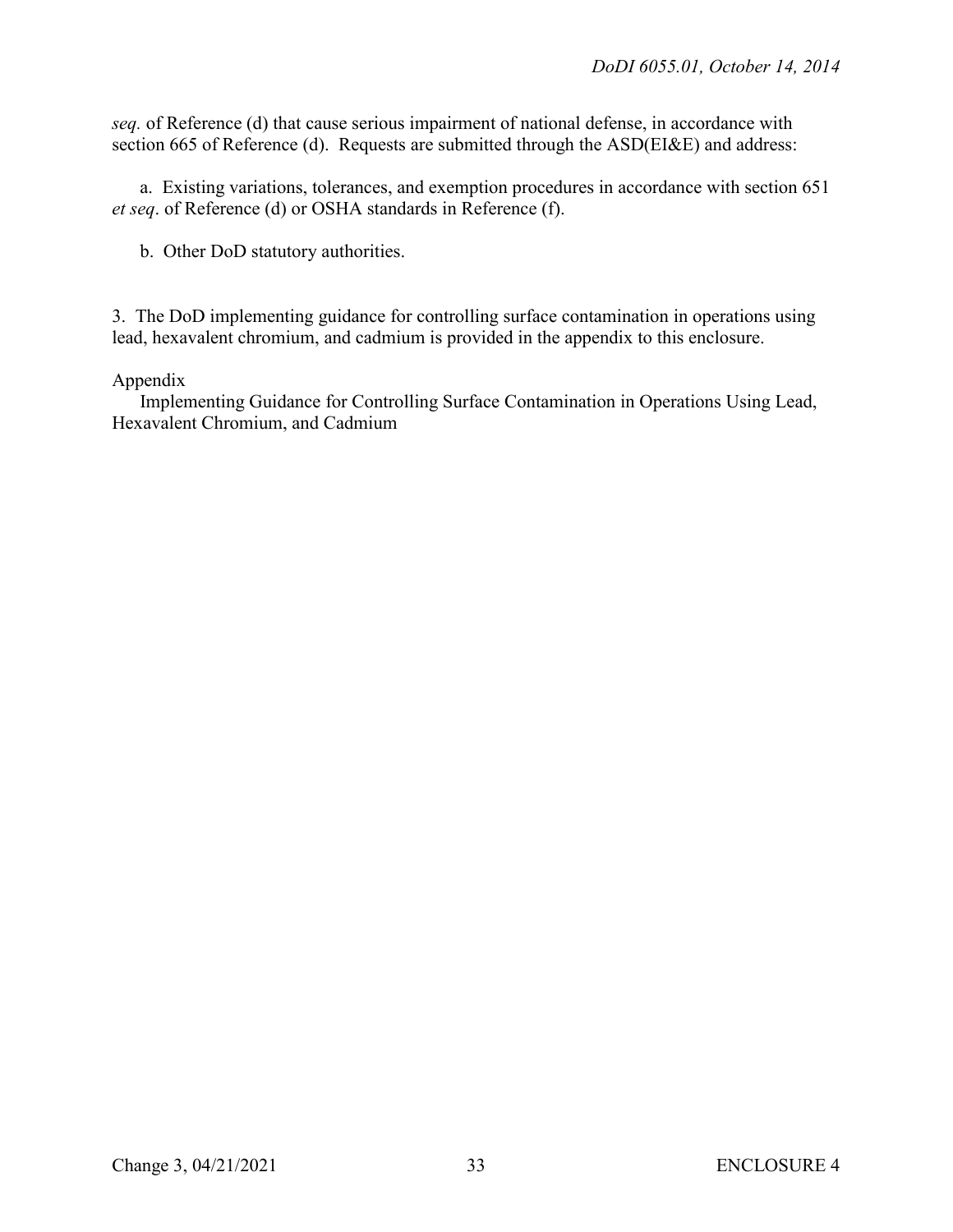#### APPENDIX TO ENCLOSURE 4

#### IMPLEMENTING GUIDANCE FOR CONTROLLING SURFACE CONTAMINATION IN OPERATIONS USING LEAD, HEXAVALENT CHROMIUM, AND CADMIUM

To implement the requirements of OSHA standards in accordance with sections 1910.1025, 1910.1026, and 1910.1027 of Reference (f) that require surfaces be maintained as clean as practicable, the DoD Components must:

a. Identify all operations generating airborne dust, mist, or aerosols containing lead, hexavalent chromium, or cadmium.

b. Employ a systems engineering approach to these operations to establish, document, and integrate refined procedures to ensure surfaces are as clean as practicable irrespective of measured airborne exposure.

- (1) Establish engineering controls tailored to each facility.
- (2) Develop housekeeping plans and procedures.
- (3) Update containment processes and methods to monitor their effectiveness.
- (4) Institute best practices decontamination procedures.

(5) Include all key stakeholders in these process improvement activities to ensure the broadest range of solutions as well as widest acceptance during implementation.

(6) Require periodic review of the established procedures.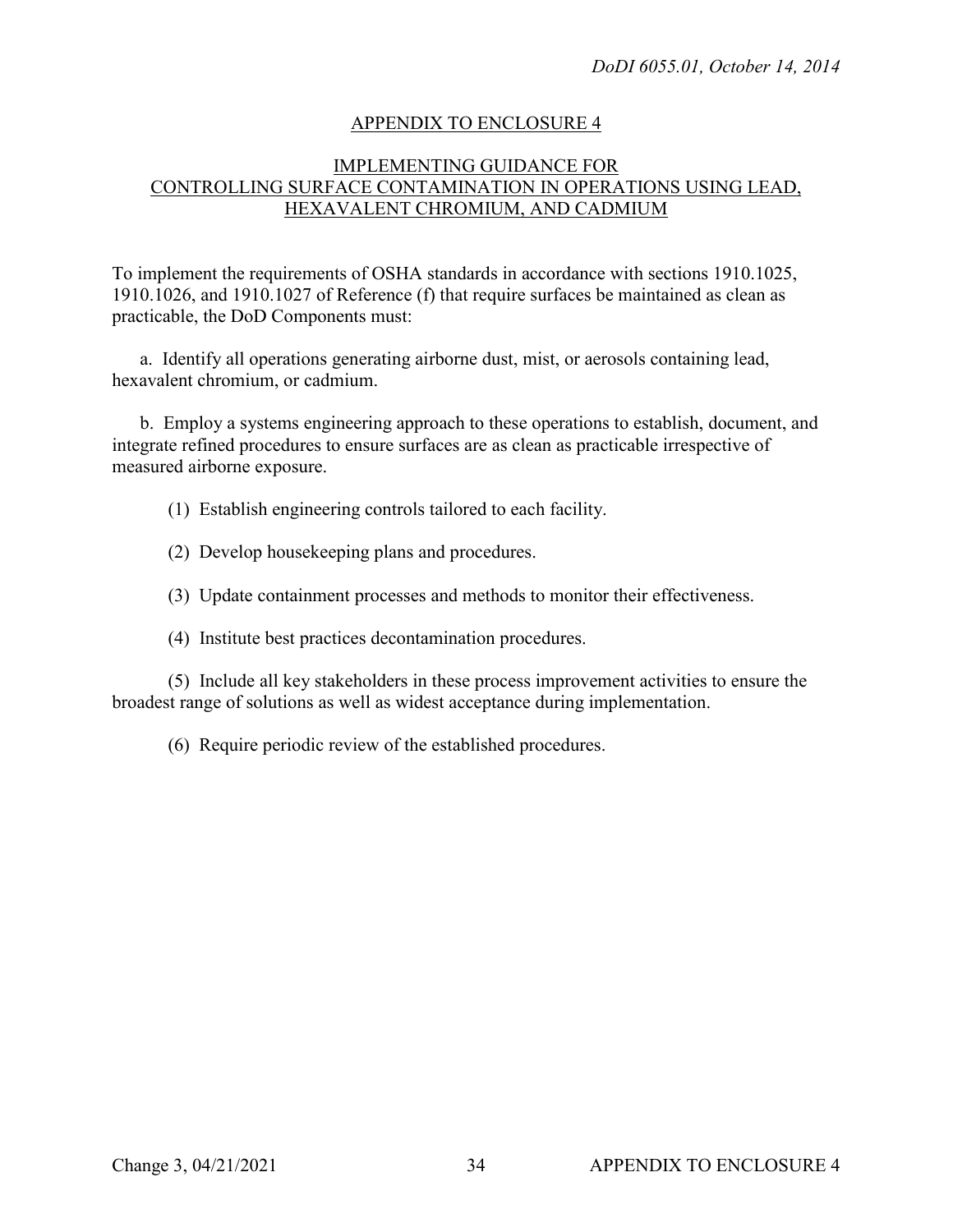#### ENCLOSURE 5

#### SOH RISKS FROM DoD CONTRACTOR OPERATIONS

#### 1. GENERAL

a. DoD responsibilities for the safety and health of contractor operations are generally limited to protecting DoD operations and the safety of DoD personnel, facilities, and equipment.

b. In accordance with section 3704 of Title 40, U.S.C. and sections 36.513, 52.236-13, 323.70, and 352.223-70 of Title 48, CFR (References (ae) and (af)), contractors are responsible for safety and health risks to their personnel and the protection of the public, except where DoD has contractually agreed to assume responsibility for the contract employee's health and safety.

c. The DoD Components may establish additional oversight of contractor operations where they determine it is in the best interest of DoD. In making this determination, the DoD Components must consider the relative merits of DoD oversight leading to lower mishap losses, improved services, and ultimate savings to the government, versus the liability for legal and tort claims and compensation liability by acting as a controlling employer.

d. DoD responsibilities must be clearly stated in contract language, including DoD contractor personnel deploying with the force in accordance with Reference (h).

2. ENFORCEMENT INSPECTIONS OF CONTRACTOR OPERATIONS. DoD contractors operating on DoD facilities are subject to the authorities of federal and State safety and health officials in accordance with section 651 *et seq.* of Reference (d). Safety and health officials are granted access to contractor operations and personnel on DoD installations without delay and at reasonable times, except when there is a lack of identifying credentials or clearance for secure area access. DoD contractors must respond to citations issued by safety and health officials for violations of applicable standards. Information regarding citations issued to DoD contractors that involve DoD-furnished equipment, facilities, or other property must be referred to the responsible DoD contracting official for appropriate action.

#### a. Inspection Administration

(1) Advance Notice. DoD officials will not provide contractors advance notice of inspections by federal or State safety and health officials.

(2) DoD Installation Access. Safety and health officials must present appropriate identifying credentials and state the purpose of their visit to the DoD installation commander or that commander's authorized representative and the contracting official, if appropriate, before conducting an inspection of a DoD contractor operation on a DoD installation.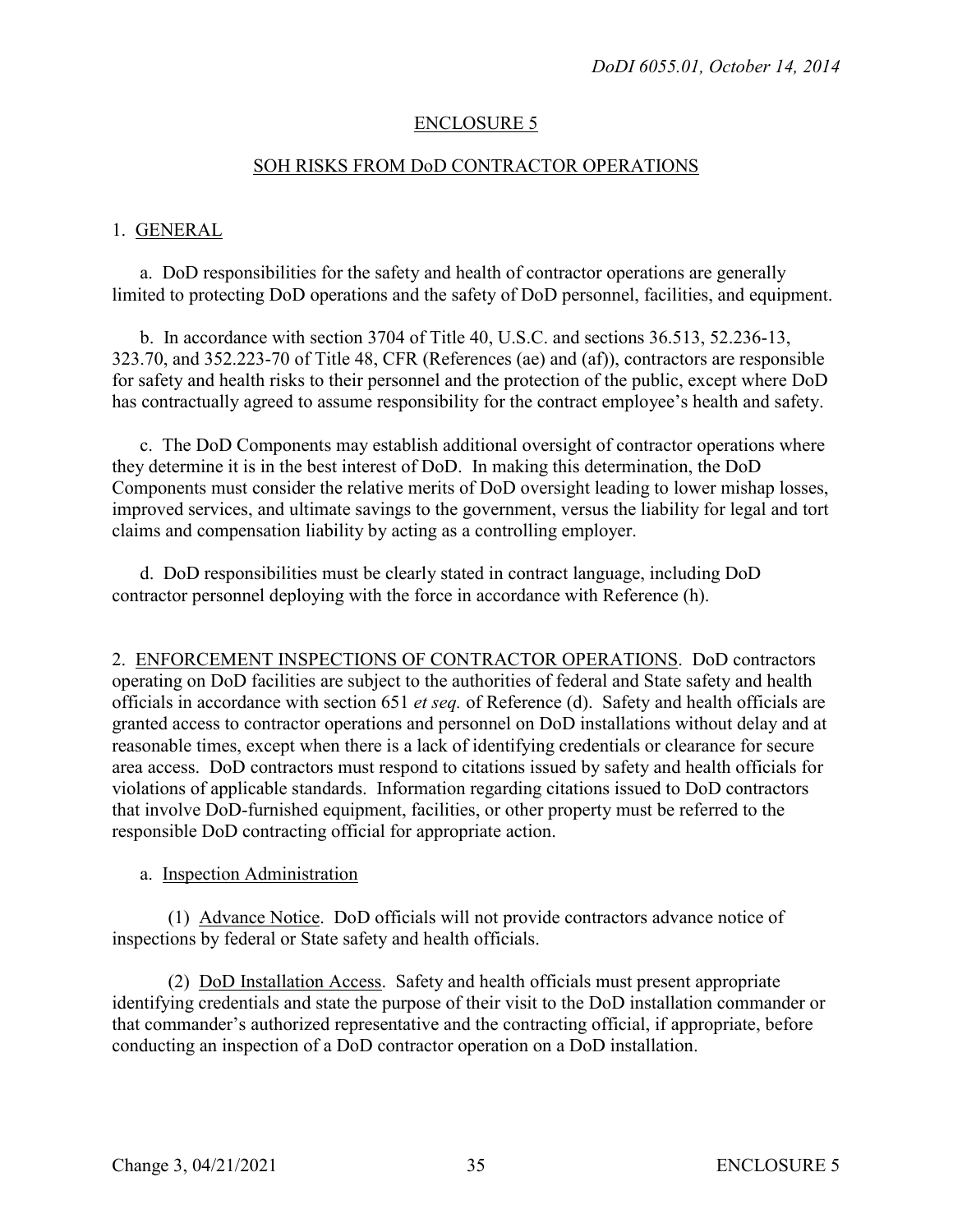(3) Secure Areas. When safety and health officials require entry to a secure area and the classified material cannot be effectively covered, hidden, or otherwise effectively protected from disclosure, these procedures apply:

(a) The contractor must immediately notify the enforcement official and the DoD organization exercising security supervision over the contractor's workplace of the enforcement official's need for a personnel security clearance to enter the closed area.

(b) The DoD security organization must verify that the classified material cannot be protected.

(c) For a federal OSHA or NIOSH official, the DoD security organization must verify the need for a personnel security clearance, and must verify the federal OSHA or NIOSH official's security clearance. If the federal OSHA or NIOSH official is not cleared, the security organization must request an appropriately cleared OSHA or NIOSH official. For a State OSHA or NIOSH official, the DoD security organization, after verifying the need for a personnel security clearance, must request a federal OSHA or NIOSH official with necessary security clearance conduct the inspection of the secure area.

(d) Federal OSHA or NIOSH officials must be accompanied on their inspections by representatives of the DoD installation commander and the contracting officer, as appropriate, and by representatives of the DoD contractor and that contractor's personnel with appropriate security clearances.

(e) No photographs will be taken by federal OSHA or NIOSH officials in secure areas of DoD installations. Photographic services for secure areas may be requested by OSHA or NIOSH officials and provided by the installation commander or the appropriate contracting official. Photographs must be submitted for appropriate security review before release to authorized federal OSHA or NIOSH officials.

(4) Access to DoD Records. Upon request, federal or State safety and health officials must have access to and be provided copies of DoD records or reports pertaining to specific DoD contractor mishap investigations. Follow procedures pursuant to Reference (v) for releasing safety privileged information.

b. Resolving Issues. The DoD contractor is responsible for resolving issues related to citations or requests for delays, variations, tolerances, or exemptions of applicable OSH standards.

3. NIOSH HEALTH HAZARD EVALUATIONS. When a health hazard evaluation is requested pursuant to part 85 of Title 42, CFR (Reference (ag)):

a. NIOSH officials are authorized to: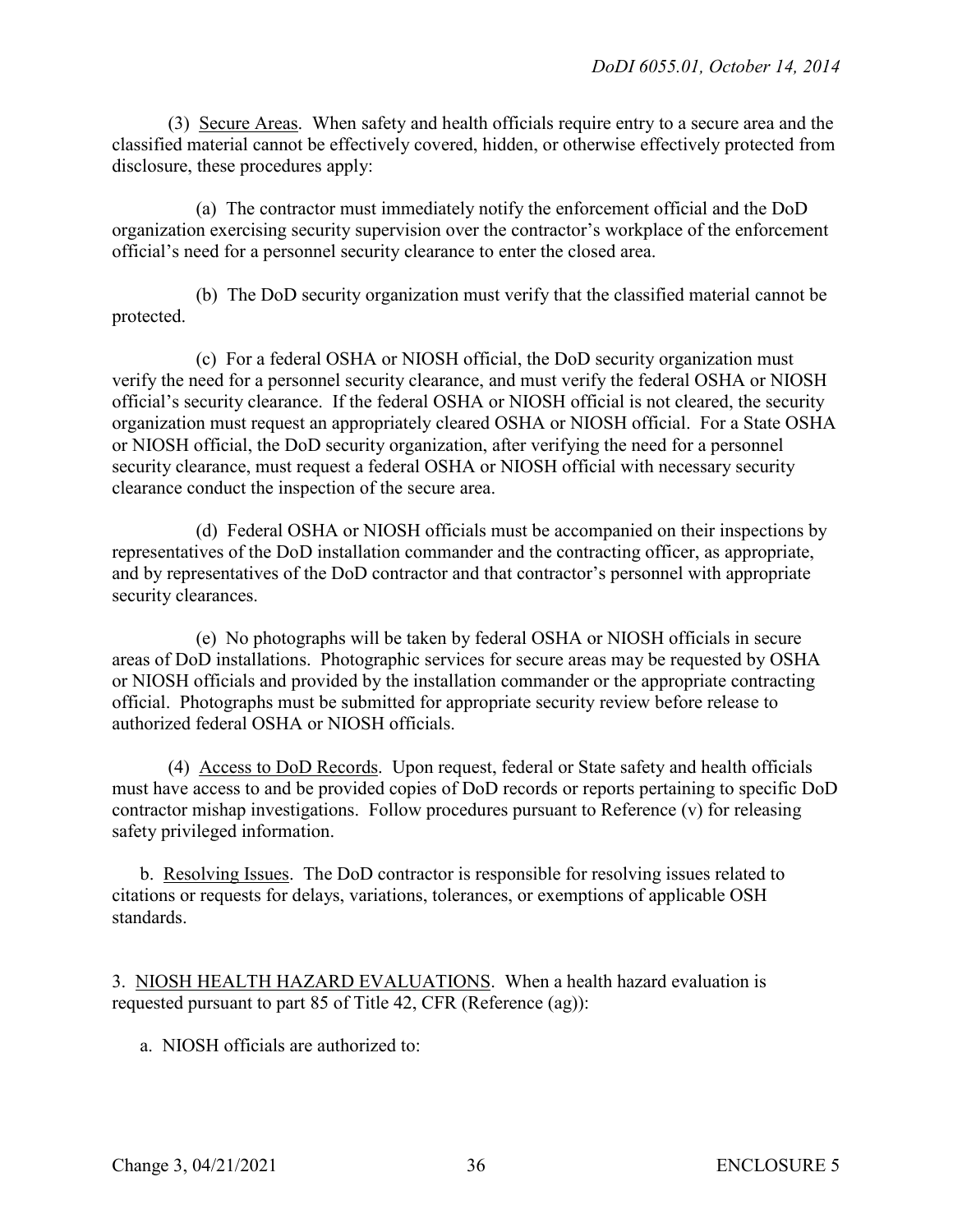(1) Consistent with national security requirements, enter without delay any place of employment to conduct investigations of all pertinent processes, conditions, structures, machines, apparatus, devices, equipment, records, and materials within the place of employment.

(2) Conduct medical examinations, anthropometric measurements, and functional tests of employees, with their consent, within the place of employment that are directly related to the specific health hazard being evaluated.

b. Areas under investigation that contain classified information are investigated only by NIOSH officials who have obtained the proper security clearance and authorization.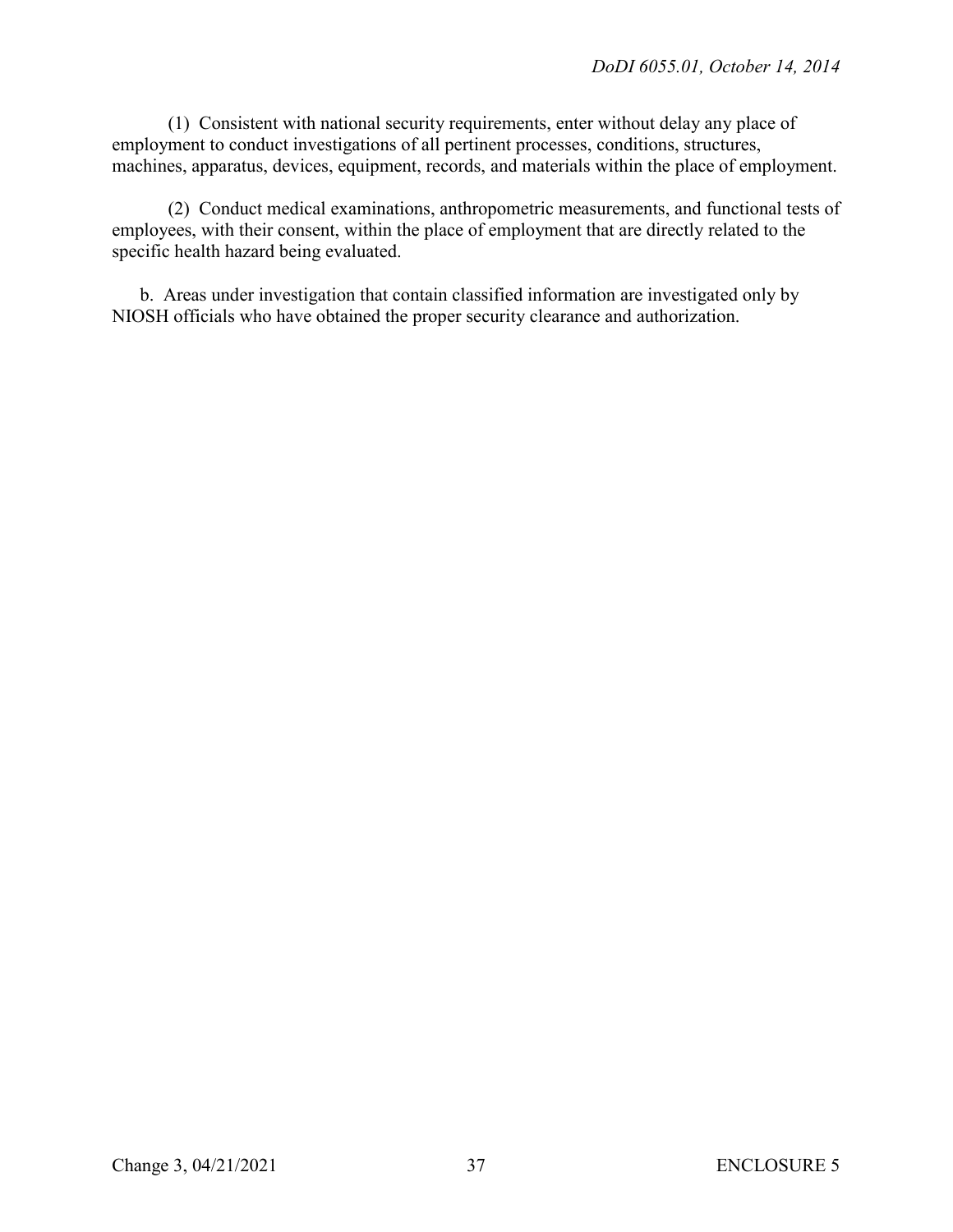# **GLOSSARY**

# PART I. ABBREVIATIONS AND ACRONYMS

| ASD(EI&E)                                      | Assistant to the Secretary of Defense for Energy, Installations, and<br>Environment                                                                          |
|------------------------------------------------|--------------------------------------------------------------------------------------------------------------------------------------------------------------|
| CEI<br><b>CFR</b>                              | cost effectiveness index<br>Code of Federal Regulations                                                                                                      |
| DoDD<br>DoDI<br><b>DOL</b>                     | DoD directive<br>DoD instruction<br>U.S. Department of Labor                                                                                                 |
| <b>EPC</b><br><b>ETS</b>                       | effect probability category<br>emergency temporary standards                                                                                                 |
| <b>FACOSH</b>                                  | Federal Advisory Council on Occupational Safety and Health                                                                                                   |
| <b>GS</b>                                      | General Schedule                                                                                                                                             |
| <b>HHSC</b>                                    | health hazard severity category                                                                                                                              |
| <b>IPR</b>                                     | in-progress review                                                                                                                                           |
| <b>JCIDS</b>                                   | Joint Capabilities Integration and Development System                                                                                                        |
| <b>NCR</b><br><b>NIOSH</b>                     | National Capital Region<br>National Institute for Occupational Safety and Health                                                                             |
| OEL<br><b>OPM</b><br><b>OSH</b><br><b>OSHA</b> | occupational exposure limit<br>Office of Personnel Management<br>occupational safety and health<br>Occupational Safety and Health Administration             |
| <b>PPE</b>                                     | personal protective equipment                                                                                                                                |
| <b>RAC</b>                                     | risk assessment code                                                                                                                                         |
| <b>SOH</b>                                     | safety and occupational health                                                                                                                               |
| U.S.C.<br>USD(AT&L)<br>$USD(P\&R)$             | <b>United States Code</b><br>Under Secretary of Defense for Acquisition, Technology, and Logistics<br>Under Secretary of Defense for Personnel and Readiness |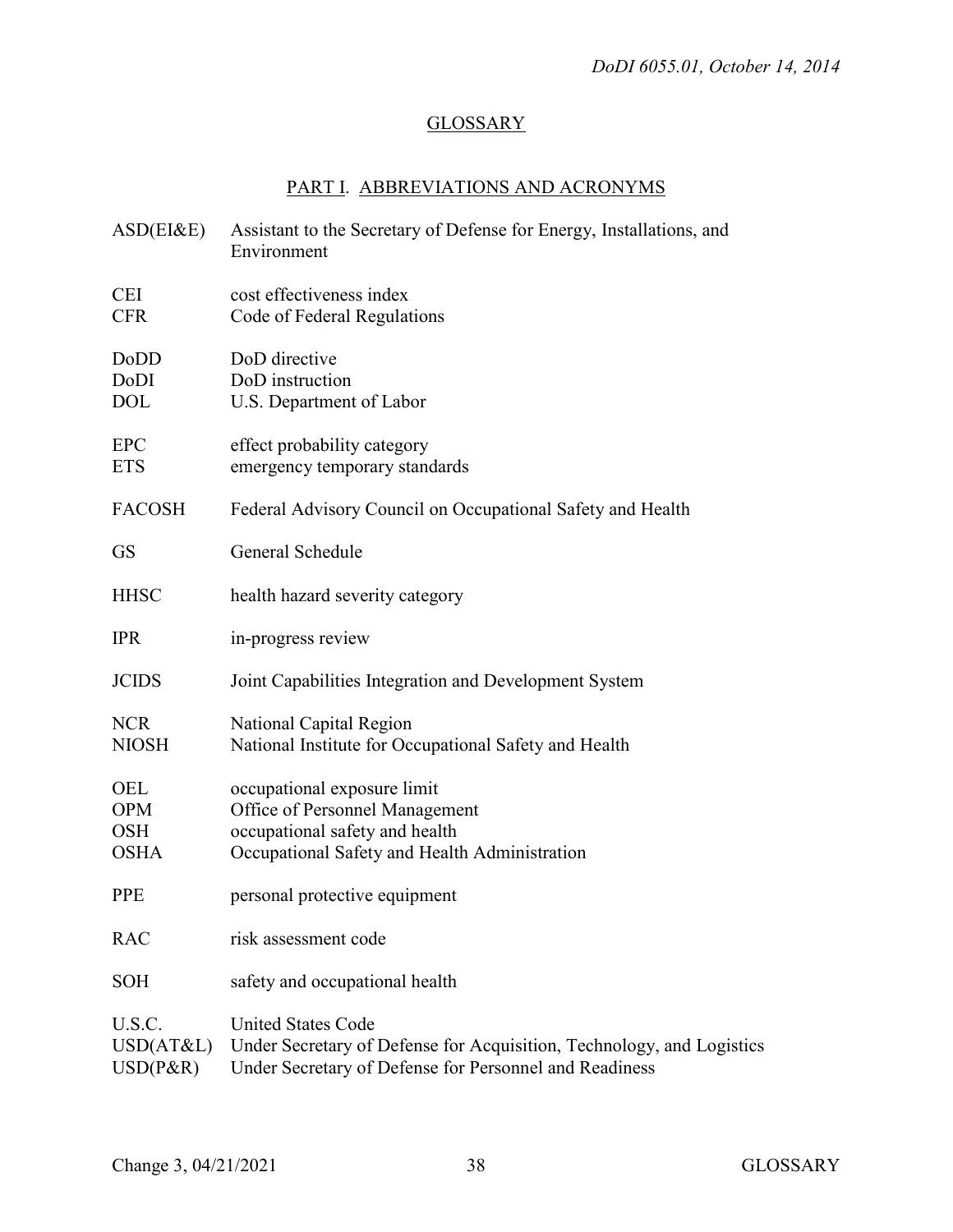# WHS Washington Headquarters Services

# PART II. DEFINITIONS

Unless otherwise noted, these terms and their definitions are for the purposes of this instruction.

abate. To eliminate a hazard.

administrative control. Any procedure that significantly limits exposure by control or manipulation of the work schedule or manner in which work is performed.

as clean as practicable. Conducting regular cleaning and housekeeping activities to prevent avoidable dust exposure, such as those caused by potentially re-entrained dust.

CEI. A measure that represents, in a single value, the ratio between the cost of an abatement project and the potential effectiveness (measured in terms of reduced probability and severity of mishaps) to be derived from implementing the abatement project.

chronic hazard. A hazard capable of causing non-traumatic physiological harm or loss of capacity produced by systemic continued or repeated stress or strain; exposure to toxins, poisons, fumes, etc.; or other continued and repeated exposures to conditions of the environment over a long period of time.

contingency operation. Defined in the DoD Dictionary of Military and Associated Terms (Reference (ah)).

control. Action taken to eliminate or mitigate hazards or to reduce risk of death, injury, illness, or loss of resources or mission capability.

DoD contractor. A non-federal employer performing under a DoD contract, whether as prime contractor or subcontractor.

#### DoD personnel

civilian. Civil Service personnel of the DoD Components (including Reserve technicians and Reserve Component military Reserve technicians, unless in a military duty status); nonappropriated fund personnel (excluding military personnel working part-time to avoid dual reporting); Corps of Engineers Civil Works personnel; Youth or Student Assistance Program personnel; foreign nationals employed by the DoD Components; Navy civil service mariners with the Military Sealift Command; Navy Exchange and Army-Air Force Exchange Service personnel.

military. All U.S. military personnel on active duty, Reserve or National Guard personnel on active duty or performing inactive-duty training, Service academy cadets, officer candidates in Officer Candidate School and Aviation Officer Candidate School, Reserve Officer Training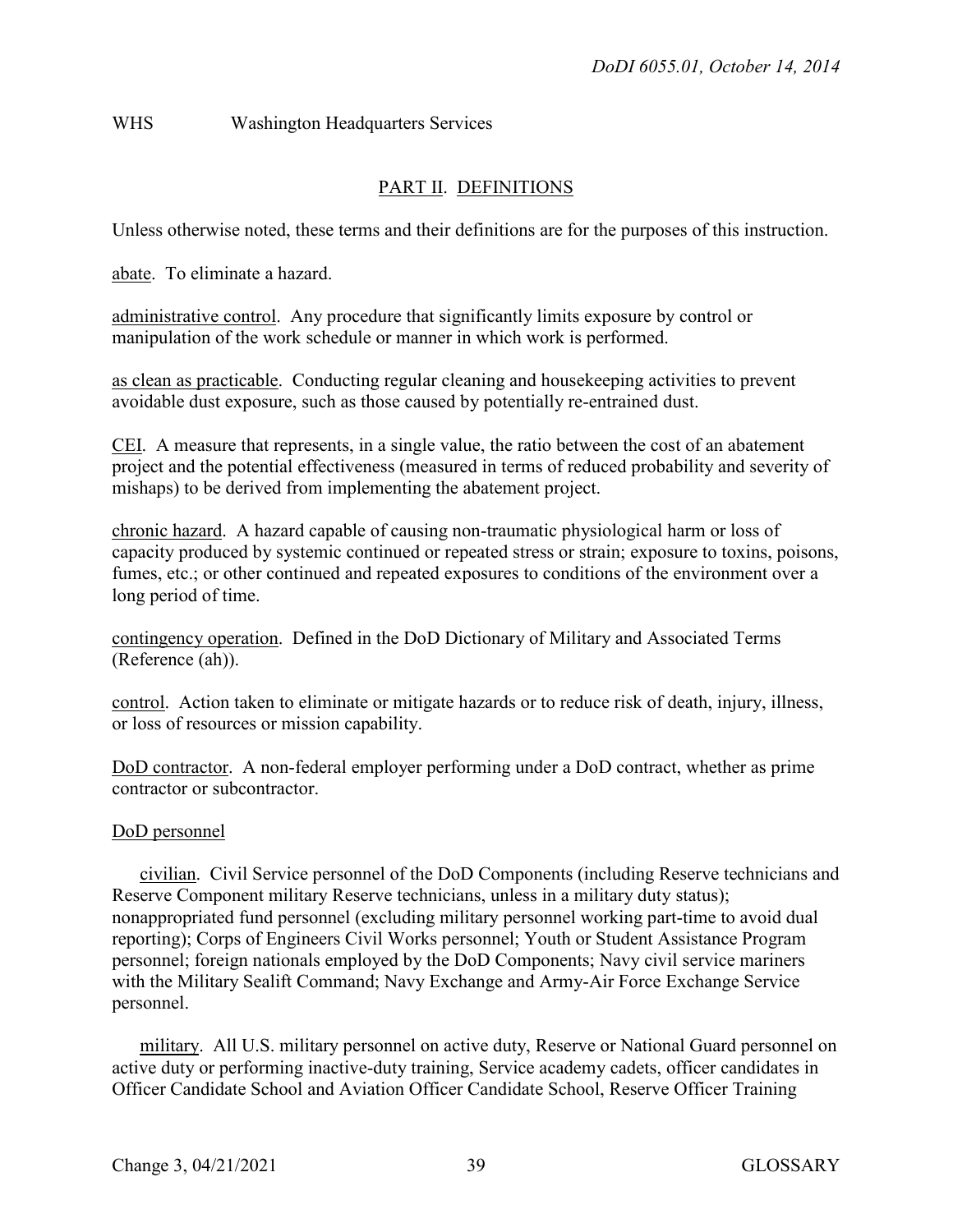Corps cadets when engaged in directed training activities, and foreign national military personnel assigned to the DoD Components.

employee representative. A representative of DoD employees as is consistent with section 71 of Reference (g), or collective bargaining or other labor-management arrangements.

engineering controls. Physical changes to work stations, equipment, materials, processes, production facilities, or any other relevant aspect of the work environment that reduce or prevent exposure to workplace risk factors. The use of PPE is not considered an engineering control.

evaluation. The process of ascertaining or judging the value or adequacy of an action or an outcome by careful appraisal of previously specified data in light of the particular situation and the goals or objectives previously established.

hazard. Any real or potential condition that can cause injury, illness, or death to personnel or damage to or loss of equipment or property, mission degradation.

imminent danger. Conditions or practices in any workplace or operational area that pose a danger that reasonably could be expected to cause death or permanent total disability, significant mission degradation, system loss, or major property damages before such danger could be eliminated through normal procedures.

independent external audit. An audit of an organization performed by an organization who is not under the control or influence of the organization being audited (e.g., an audit conducted by the higher headquarters to the audited organization or by the DoD Component Inspector General).

infrastructure. The large-scale systems, services, and facilities that are necessary for activity, including power and water supplies, transportation, telecommunications, roads, and buildings.

inspection. The process of determining compliance with safety and health standards through physical surveys of workplaces, operations, and facilities.

interim control measures. Temporary action taken to reduce the degree of risk associated with a hazard pending completion of an abatement project.

licensing. The process that an agency of the federal, State, or local government uses to grant permission to an individual to engage in a given occupation upon finding that the applicant has attained the minimal degree of competency required to engage in that occupation.

materiel. All things used or needed in any business, undertaking, or operation, other than personnel; arms, ammunition, and equipment in general.

mishap. Defined in Reference (v).

mitigate. To reduce the risk from a hazard.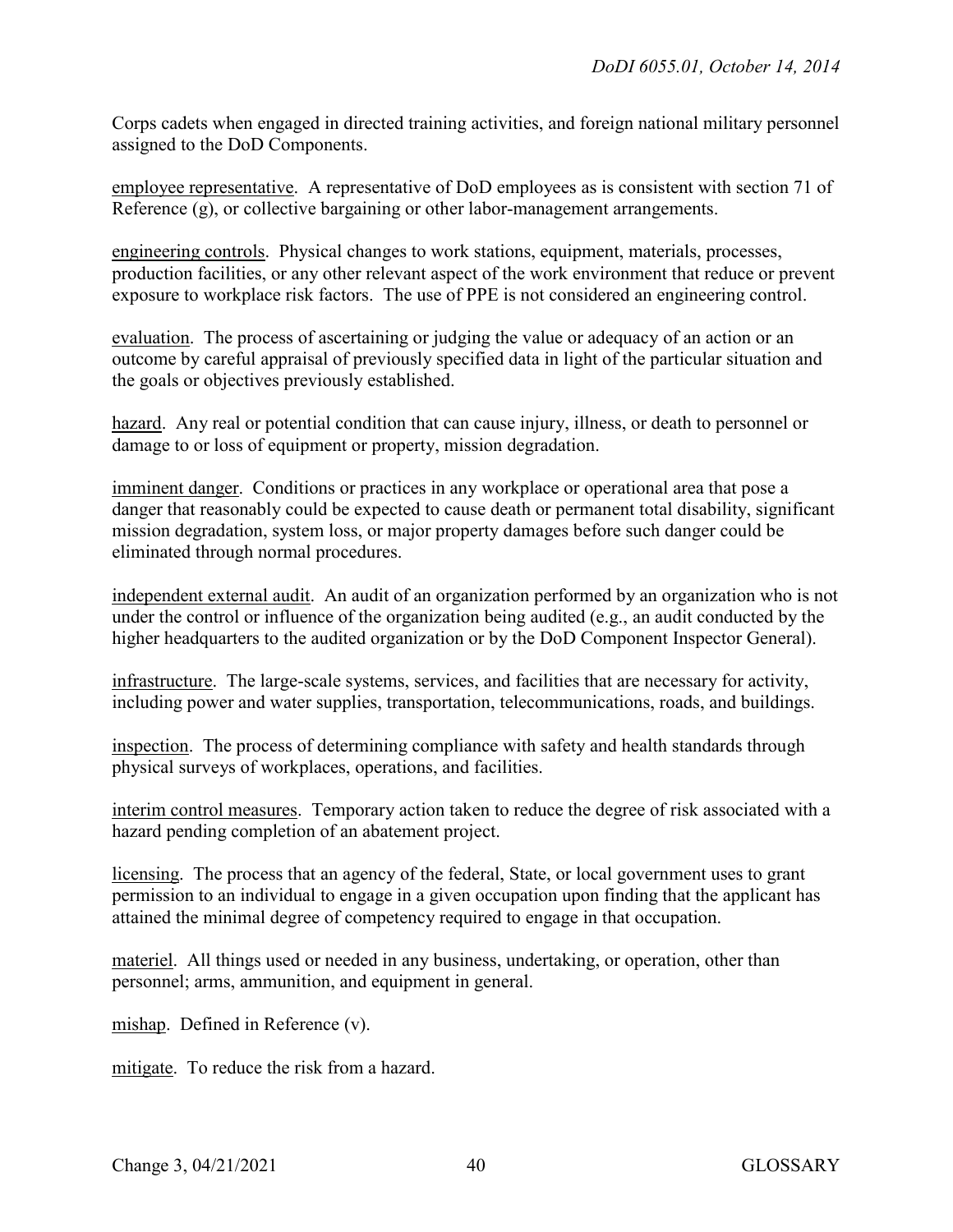NCR. Defined in Reference (ah).

OSH. The program and practices for protecting individuals from harm and loss of resources caused by hazards in the workplace or errors (as described in Reference (d)).

OSHA ETS. Under certain limited conditions, OSHA is authorized to set ETS that take effect immediately and are in effect until superseded by a permanent standard. OSHA must determine that workers are in grave danger due to exposure to toxic substances or agents determined to be toxic or physically harmful or to new hazards and that an emergency standard is needed to protect them. OSHA publishes the ETS in the Federal Register, where it also serves as a proposed permanent standard and is subject to the usual procedure for adopting a permanent standard except that a final ruling should be made within 6 months. The validity of an ETS may be challenged in an appropriate U.S. Court of Appeals.

professional certification. Recognition given to individuals who have met predetermined qualifications set by an agency of government, industry, or a profession.

#### qualified SOH personnel

Civilian personnel who meet Office of Personnel Management (OPM) Standards for SOH Manager/Specialist General Schedule (GS)-018, Safety Engineering Technician GS-802, Safety Engineer GS-803, Safety Technician GS-019, Aviation Safety Officer GS-1825, Air Safety Investigating Officer GS-1815, Fire Protection Engineer GS-804, Fire Protection Specialist/Marshall GS-081, Medical Officer GS-602, Health Physicist GS-1306, Industrial Hygienist GS-690, Occupational Health Nurse GS-610, Environmental Health Technician GS-699, and military personnel equally qualified when compared to the OPM standards.

For DoD civilian SOH personnel OPM standards, specified in part 1960 of Reference (f), apply. Qualifications for military and DoD civilian occupational health professionals are also described in Reference (s).

Collateral duty military and civilian SOH personnel are those with technical knowledge needed to anticipate, recognize, and evaluate hazardous conditions and recommend corrective action.

risk. Chance of adverse outcome or bad consequence, such as injury, illness, or loss. Risk level is expressed in terms of hazard probability and severity.

risk assessment. A structured process to identify and assess hazards. An expression of potential harm, described as:

hazard severity. An assessment of the expected consequence, defined by degree of injury or occupational illness, or damage to or loss of equipment or property that could occur from exposure to a hazard.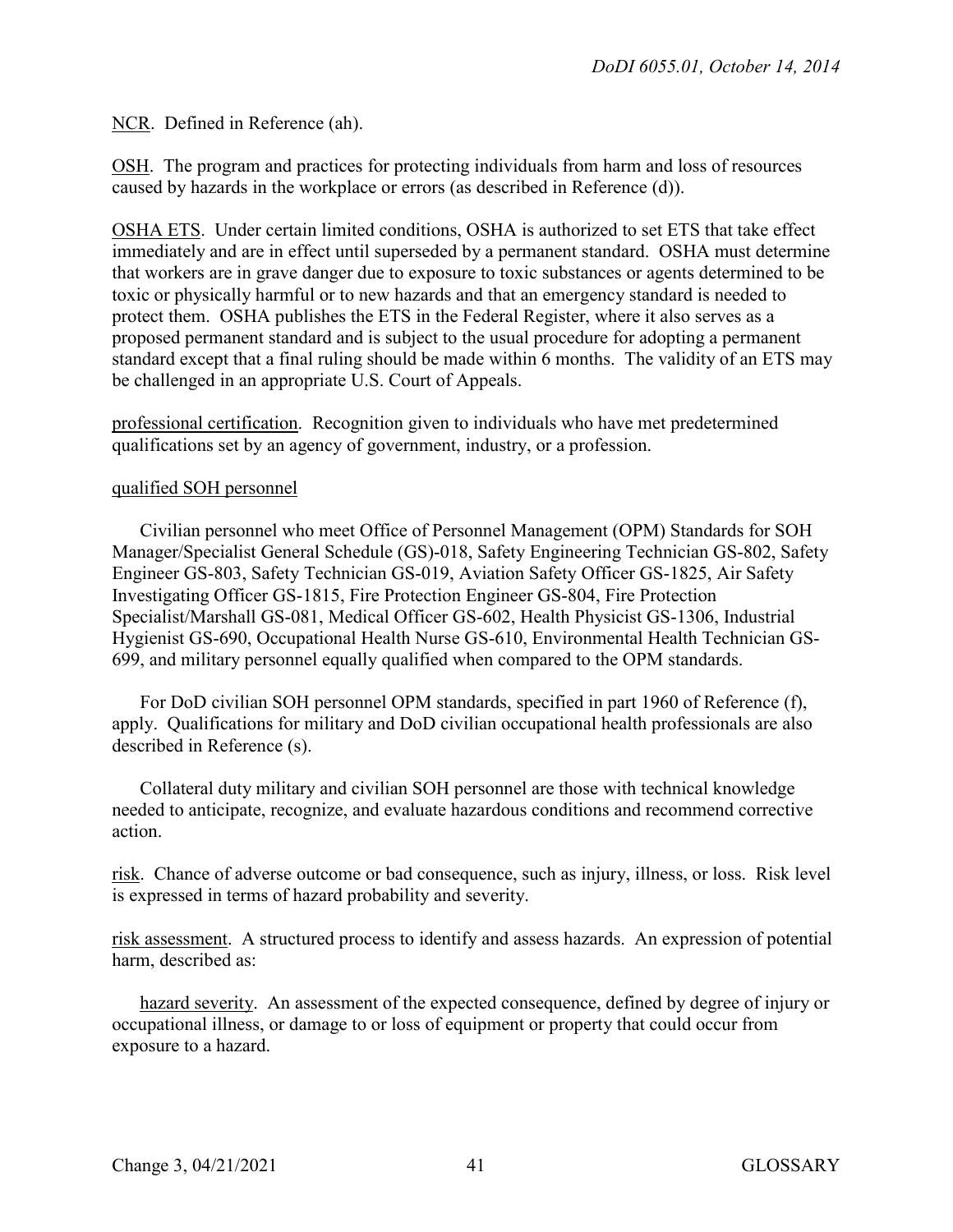mishap probability. An assessment of the likelihood that, given exposure to a hazard, a mishap will result. Classified according to the criteria in Table 1 of the appendix to Enclosure 3.

exposure to hazard. An expression of personnel exposure that considers the number of persons exposed and the frequency, intensity, and duration of the exposure.

RAC. An expression of the risk associated with a hazard that combines the hazard severity and mishap probability into a single Arabic numeral according to the criteria in Table 1 of the appendix to Enclosure 3.

risk decision. The decision to accept or not accept the risk(s) associated with an action. The decision is made by the commander, supervisor, or individual performing the action within the constraints of the law.

risk management. A process that assists organizations and individuals in making informed risk decisions in order to reduce or offset risk, thereby increasing operational effectiveness and the probability of mission success.

SOH. The program and practices for protecting individuals from harm and loss of resources due to hazards or errors in all DoD operations, and for military personnel at all times. SOH includes occupational (i.e., workplace) safety and health, acquisition system safety and health, aviation safety, operational safety, off-duty recreational safety, radiation safety, and traffic safety.

SOH evaluation. A formal inspection, staff assistance visit, walk-through survey, awareness briefings for the management and staff, risk management consultations, or any other activity that will enhance the safety and health of the people and the operation.

SOH management system. A set of interrelated or interacting elements that organizations use to direct and control how SOH policies are implemented and SOH objectives are achieved.

State OSHA or NIOSH official. Investigator or compliance officer employed by a State that has an OSHA-approved OSH plan.

United States. Includes any State of the United States, the District of Columbia, Puerto Rico, the Virgin Islands, American Samoa, Guam, and the Trust Territory of the Pacific Islands, Wake Island, Johnston Island, Outer Continental Shelf lands defined in the Outer Continental Shelf Lands Act, and the Canal Zone.

#### workplaces

nonmilitary-unique DoD operations and workplaces. Workplaces and operations comparable to those of industry in the private sector such as: vessel, aircraft, and vehicle repair, overhaul, and modification (except for equipment trials); construction; supply services; civil engineering or public works; medical services; and office work.